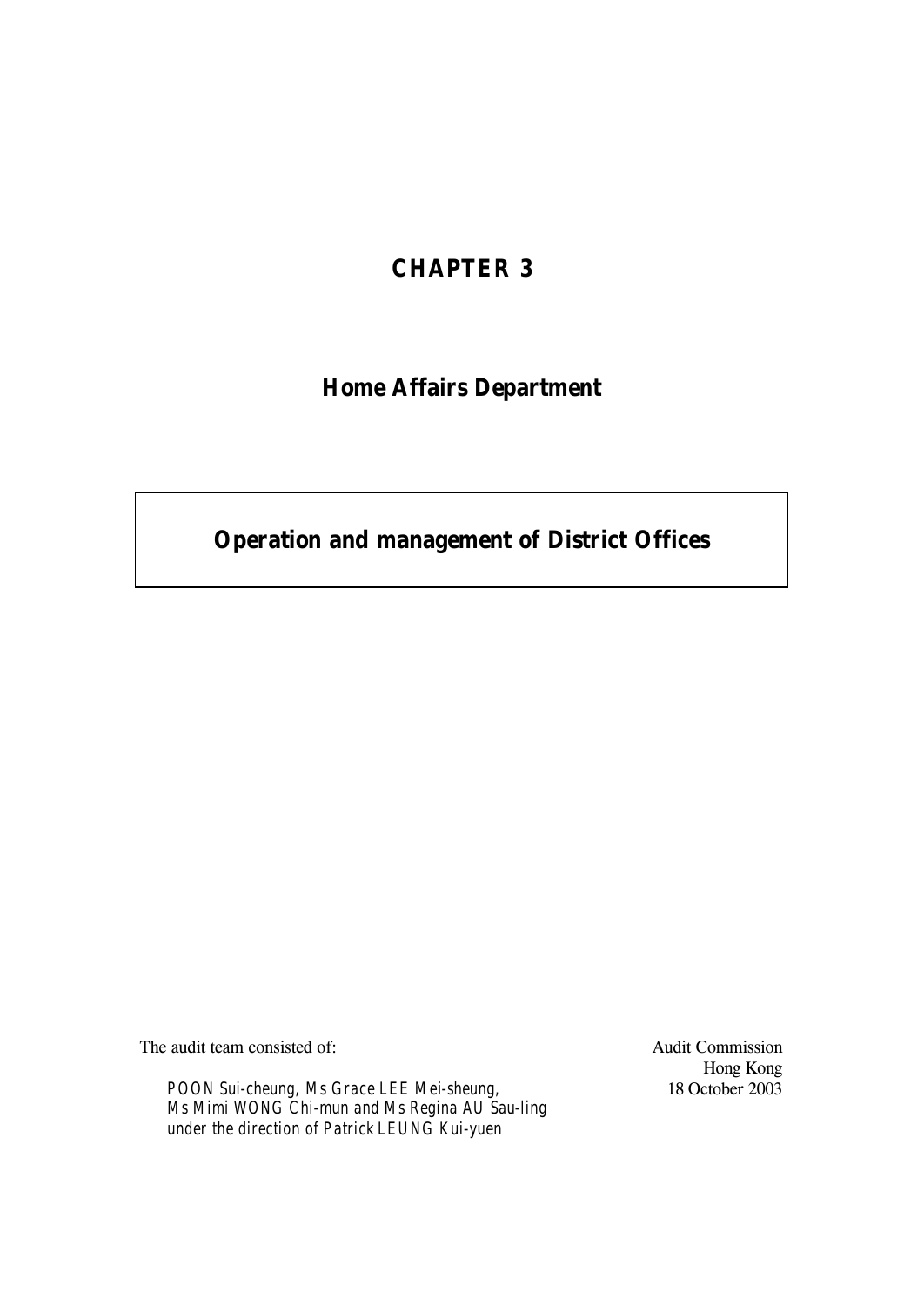# **OPERATION AND MANAGEMENT OF DISTRICT OFFICES**

# **Contents**

|                                                                                      | <b>Paragraphs</b> |
|--------------------------------------------------------------------------------------|-------------------|
| <b>SUMMARY</b>                                                                       |                   |
| <b>PART 1: INTRODUCTION</b>                                                          | 1.1               |
| District administration                                                              | $1.2 - 1.10$      |
| DC funds                                                                             | $1.11 - 1.12$     |
| Audit review                                                                         | 1.13              |
|                                                                                      |                   |
| <b>PART 2: STAFF ESTABLISHMENT REVIEWS</b>                                           | 2.1               |
| Staff strength of the HAD                                                            | 2.2               |
| Proposed staff establishment review in 1994                                          | 2.3               |
| 1994 Working Group on Review of<br>District Offices' Establishment and Structure     | $2.4 - 2.10$      |
| Outgoing Director of Home Affairs' comments<br>on the ESWG's recommendations in 1995 | $2.11 - 2.12$     |
| Secretary for the Civil Service's comments<br>on the ESWG's recommendations in 1995  | $2.13 - 2.14$     |
| Latest development on the ESWG's review                                              | 2.15              |
| <b>Audit observations</b>                                                            | $2.16 - 2.17$     |
| <b>Audit recommendations</b>                                                         | 2.18              |
| Response from the Administration                                                     | 2.19              |

 $- i -$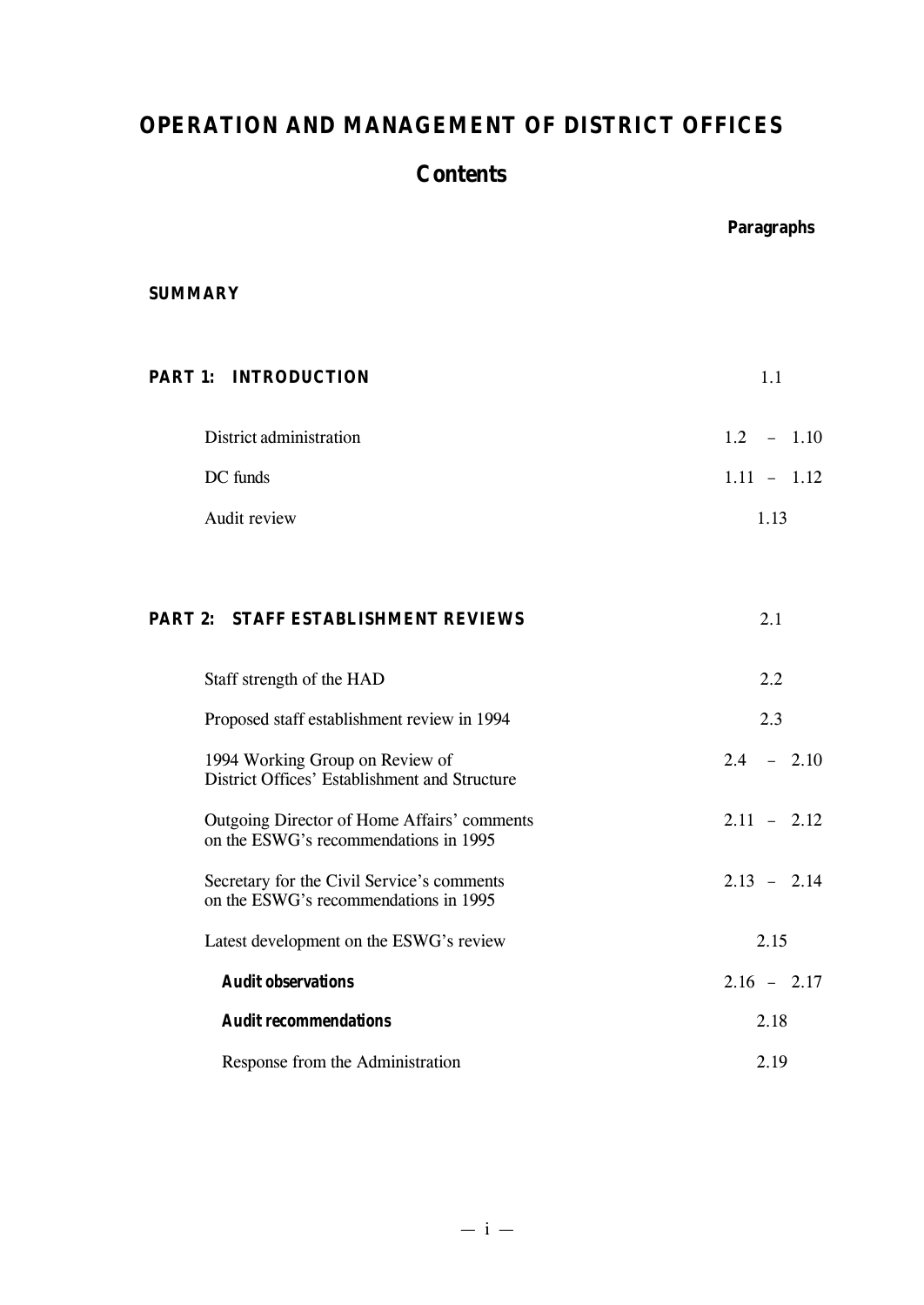**Paragraphs**

| <b>PART 3: DISTRICT SUB-OFFICES</b>                                         | 3.1           |
|-----------------------------------------------------------------------------|---------------|
| <b>Establishment of DSOs</b>                                                | $3.2 - 3.8$   |
| Review of the provision of DSOs in 1994-95                                  | 3.9           |
| ESWG's findings and<br>recommendations on the provision of DSOs             | $3.10 - 3.12$ |
| Subsequent action on the ESWG's Review Report                               | 3.13          |
| Further discussion on the issue of DSOs in 1997                             | 3.14          |
| <b>Audit observations</b>                                                   | $3.15 - 3.20$ |
| <b>Audit recommendations</b>                                                | 3.21          |
| Response from the Administration                                            | 3.22          |
| <b>PART 4: USE OF DC FUNDS FOR</b><br><b>COMMUNITY INVOLVEMENT PROJECTS</b> | 4.1           |
| Ambit of DC funds                                                           | 4.2           |
| Amount of DC funds spent on CI projects                                     | $4.3 - 4.4$   |
| Reviews on control of use of DC funds                                       | $4.5 - 4.7$   |
| Guidelines on the use of DC funds                                           | 4.8           |
| Monitoring of the use of DC funds                                           | 4.9           |
| <b>Audit observations</b>                                                   | 4.10          |
| <b>Audit recommendations</b>                                                | 4.11          |
| Response from the Administration                                            | 4.12          |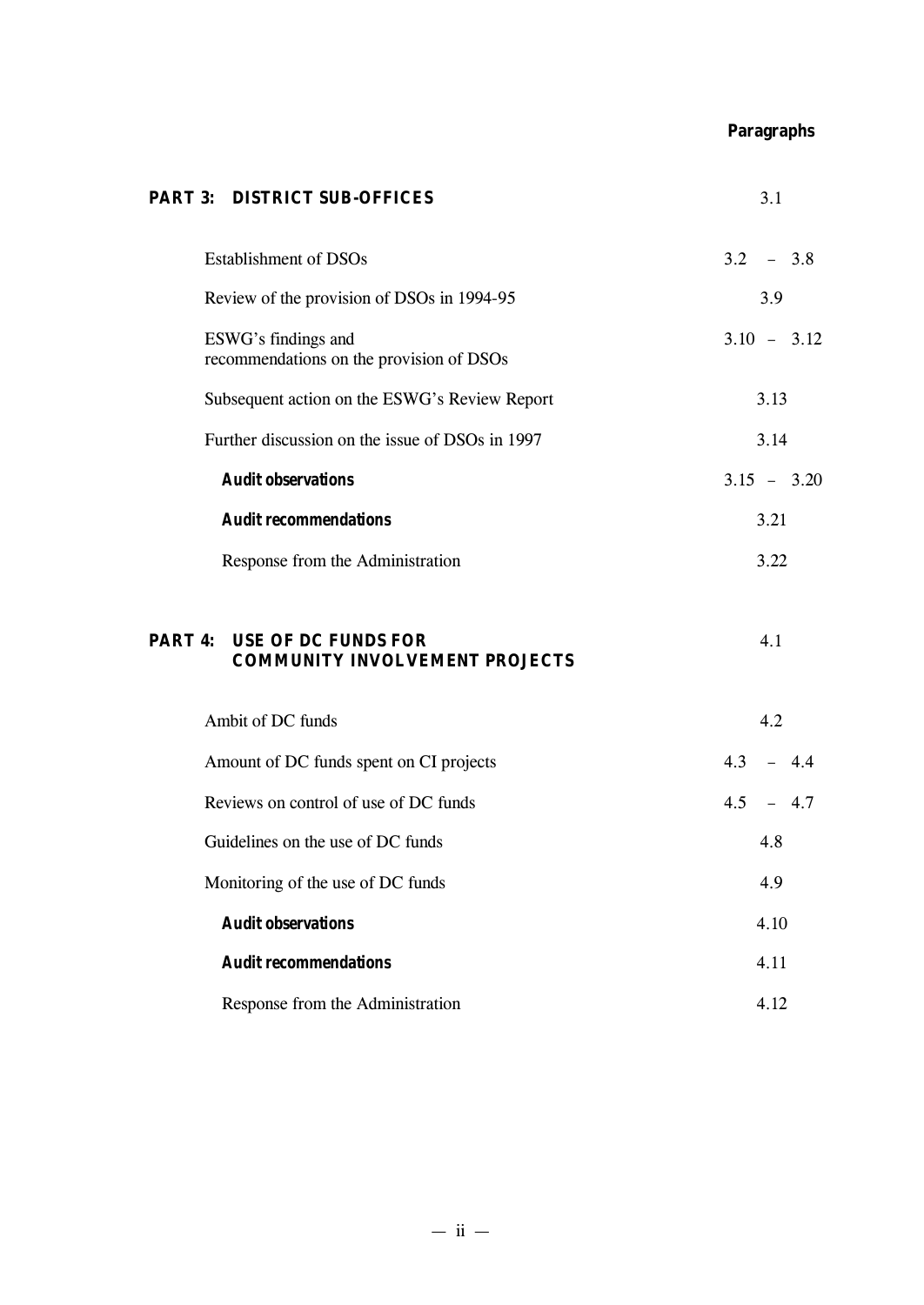# **Paragraphs**

| <b>PART 5: MANAGEMENT INFORMATION FOR</b><br><b>MONITORING THE USE OF DC FUNDS</b> | 5.1           |
|------------------------------------------------------------------------------------|---------------|
| Management information<br>submitted to HAD Headquarters by DOs                     | $5.2 - 5.3$   |
| Accounting system for monitoring the use of DC funds                               | 5.4           |
| <b>Audit observations</b>                                                          | $5.5 - 5.8$   |
| <b>Audit recommendations</b>                                                       | 5.9           |
| Response from the Administration                                                   | 5.10          |
| <b>PART 6: INTERNAL AUDIT ACTIVITIES</b>                                           | 6.1           |
| Background leading to the establishment of IAS                                     | $6.2 - 6.3$   |
| Establishment of IAS in 1994                                                       | 6.4           |
| Additional duties of the Head of IAS                                               | 6.5           |
| Treasury's reviews                                                                 | $6.6 - 6.10$  |
| HAD's response to Treasury's comments                                              | 6.11          |
| HAD expanded IAS's role in 2001                                                    | 6.12          |
| IAS became part of HAD's Finance and Supplies Section                              | $6.13 - 6.14$ |
| <b>Audit observations</b>                                                          | 6.15          |
| <b>Audit recommendations</b>                                                       | 6.16          |
| Response from the Administration                                                   | 6.17          |
| The work of IAS                                                                    | 6.18          |
| <b>Audit recommendations</b>                                                       | 6.19          |
| Response from the Administration                                                   | $6.20 - 6.21$ |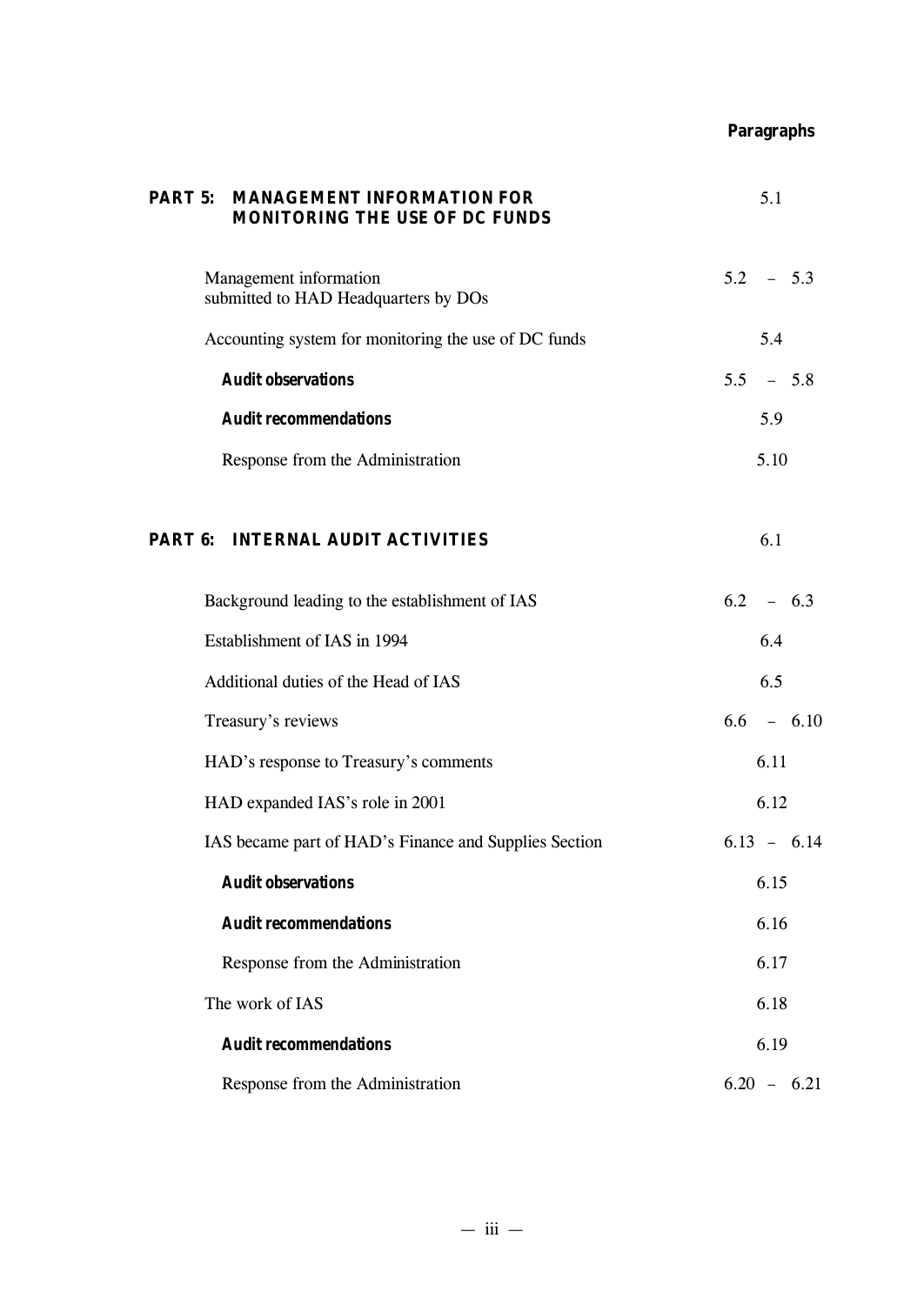# **Appendices**

- A : Distribution of seats for DC Members by district (30 June 2003)
- B : Staff strength of HAD (1995 to 2003)
- C : ESWG's 1995 proposed changes in staff establishment of DOs
- D : Average staff workload of the 18 DOs (2002)
- E : Supporting staff in the 18 DOs (31 March 2003)
- F : Staff in the 38 DSOs (1 March 1995)
- G : ESWG's 1995 proposal for the distribution of outlying DSOs
- H : Reduction in the number of outlying DSOs (1 March 1995 to 30 April 2003)
- I : Analysis of DC funds spent on CI projects (2002-03)
- J : DC funds spent on CI projects and number of CI projects (2002-03)
- K : Analysis of cases not in compliance with HAD Headquarters' or individual DOs' DCF Guidelines
- L : Audit observations on the work of HAD's IAS
- M : Acronyms and abbreviations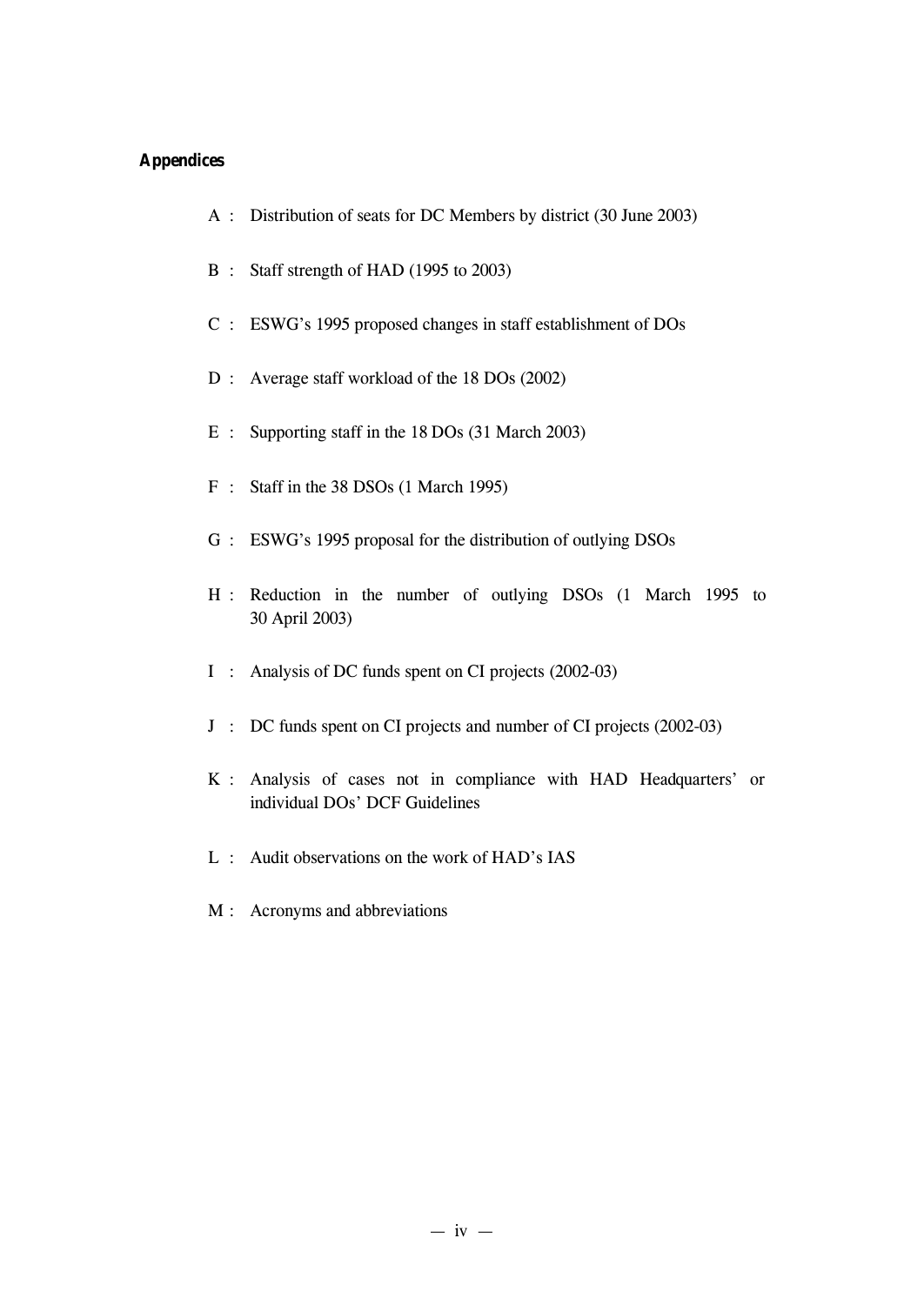# **OPERATION AND MANAGEMENT OF DISTRICT OFFICES**

# **Summary**

1. To promote public participation in district affairs and to ensure that public opinions are effectively channelled to the Government, in 1982, the District Administration Scheme commenced with the establishment of a District Council (DC) in each district in Hong Kong. The Home Affairs Department (HAD) is responsible for the District Administration Scheme and discharges its responsibilities primarily through its 18 District Offices (DOs). Funds are voted by the Legislative Council for DCs to undertake various activities within their districts. In 2002-03, the total expenditure of DC funds on Community Involvement (CI) projects and Minor Environmental Improvement projects amounted to \$199 million (paras. 1.2, 1.3, 1.9, 1.11 and 1.12).

# **AUDIT FINDINGS**

#### **Review of HAD's staff establishment**

2. In August 1994, the HAD agreed with the Civil Service Bureau (CSB) to carry out a staffing review covering all aspects of its work. In December 1994, the Working Group on Review of the District Offices' Establishment and Structure (ESWG) was set up within the HAD to conduct a review on the organisational structure and establishment of DOs. Based on practical experience and need, the ESWG formulated model structure s for DOs which (if implemented) would lead to a net reduction of 72 posts of supporting staff, resulting in an annual saving of \$6.1 million at the 1995-96 price level. However, in 1995, the ESWG's recommendations were shelved by the HAD. Audit's recent review of the HAD's staff establishment revealed that the HAD did not have standardised and updated manning scales based on objective criteria for determining the manpower requirement of its DOs . Audit also found that the HAD had not fulfilled its 1994 agreement with the CSB that a staffing review on all aspects of its work should be carried out . The HAD needs to critically review the existing staff establishment and structure of its Headquarters and DOs (paras. 2.3, 2.4, 2.9, 2.10 and 2.15 to 2.17) . -----------------------------%------------------------------------------------------------------------------------------

 $-$  v  $-$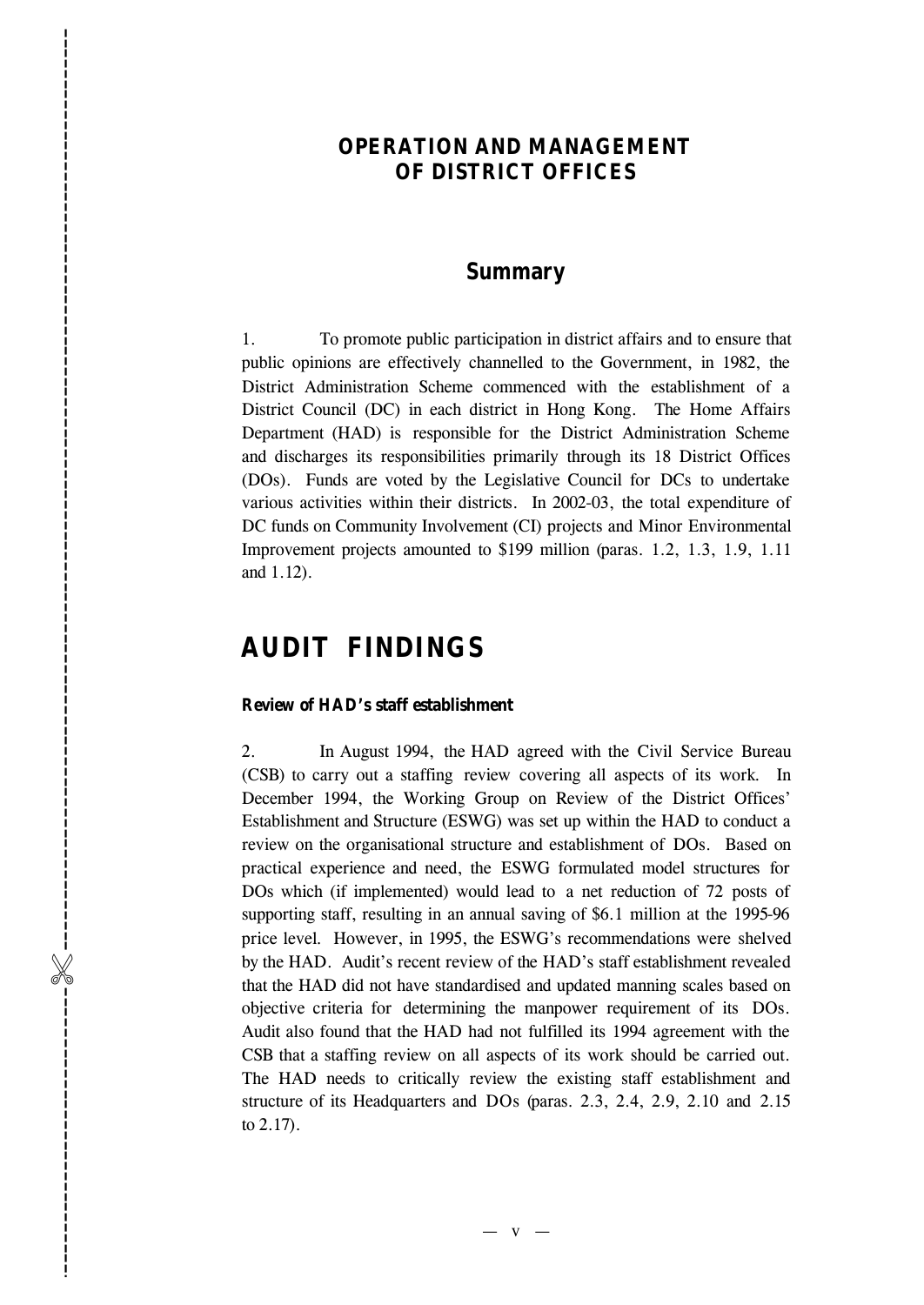#### **Provision of district sub-offices**

3. District sub-offices (DSOs) were first established in the 1960s to provide a network of easily accessible points of contact between the Government and the public. The standard for the provision of DSOs is one DSO for 150,000 people. In 1995, the ESWG commented that, since the early 1980s, the function of DSOs had diminished as a result of the rapid development in communication and transportation networks and the urbanisation of new towns in the New Territories. The ESWG recommended that, of the existing 38 DSOs, only 15 should be retained. This would lead to a reduction of 50 posts of supporting staff, resulting in an annual saving of \$5.7 million at the 1995-96 price level, and other savings (e.g. rent and operational costs). However, these ESWG's recommendations were also shelved (paras. 3.2, 3.6, 3.10(c), 3.12 and 3.15).

# **Monitoring of the use of DC funds for CI projects**

4. Audit reviewed the monitoring of the use of DC funds for CI projects in nine selected DOs. Audit found cases of non-compliance with the HAD Headquarters' or individual DOs' guidelines on the use of DC funds for CI projects (DCF Guidelines). In some DOs: (a) a proper documentation system was not established; (b) other sources of income were not reported in the reimbursement claim forms; (c) reimbursements were not properly claimed; (d) an excessive quantity of souvenirs had been provided; (e) expenditure limits on individual items were exceeded; (f) the local organisations concerned failed to submit notification of changes in particulars of approved CI projects on time, or did not submit them at all; (g) there was late submission of reimbursement claims; (h) the prescribed minimum number of quotations for procurement was not obtained; (i) verifiable proof of execution of CI projects was not submitted; and (j) some DO staff did not attend the activities of CI projects (para. 4.10).

## **Management information for monitoring the use of DC funds**

5. Audit's review of the management information for monitoring the use of DC funds revealed that: (a) the HAD Headquarters had not taken effective action to ensure that DOs submitted their quarterly reports punctually; (b) there was duplication of work because DOs were still required to prepare manually monthly reports after the implementation of the computerised District Council Funds Accounting System; and (c) there were inconsistent classifications of CI projects among DOs (paras. 5.6 to 5.8).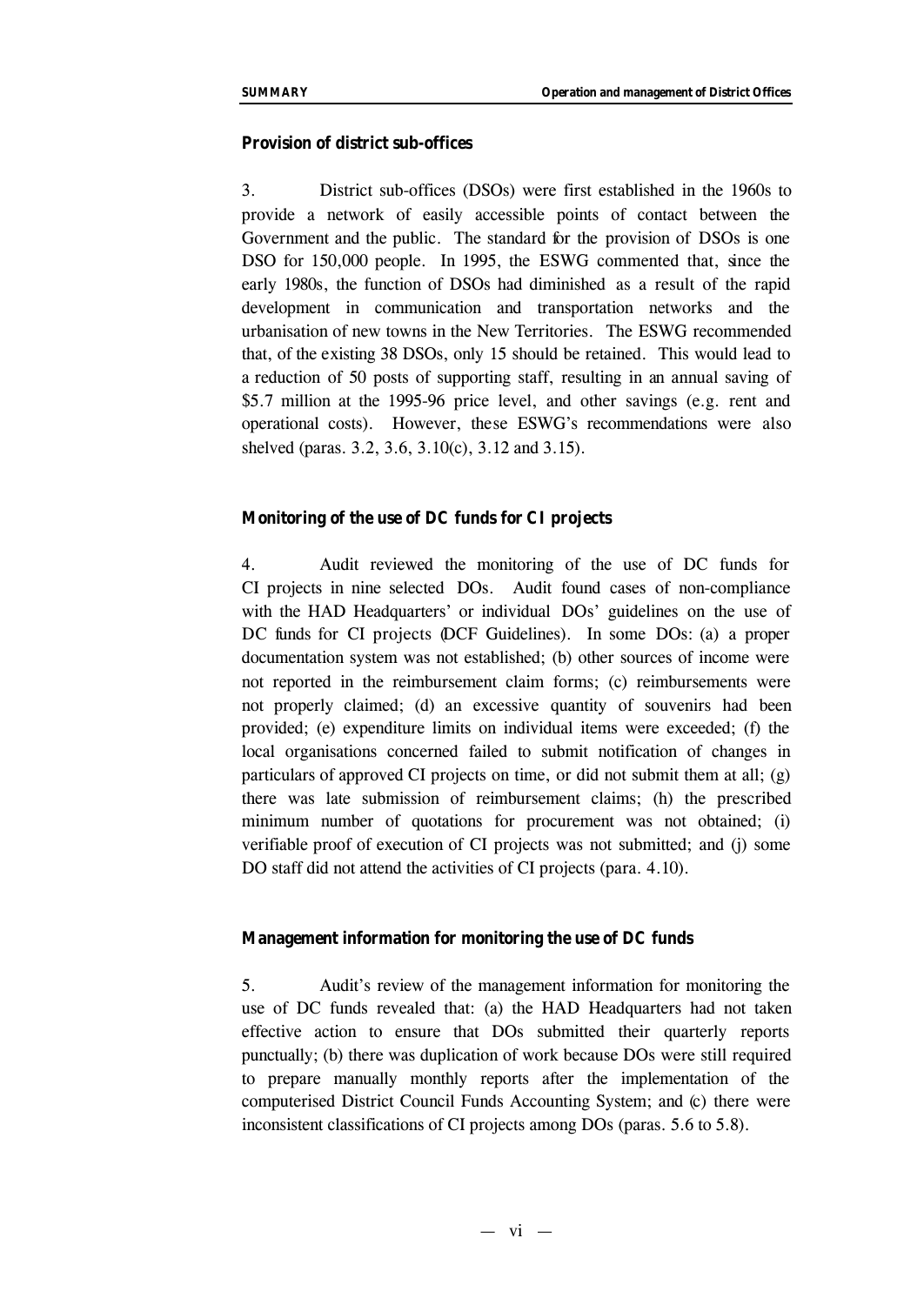## **Internal audit activities**

6. The HAD's Internal Audit Section (IAS) had not been set up properly to enable it to function effectively in discharging its duties. Audit found that the IAS: ( a) had not regularly prepared annual and long -term work plans on internal audit activities ; ( b) had not conducted an adequate number of audit inspections on DOs; ( c) was wholly engaged in one management study and did not carry out inspection visits of DOs at all during the period November 2001 to April 2003; (d) had not promptly reported all its findings to the DOs concerned and the HAD's senior management; and (e) had not promptly taken follow -up action on its recommendations (paras. 6.15, 6.18 and Appendix L). **SIDAMARY**<br> **Internal andit activities**<br>
6. The HAD's Internal A<br>
properly to enable it to function ef<br>
future (18.4 (a) and on regard<br>
and internet and D activities; (b)<br>
and internet and che HAO stressed and the HA<br>
pro

# **AUDIT RECOMMENDATIONS**

7. The Director of Home Affairs should:

#### *Review of HAD's staff establishment*

- (a) critically review the existing staff establishment and structure of the HAD Headquarters and DOs in the light of the social, economic and infrastructural developments in the territory and the present-day circumstances (para. 2.1 8(a));
- (b) draw up objective criteria for determining the number of staff required for a DO and ensure that these criteria are followed by all DOs in future (para. 2.1 8(b));

#### *Provision of DSO s*

- (c) critically review the need fo r retaining the existing 31 outlying DSOs in the light of the present -day circumstances (para. 3.21(a));
- (d) draw up criteria , which reflect the present-day circumstances, for determining the need for DSOs and the number of DSOs required , and ensure that these criteria are followed in setting up new DSOs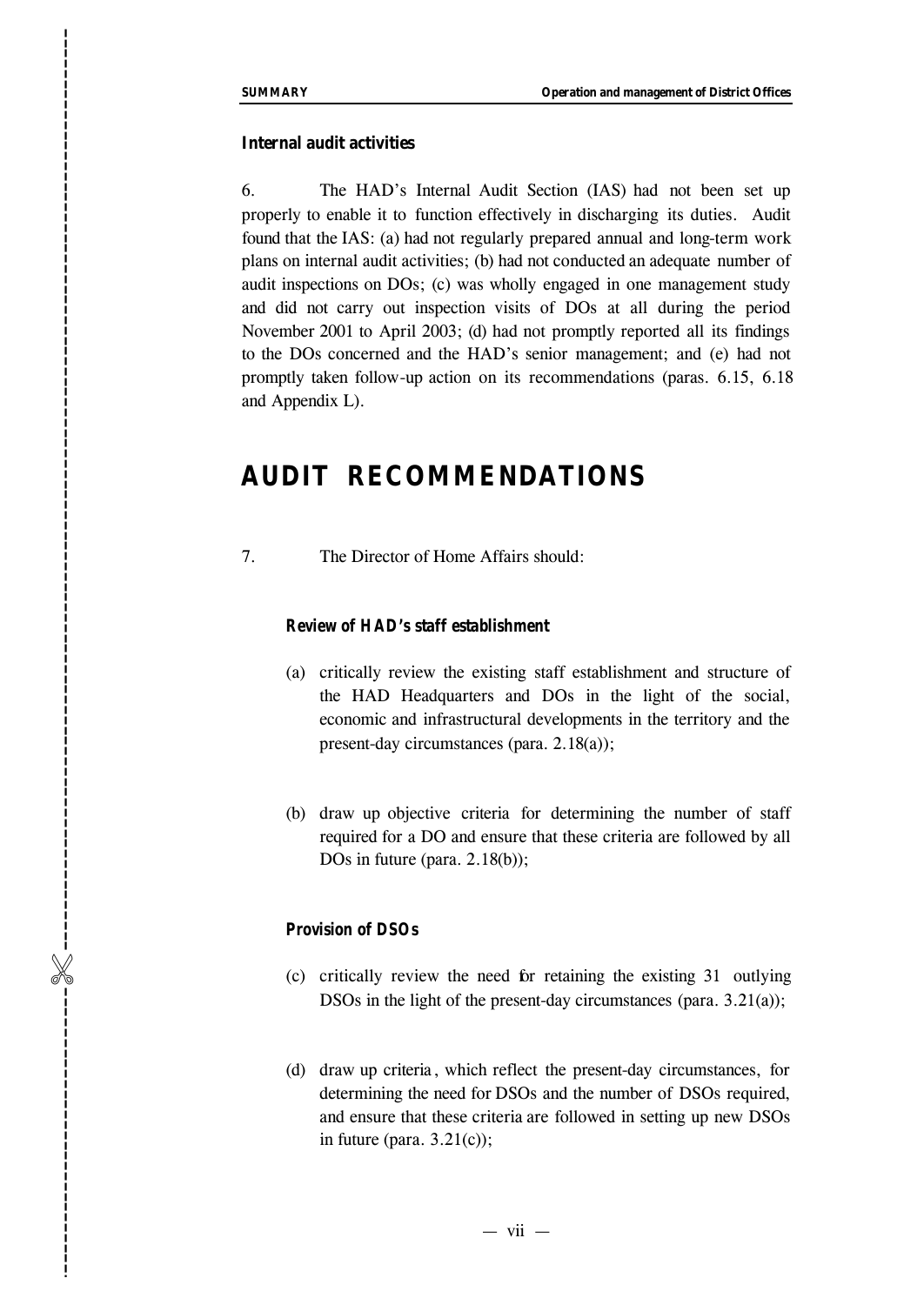#### *Use of DC funds for CI projects*

- (e) ensure that a proper documentation system is established by all DOs to keep all relevant documents and records of CI projects in one single location (para. 4.11(a));
- (f) strengthen the controls on the use of DC funds for CI projects and the monitoring of the execution of approved CI projects (para.  $4.11(b)$  and  $(e)$ );
- (g) ensure that DOs fully comply with the HAD Headquarters' and their own DCF Guidelines in vetting applications for DC funds and in approving reimbursements to local organisations (para. 4.11(d));

#### *Management information for monitoring the use of DC funds*

(h) take effective measures to ensure that DOs promptly submit to the HAD Headquarters consistent and updated management information on the use of DC funds (para. 5.9(a));

# *Internal audit*

- (i) reorganise the IAS so that it can perform its work objectively and independently and ensure that the Head of the IAS reports directly to a top HAD directorate officer (para. 6.16(a) and (b)); and
- (j) step up internal audit inspections on DOs and strike a proper balance in the deployment of resources between carrying out management studies and traditional audit work (para. 6.19(c) and  $(d)$ ).

#### **Response from the Administration**

8. The Administration generally agrees with Audit's recommendations.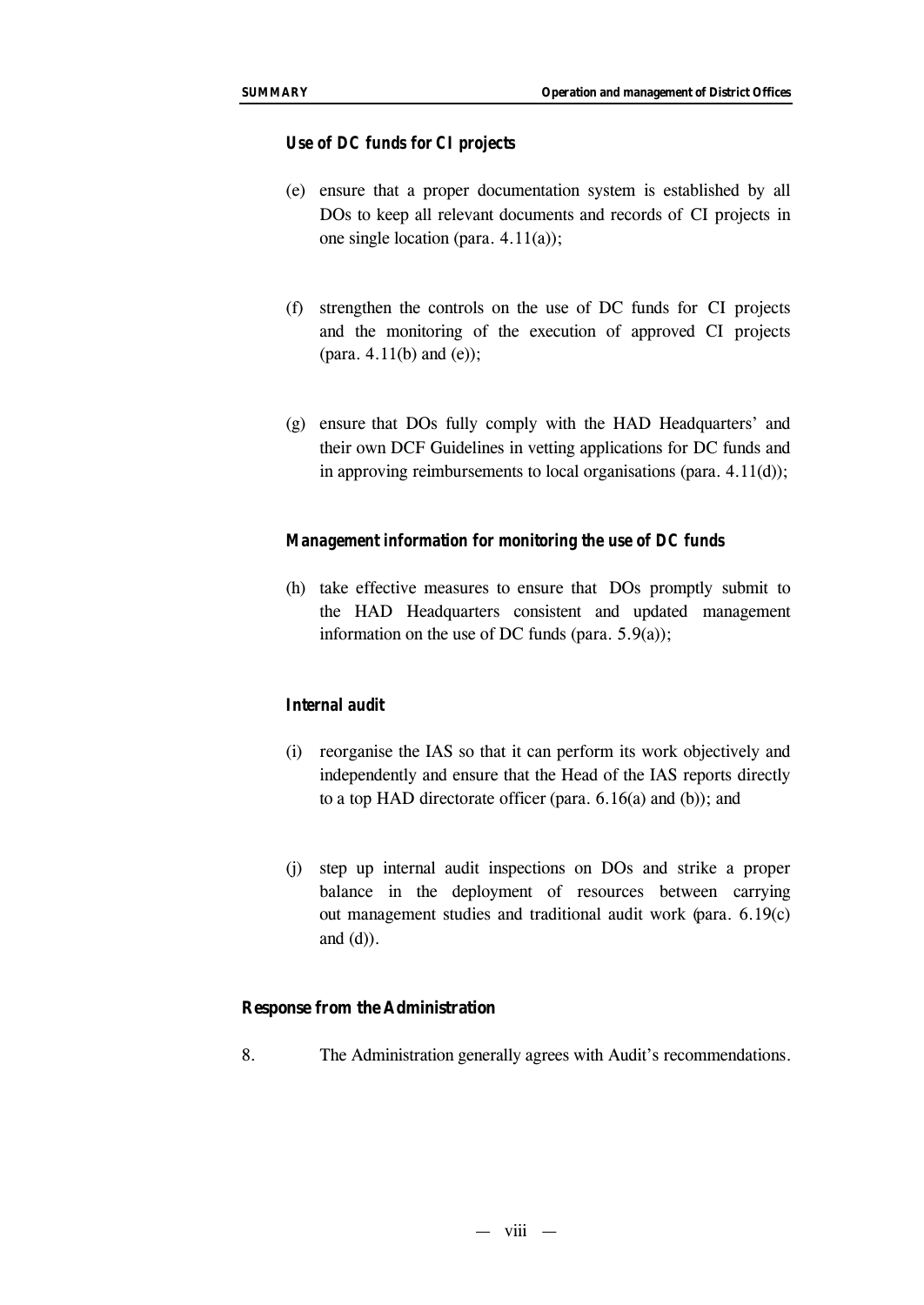## **PART 1: INTRODUCTION**

1.1 This PART describes the background to the audit and outlines the audit objectives and scope.

# **District administration**

1.2 In 1982, the District Administration Scheme commenced with the establishment of a District Council (DC — Note 1) and a District Management Committee in each district in Hong Kong. The main objectives of the scheme are:

- (a) to ensure that public facilities and services are provided efficiently and effectively at the district level;
- (b) to promote public participation in district affairs; and
- (c) to ensure that public opinions are effectively channelled to the Government and the Government is responsive to district needs and problems.

1.3 The Home Affairs Department (HAD) is responsible for the District Administration Scheme. In 2002-03, \$540 million was spent on this programme area.

#### *Role and main functions of DCs*

1.4 DCs advise the Government on district matters and monitor the delivery of municipal services. As at 30 June 2003, there were 18 DCs with a total of 519 seats for DC Members (comprising 390 elected Members, 102 Members appointed by the Chief Executive and 27 ex-officio Members who were Chairmen of the Rural

**Note 1:** *A DC was formerly known as a District Board. During the period 1 July 1997 to 31 December 1999, District Boards were replaced by Provisional District Boards. On 1 January 2000, DCs were established to replace Provisional District Boards.*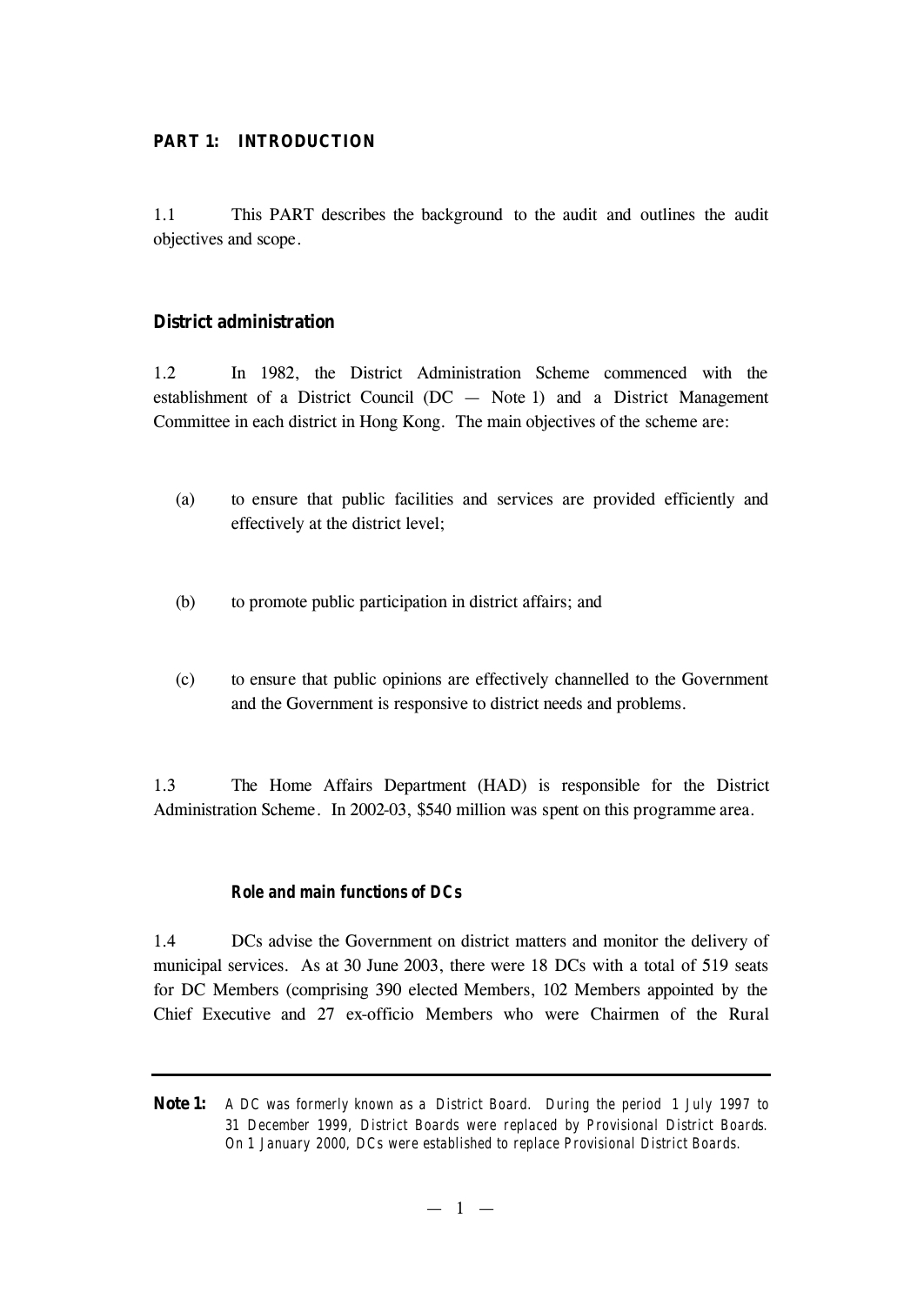Committees in the New Territories). The distribution of seats for DC Members by district as at that date is at Appendix A.

- 1.5 The main functions of a DC are:
	- (a) to advise the Government on:
		- (i) matters affecting the well-being of the people in the district;
		- (ii) the provision and use of public facilities and services within the district;
		- (iii) the adequacy and priorities of government programmes for the district; and
		- (iv) the use of public funds allocated to the district for local public works and community activities; and
	- (b) where funds are made available for the purpose, to undertake community activities, environmental improvement, and promotion of recreational and cultural activities within the district.

## *District organisations*

1.6 Operating in parallel with DCs are District Management Committees which provide a forum for government departments to discuss and resolve district issues. Area committees (Note 2) are also formed in districts to advise District Officers on matters relating to the local communities, including helping to organise community activities and promoting government campaigns. The many mutual aid

**Note 2:** *The functions of an area committee are to encourage public participation in district affairs, to advise on and assist in the organisation of community involvement activities and the implementation of government-sponsored initiatives, and to advise on issues of a localised nature affecting the area.*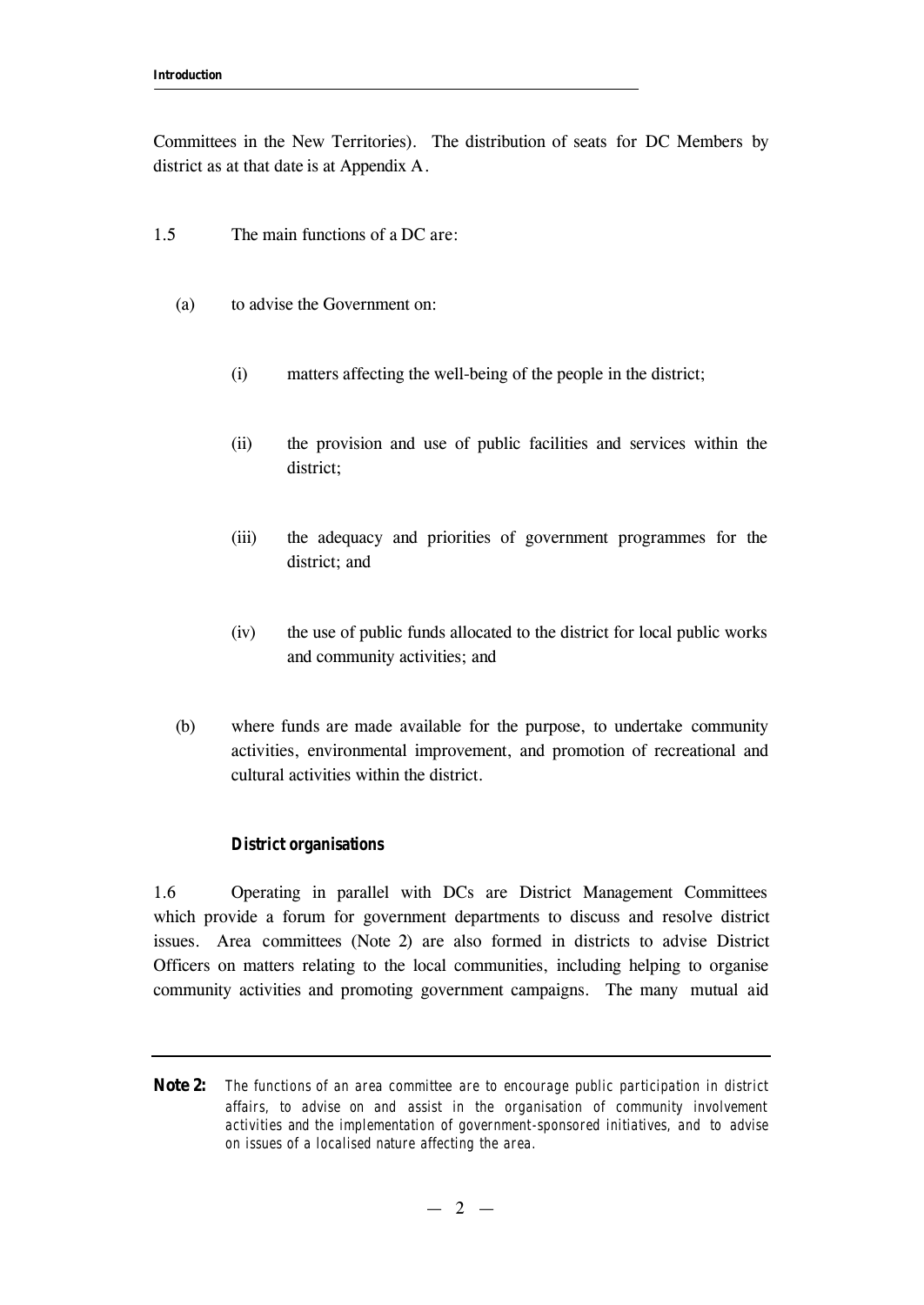committees (Note 3) and owners' corporations (Note 4) provide an extensive network of communication between the Government and the grassroots throughout the territory.

#### *District Management Committee*

1.7 A District Management Committee, chaired by a District Officer, is a government committee consisting of representatives of the core departments (Note 5) serving the district. It responds positively to the advice and requests of the DC and submits a comprehensive written report on its work to each DC meeting.

1.8 To enhance communication between the District Management Committee and the DC, the DC Chairman and Vice-chairman attend the District Management Committee meetings as members. Starting from March 2002, the Chairmen of Committees which are formed under a DC may also attend District Management Committee meetings to assist discussions.

#### *District Offices*

1.9 The HAD's responsibilities for district administration are discharged primarily through its 18 District Offices (DOs) covering the whole territory. DOs play liaison roles with all local organisations such as area committees, mutual aid committees and owners' corporations. DOs are also tasked to:

- **Note 3:** *The primary functions of a mutual aid committee are to promote a sense of friendliness, mutual help and responsibility among members, and better security, a better environment and more effective management within the building. These committees provide a two-way communication channel between the Government and the residents on matters affecting the well-being of the individual and the community and opportunities for residents to participate in community activities.*
- **Note 4:** *An owners' corporation is a legal entity formed under the Building Management Ordinance (Cap. 344) by the owners of a private building. These corporations are statutory bodies vested with certain legal powers to facilitate the management of a building. Most of them were formed with the assistance of District Offices.*
- **Note 5:** *The core departments include the Buildings Department, Department of Health, Education Department (now the Education and Manpower Bureau), Food and Environmental Hygiene Department, HAD, Hong Kong Police Force, Housing Department, Lands Department, Leisure and Cultural Services Department, Planning Department, Social Welfare Department, Territory Development Department and Transport Department.*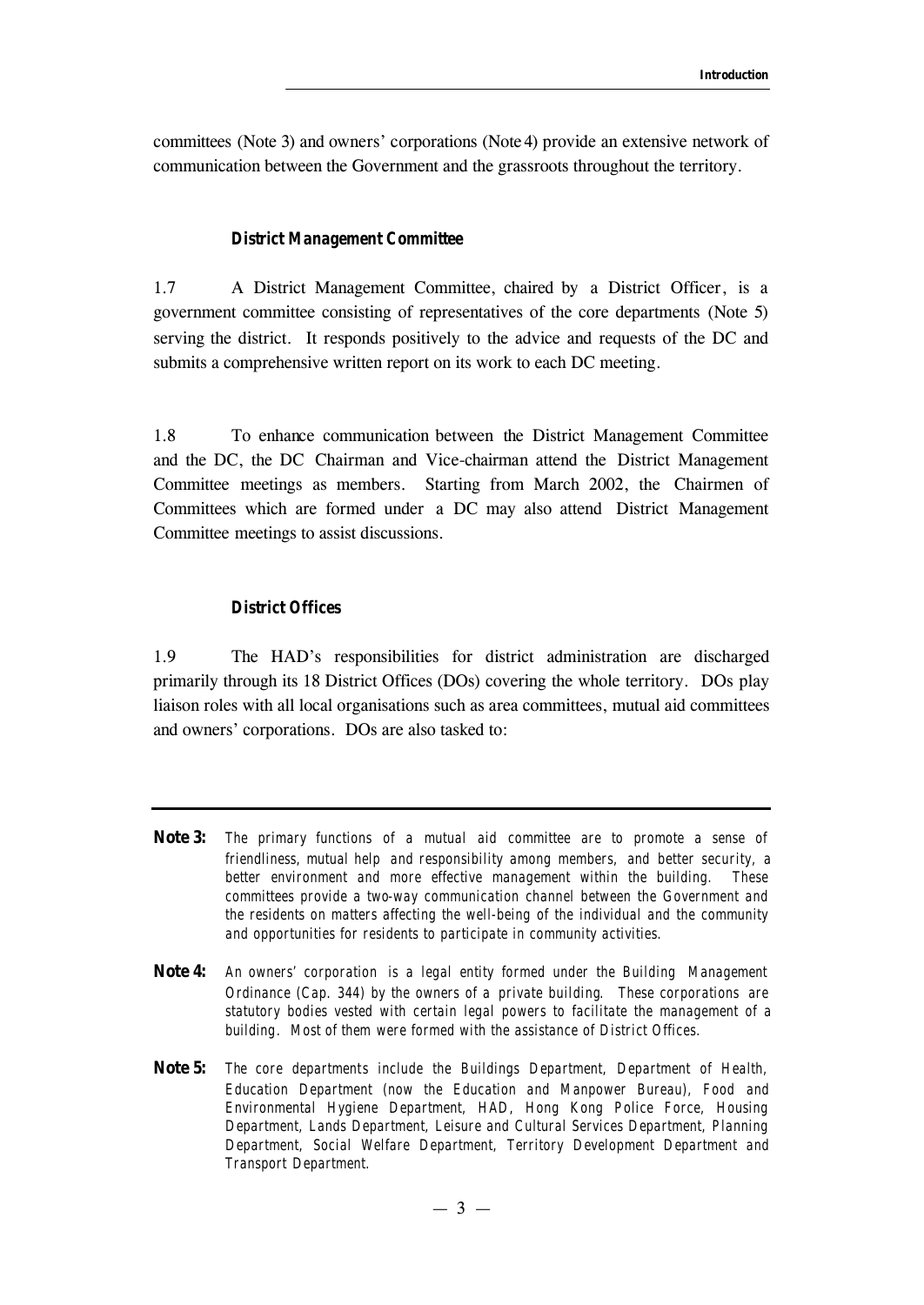- (a) organise and coordinate activities/projects and campaigns; and
- (b) collect public opinions on, and reactions to, government policies.

# *Role of District Officers*

- 1.10 As the Government's representative at the district level, the District Officer:
	- (a) has the responsibility of overseeing directly the operation of the District Administration Scheme in the district and the execution of district programmes, ensuring that the advice of the DC is properly followed up, and promoting residents' participation in district affairs;
	- (b) has the duty to ensure that district problems are resolved promptly through inter-departmental consultation and cooperation;
	- (c) plays an active role in lobbying support from the DC for the Government's policies and programmes; and
	- (d) acts as a link between the DC and government departments, and serves as a mediator between them when problems arise.

# **DC funds**

1.11 As mentioned in paragraph 1.5(b), one of the main functions of a DC is to undertake community activities, environmental improvement and the promotion of recreational and cultural activities within the district. Funds are voted by the Legislative Council for DCs to implement Community Involvement (CI) projects, Minor Environmental Improvement (MEI) projects, the District Festivals Subsidy Scheme and the District Cultural Project Grants Scheme.

1.12 The Director of Home Affairs is the Controlling Officer of the DC funds. Since 1982, DCs have made major efforts in the promotion of community involvement

 $-4 -$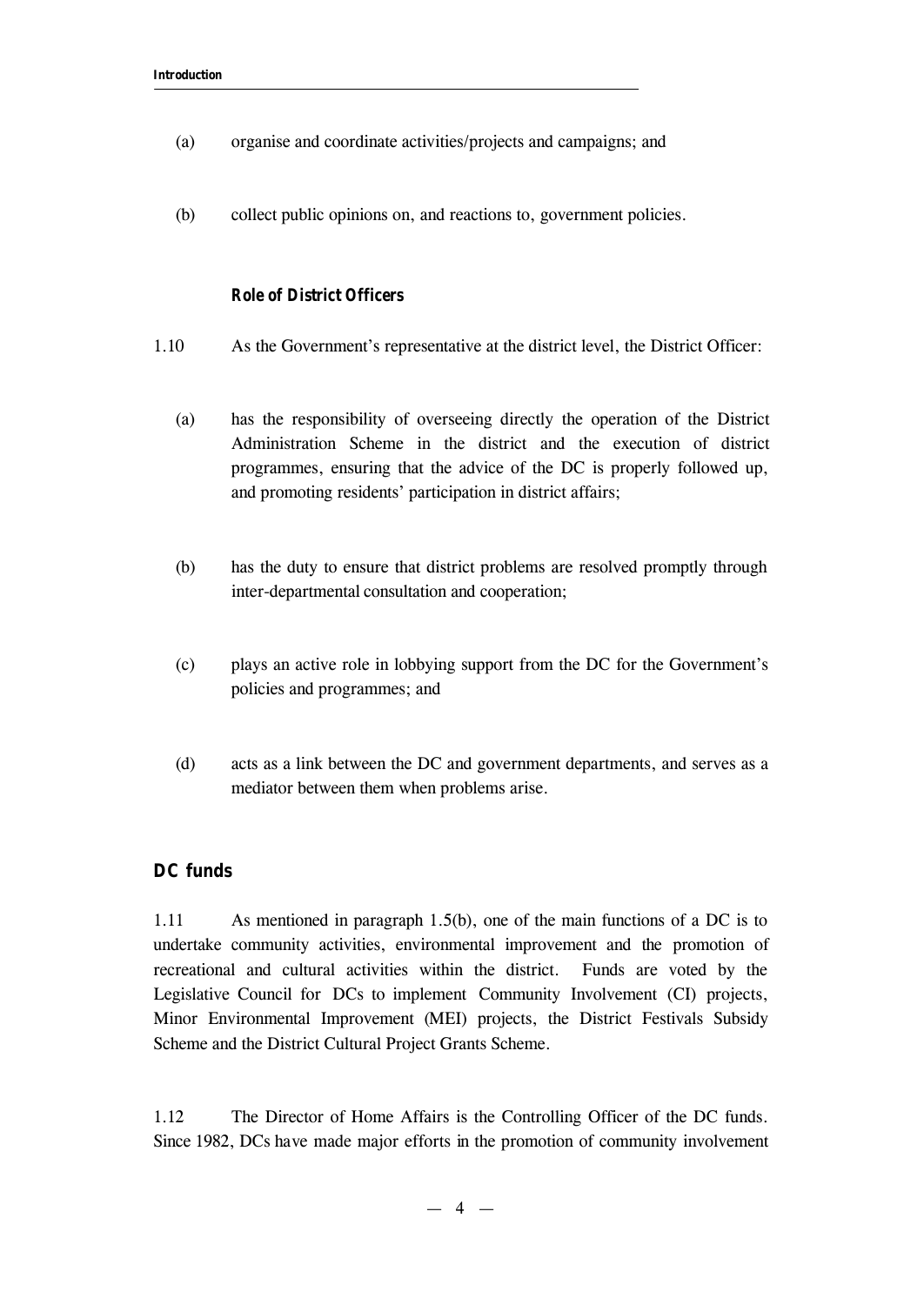activities and in improving the quality of life in districts through CI projects and MEI projects. In 2002-03, the total expenditure of DC funds on CI projects and MEI projects amounted to \$199 million.

# **Audit review**

1.13 Audit has conducted a review on the operation and management of DOs. The audit objectives were to examine:

- (a) the HAD's internal reviews on the staff establishment of DOs (see PART 2);
- (b) the provision of district sub-offices (see PART 3);
- (c) the monitoring of the use of DC funds for implementing CI projects (see PART 4);
- (d) the management information for monitoring the use of DC funds (see PART 5); and
- (e) internal audit activities (see PART 6).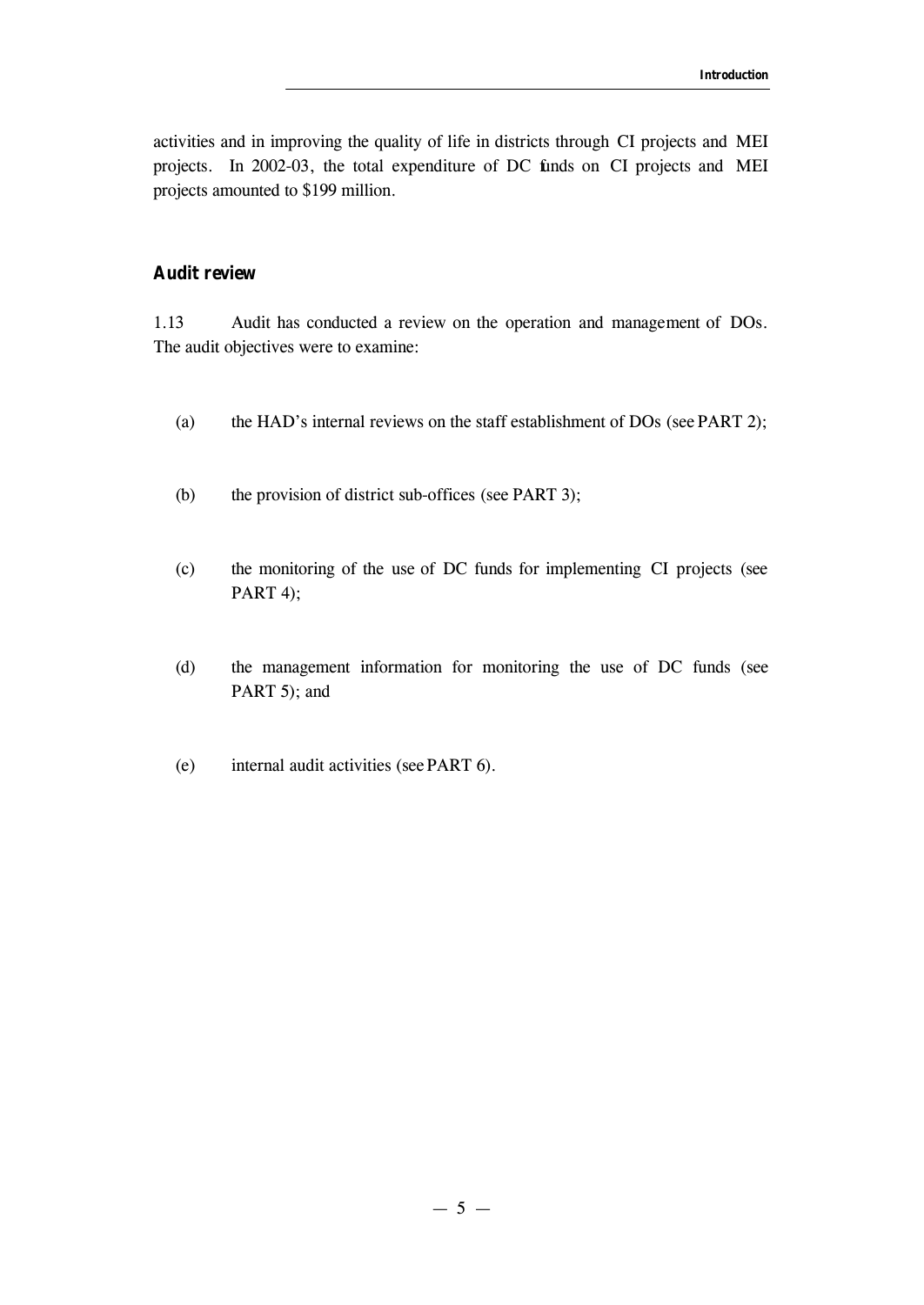# **PART 2: STAFF ESTABLISHMENT REVIEWS**

2.1 This PART examines the HAD's internal reviews on staff establishment of DOs.

# **Staff strength of the HAD**

2.2 The majority of the HAD's staff work in DOs. The work of a DO includes secretariat support to the DC, general administration, liaison, building management, minor capital works, translation and other miscellaneous services to the public. During the period 1995 to 2003:

- (a) on average, 82% of the HAD's staff worked in DOs; and
- (b) the HAD's staff strength increased from 1,733 to 1,840 (see Appendix B).

# **Proposed staff establishment review in 1994**

2.3 In August 1994, anticipating that the wholly elected DCs would have a significant impact on the work of the department, particularly at the DO level, the HAD (previously known as the City and New Territories Administration) agreed with the Civil Service Bureau (CSB) that a "root and branch" review, which would cover all aspects of its work, should be carried out. The HAD intended to start a full-scale review of its role, structure and resources by October 1995.

# **1994 Working Group on Review of District Offices' Establishment and Structure**

2.4 In December 1994, the Working Group on Review of the District Offices' Establishment and Structure (ESWG) was set up within the HAD to conduct a review on the organisational structure and establishment of DOs. The ESWG was chaired by the Deputy Director of Home Affairs and consisted of eight District Officers as members. Other District Officers could also attend meetings of the ESWG and participate in its deliberations. Papers and meeting minutes of the ESWG were copied to all District Officers.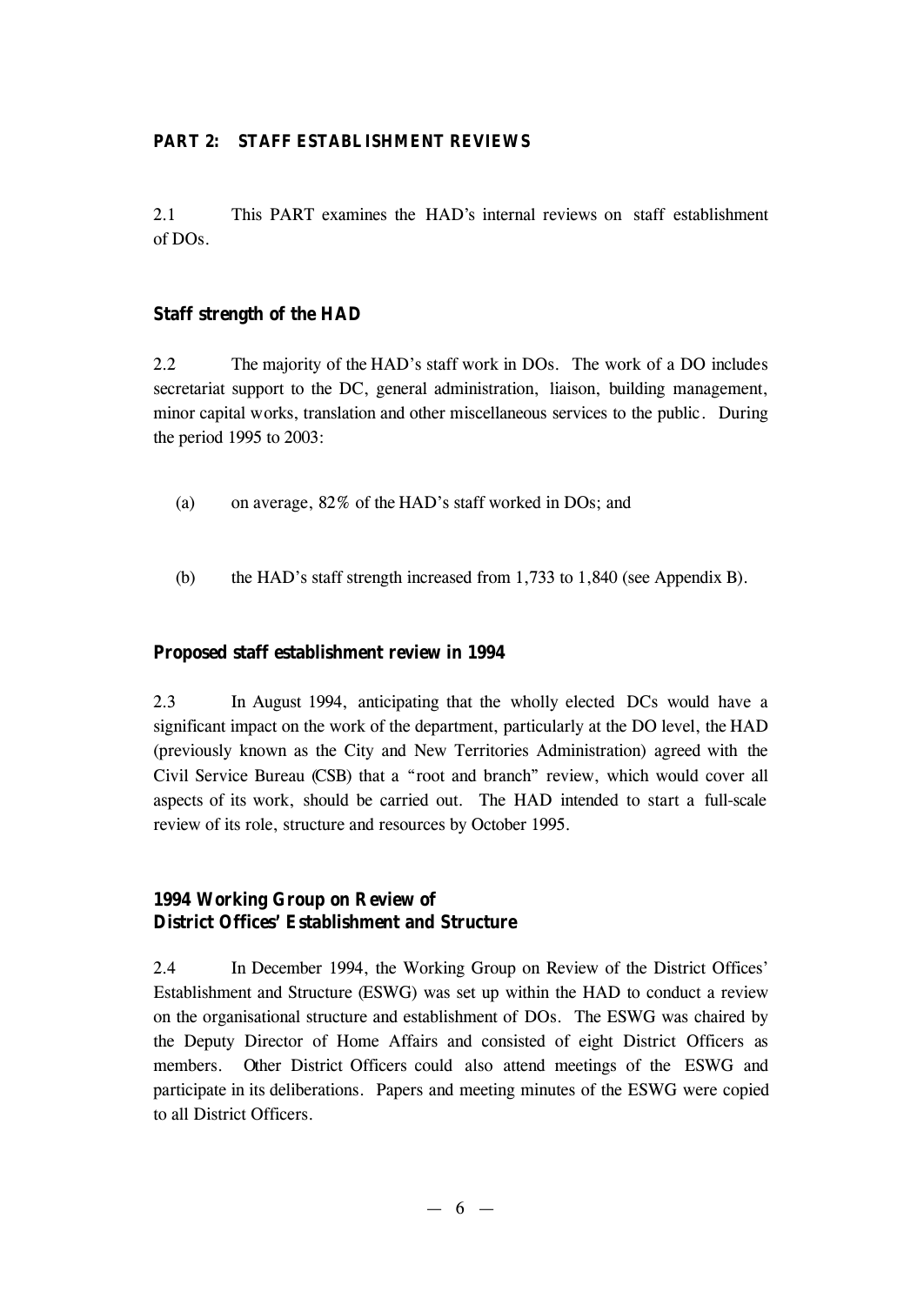#### *ESWG's scope of work*

- 2.5 The ESWG identified the following key areas for review:
	- (a) distribution of duties between Assistant District Officers and Senior Liaison Officers and their supporting staff;
	- (b) duty schedule of the two Senior Executive Officers (SEOs) in districts and their supporting staff;
	- (c) manning scale of Liaison Officers (LOs);
	- (d) criteria for the establishment of district sub-offices (DSOs);
	- (e) clerical support; and
	- (f) other supporting staff and works staff.

#### *ESWG's findings in 1995*

2.6 In August 1995, the ESWG issued its report. Its major findings on the staff establishment of DOs were as follows:

- (a) *Lack of manning scales for some DO posts.* There were no manning scales for LOs and clerical staff in general registries, liaison teams of DOs and other supporting staff in various sections. As a result, there were large variations in staff distribution at different levels among the 18 DOs;
- (b) *Standard manning scales for some DO posts were not followed.* Although there were standard manning scales for clerical support for sub-offices in urban districts and the New Territories (NT) districts, clerical staff levels in different DSOs varied. Since the 1980s, different manning levels for executive support had been adopted in urban DOs and the NT DOs. Owing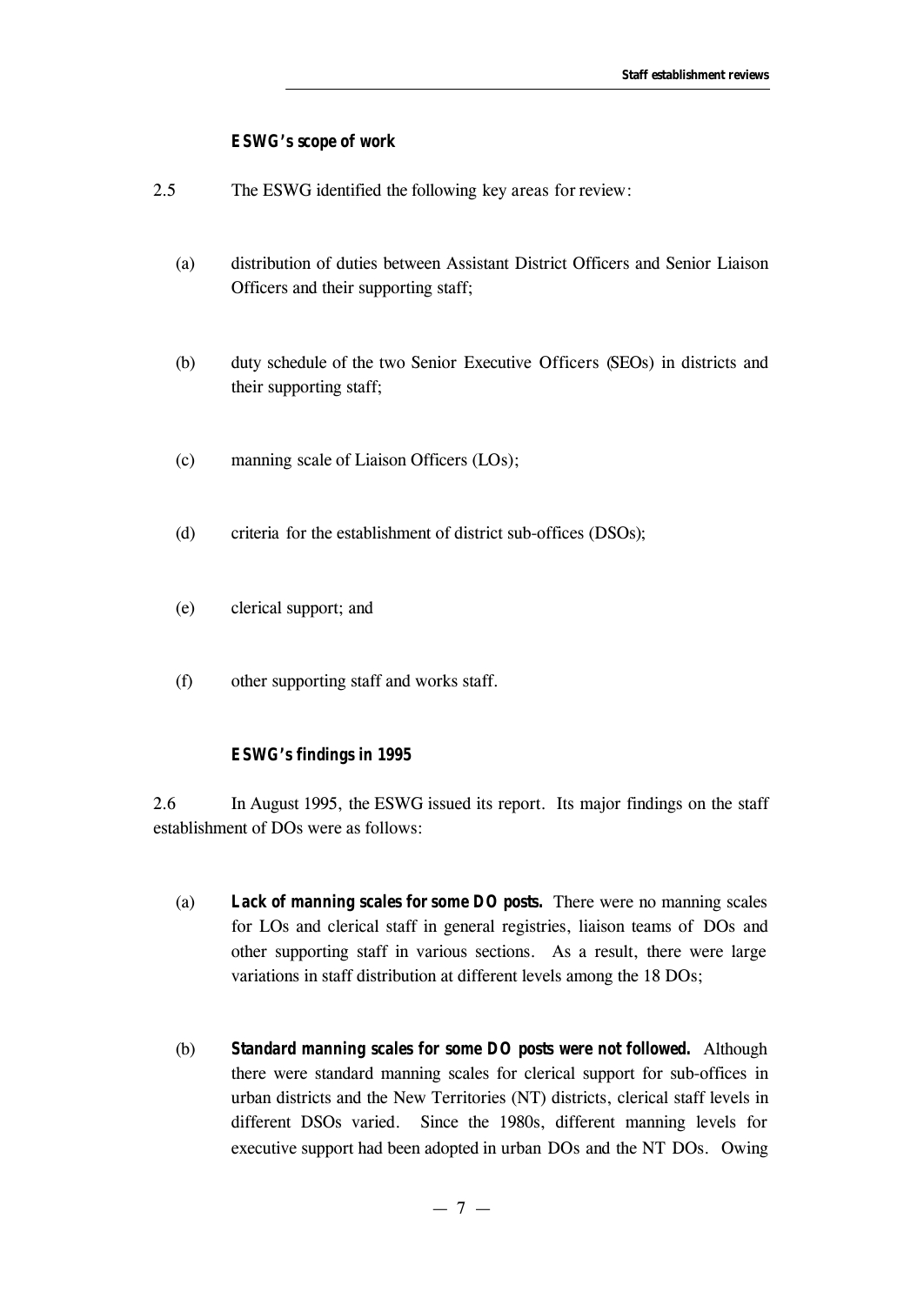to different district practices and operational demands, executive support in the 18 DOs varied not only in the number of posts but also in their deployment; and

(c) *Clerical support in DOs varied***.** Clerical support for DCs in the NT DOs was always stronger than that in urban DOs. The reason for such discrepancy was unknown.

2.7 The ESWG attempted to assess the workload of LOs in districts with a view to formulating an appropriate manning scale. However, the ESWG found that using population as the sole factor was probably too simplistic to determine the number of LO posts required in a district. Other factors of a district (such as demographic features, area, number of DC constituencies, number of area committees, mutual aid committees and active local organisations, and number of buildings) might also have to be considered. It was therefore difficult to formulate a simple and clear manning scale taking into account all these factors.

2.8 The ESWG also found that, apart from historical reasons, different structures of urban DOs and the NT DOs arose from different functional needs and operational demands of the districts. For example, urban districts had more district management work, management of back lanes and building management work, whereas the NT DOs had dedicated works teams and handled more development/clearance and environmental improvement projects. Emergency work was more frequent in the NT DOs because of their wider geographical coverage and topography.

## *ESWG's recommendations*

2.9 The ESWG considered that, given the operational differences, it would be more appropriate to formulate different model structures for urban DOs and the NT DOs. The ESWG proposed to divide the districts into six groups, having regard to interacting factors such as population, size, number of DC constituencies, number of local organisations, geographical and demographic features, and characteristics of districts. Based on practical experience and need, the ESWG formulated a model structure for each group of DOs and advised on the number of LO posts required for each group. The model structures would form the basis upon which future staff adjustments arising from subsequent developments and changes would be made.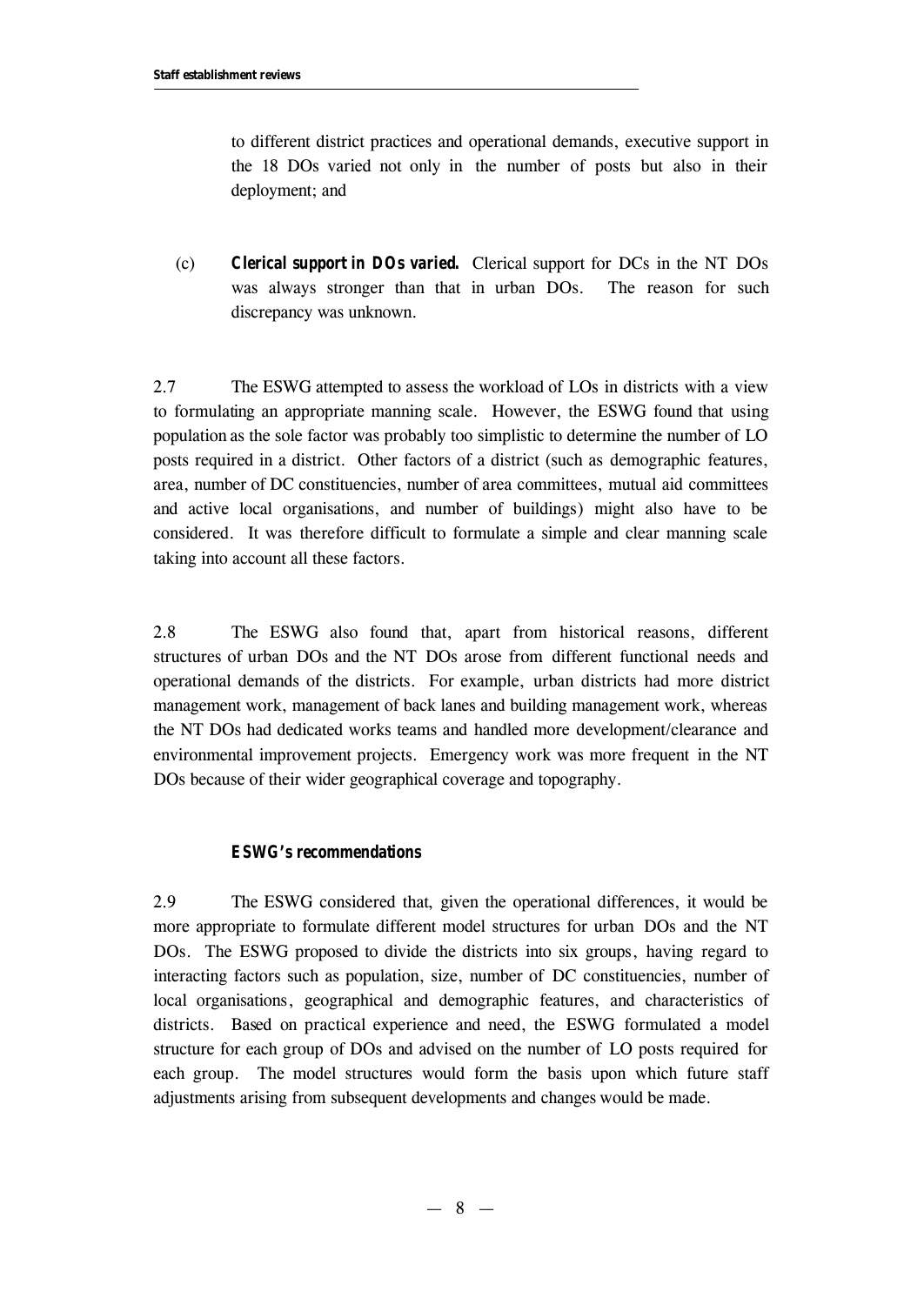2.10 If implemented, the ESWG's proposals would bring about a net reduction of 72 posts of supporting staff (see Appendix C), resulting in an annual saving of \$6.1 million at the 1995-96 price level. The saving would result mainly from a reduction in the number of DSOs from 38 to 15 (see para. 3.12) and a more rational deployment of clerical and other supporting staff.

# **Outgoing Director of Home Affairs' comments on the ESWG's recommendations in 1995**

2.11 In August 1994, the HAD agreed with the CSB that a "root and branch" review on all aspects of its work should be carried out (see para. 2.3). On 7 August 1995, the Director of Home Affairs informed the Secretary for the Civil Service of the completion of an internal review of the HAD's staff establishment. As there would be a change in the incumbent of the Director of Home Affairs with effect from 17 August 1995, the Director said that he would provide his comments to his successor, who would decide how to take the matter forward. The Director assured the Secretary that the HAD had fully taken on board the need to streamline its operations and, if necessary, the HAD would be reorganised. The Director also said that, subject to his successor's views, he did not see any urgency for an external review of the HAD's organisation and functions.

2.12 On 8 August 1995, the outgoing Director of Home Affairs gave his successor his comments on the ESWG's Review Report, as follows:

- (a) the ESWG's review could be taken as a Part I exercise. A Part II exercise should review the HAD Headquarters' establishment and structure; and
- (b) the ESWG's recommendations regarding the reduction of DSOs and a more rational deployment of clerical staff should be actively pursued.

The outgoing Director also informed his successor that he had agreed to keep the Secretary for the Civil Service fully informed and, more importantly, had assured the CSB that the HAD could be left alone to streamline its operations.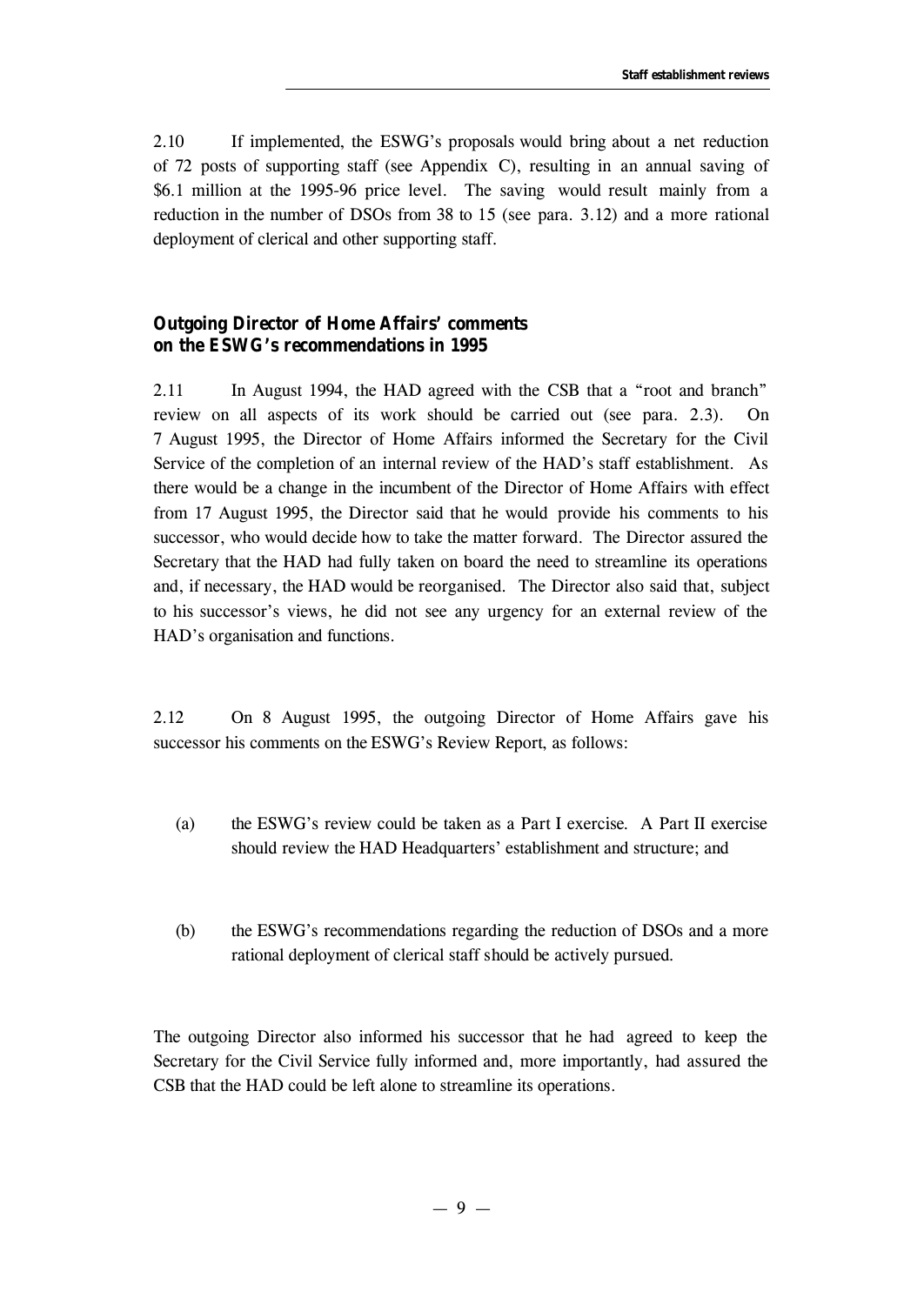# **Secretary for the Civil Service's comments on the ESWG's recommendations in 1995**

2.13 On 9 August 1995, the Secretary for the Civil Service replied to the Director of Home Affairs, expressing his appreciation of the HAD's work and requesting a copy of the ESWG's Review Report. (This was forwarded to the CSB on 14 August 1995.)

2.14 On 28 September 1995, the Secretary for the Civil Service again wrote to the Director of Home Affairs, stating that:

- (a) he trusted that the Director was examining the ESWG's recommendations with a view to deciding on the way forward;
- (b) the ESWG's review had not examined the HAD Headquarters' role and structure which, he understood, should form part of the comprehensive review;
- (c) in a letter dated 12 August 1994 issued by the CSB to the former Director, the agreed scope and timing of the staffing review had been set out (see para. 2.3); and
- (d) he would like the Director to keep the CSB informed of any developments/changes which might affect the ESWG's recommendations.

# **Latest development on the ESWG's review**

2.15 **The Secretary for the Civil Service's letter of 28 September 1995 (see para. 2.14) was the latest correspondence in the relevant files of the HAD and the CSB concerning the ESWG's review.** In response to Audit's enquiry about the HAD's actions on the ESWG's recommendations, in August 2003, the HAD informed Audit that the former Director of Home Affairs (in post from August 1995 to June 2002) had now recollected that it was her decision in 1995 to shelve the ESWG's recommendations because she found them unacceptable and incompatible with her vision of the HAD. The former Director said in August 2003 that she had duly informed the CSB and got the CSB's endorsement of the decision. **However, the HAD**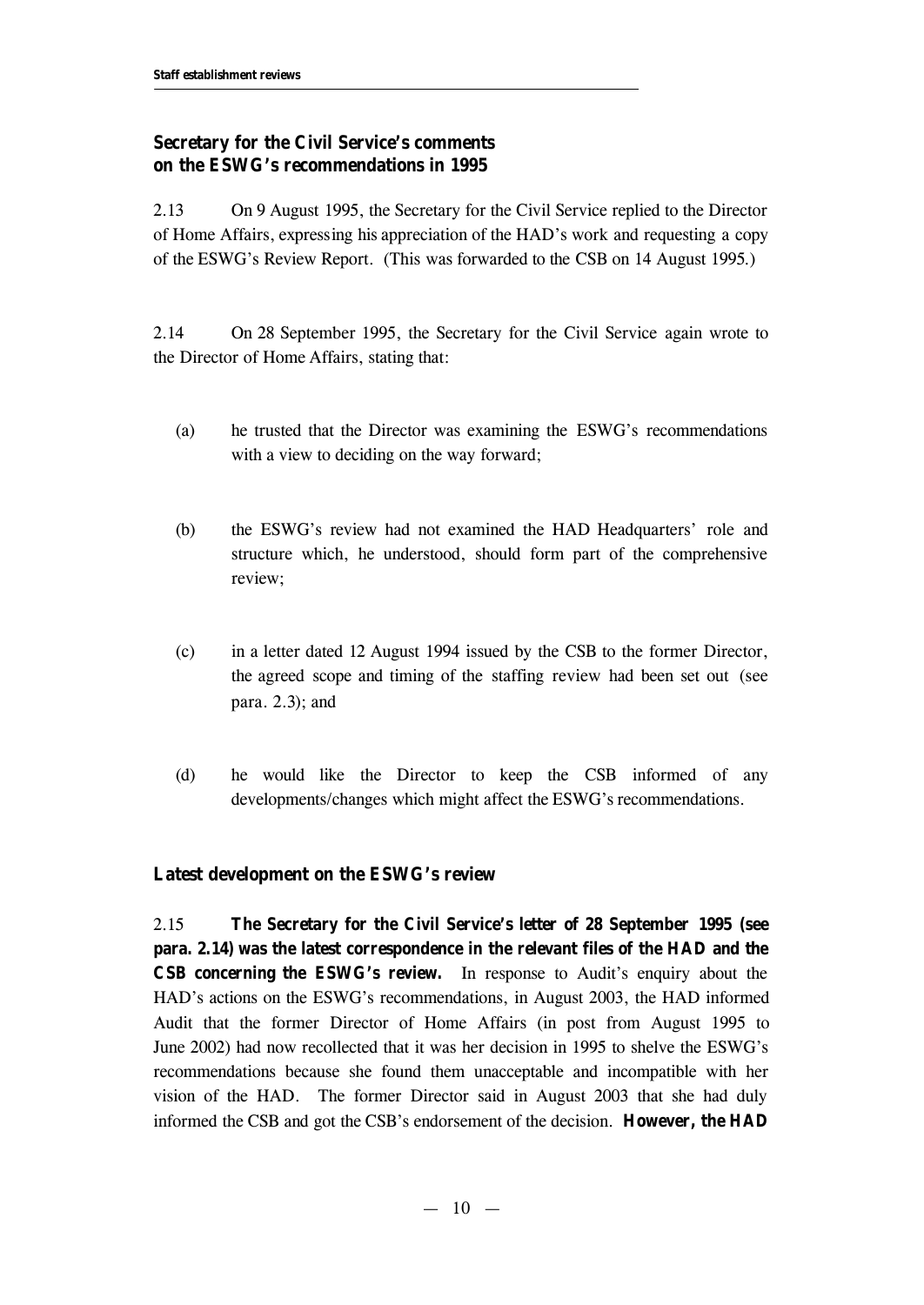**has not been able to provide Audit with substantiating documentation about these remarks.**

#### **Audit observations**

- 2.16 Audit found that there were:
	- (a) large variations (see shaded items in Appendix D) in the average staff workload of each DO in terms of the population of the district, the number of DC Members served and the number of consultations conducted in 2002. The staff establishment ranged from 57 in the Wan Chai DO to 116 in the Yuen Long DO (see Appendix D); and
	- (b) large variations in the number and proportion of supporting staff in the staff establishment of each DO. It can be seen from Appendix E that as at 31 March 2003:
		- (i) the number of supporting staff ranged from 25 in the Wan Chai DO to 52 in the Kwai Tsing DO; and
		- (ii) the proportion of supporting staff to the staff establishment ranged from 43% in the Central and Western DO to 54% in the Kwai Tsing DO.

These large variations indicated that the HAD did not have standardised and updated manning scales based on objective criteria for determining the manpower requirement of its DOs.

2.17 Had the ESWG's proposals on the staff establishment of DOs in 1995 been implemented, 72 posts of supporting staff could have been reduced, resulting in an annual saving of \$6.1 million at the 1995-96 price level (see para. 2.10). However, Audit found that:

(a) the ESWG's recommendations had been shelved (see para. 2.15). No follow-up action had been taken by the HAD; and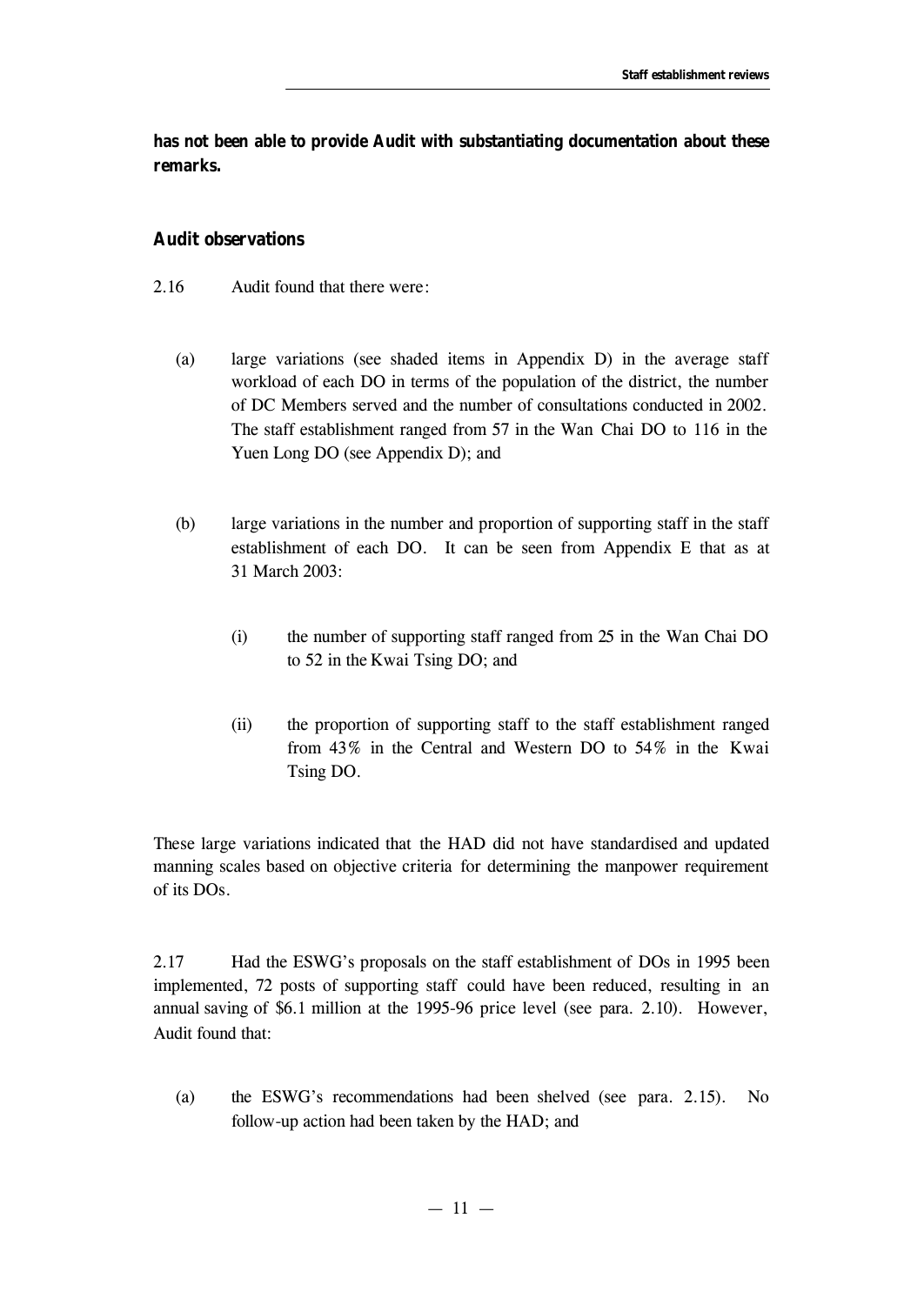(b) the HAD had not fulfilled its 1994 agreement with the CSB that a "root and branch" review on all aspects of its work should be carried out (see para. 2.3).

**Audit considers that the HAD needs to critically review the existing staff establishment and structure of its Headquarters and DOs.**

# **Audit recommendations**

- 2.18 **Audit has** *recommended* **that the Director of Home Affairs should:**
	- (a) **critically review the existing staff establishment and structure of the HAD Headquarters and DOs in the light of the social, economic and infrastructural developments in the territory and the present-day circumstances;**
	- (b) **draw up objective criteria for determining the number of staff required for a DO and ensure that these criteria are followed by all DOs in future;**
	- (c) **consider reducing the number of administrative/clerical/other supporting staff at the district level (e.g. by pooling the supporting staff and reducing the number of outlying DSOs); and**
	- (d) **ensure that major decisions on staffing matters (e.g. shelving the ESWG's recommendations) are properly documented.**

# **Response from the Administration**

2.19 The **Director of Home Affairs** agrees with the audit recommendations. She has also said that:

(a) **the HAD agrees with the audit recommendation to review the existing staff establishment and structure of its Headquarters and DOs in the light of the social, economic and infrastructural developments in Hong Kong.** Although the ESWG's recommendations were shelved in 1995, in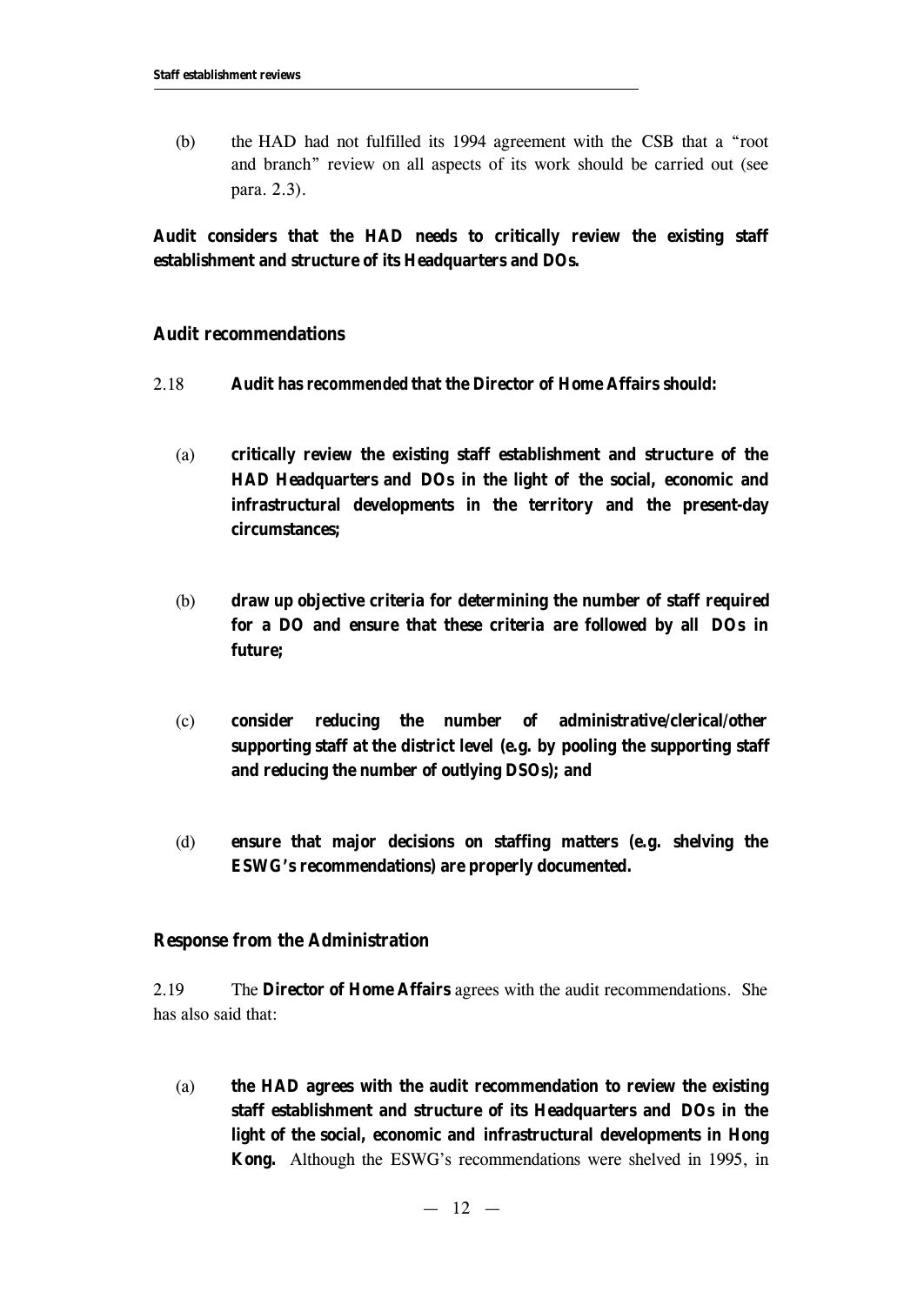the ensuing years, this issue has been constantly reviewed under the Enhanced Productivity Programme;

- (b) in conducting such reviews, the topographical characteristics and social needs of individual districts have been taken into account. In addition, the expansion of the HAD's role and responsibility in relation to the District Administration Scheme, building management, promotion of local community economy and election of village representatives, etc. during the past years has prevented the HAD from adopting a simple manning scale for DOs;
- (c) instead of using the traditional manning scale, the HAD developed in 2001-02 a "model structure" by dividing the 18 DOs into groups/bands for resource distribution purposes. To achieve a more systematic way of distribution, a "formula approach" was subsequently evolved in 2002 to distribute resources in accordance with a number of weighted criteria such as the population, and the number of area committees, owners' corporations, mutual aid committees, rural villages and private buildings. The HAD will further revise and fine-tune these criteria in drawing up future manpower plans for DOs; and
- (d) in line with the Government's policy of downsizing civil service establishment and identifying efficiency savings, the HAD has been achieving savings through various exercises (e.g. the closure of sub-treasury offices in nine NT DOs, the rationalisation of translation and supplies services, and the return of surplus Housing Officer grade staff to the Housing Department starting from 2003-04), resulting in a net reduction of 109 staff. The HAD will continue to conduct establishment reviews in future with a view to achieving manpower savings wherever practicable.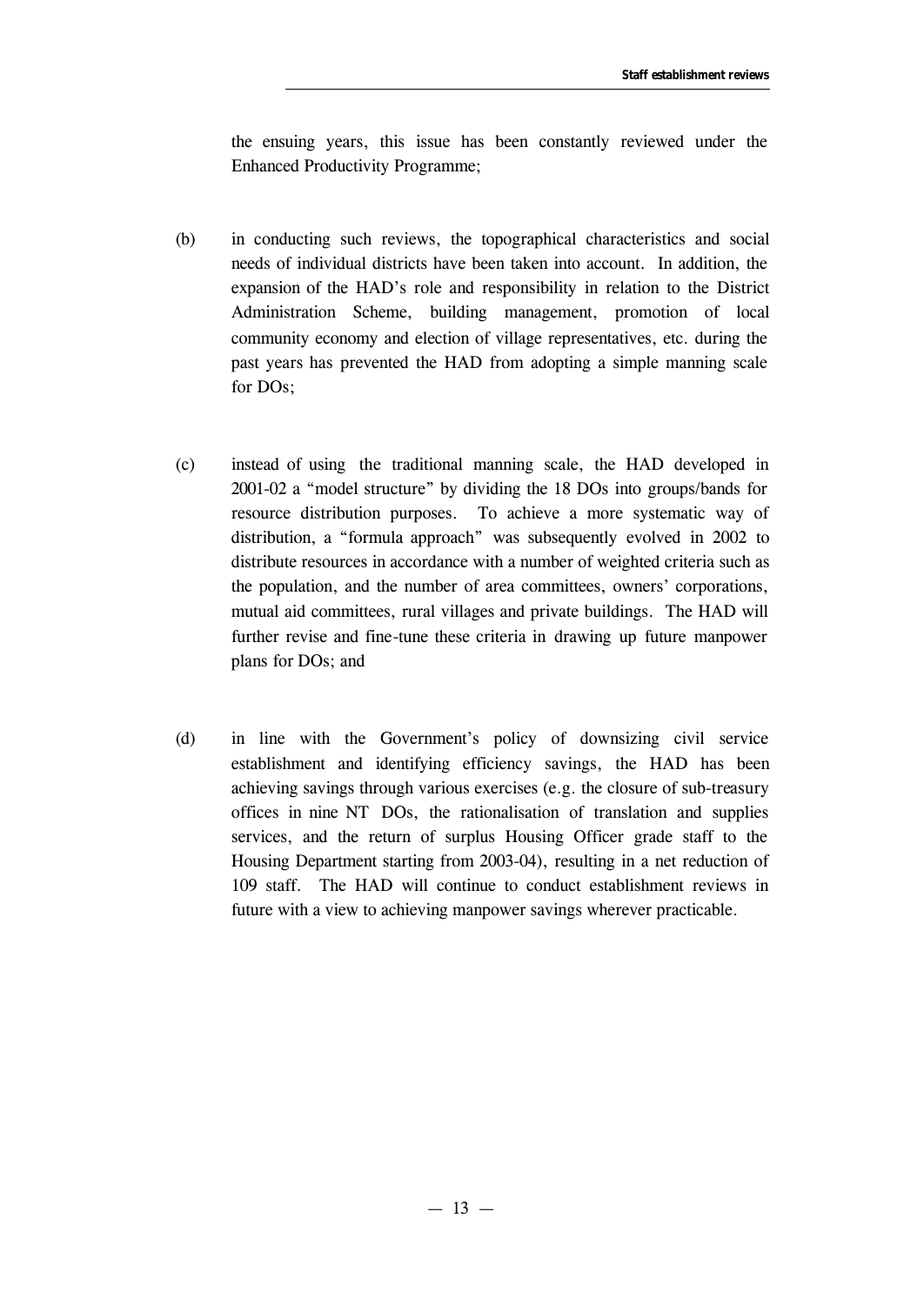# **PART 3: DISTRICT SUB-OFFICES**

3.1 This PART examines the provision of DSOs and suggests measures for improvement.

## **Establishment of DSOs**

3.2 DSOs were first established in the 1960s. Since then, DSOs have become an integral part of the Government's community building strategy to provide a network of easily accessible points of contact between the Government and the public. DSOs are essential community relation offices where ordinary people can get information or guidance from, or referral to, appropriate agencies/departments or make complaints. As at 30 April 2003, 31 outlying DSOs were operating in ten districts (see Table 1).

#### **Table 1**

# **Staff in the 31 DSOs (30 April 2003)**

|            | <b>District</b>         | <b>Number of DSOs</b> | <b>Number of staff</b> |
|------------|-------------------------|-----------------------|------------------------|
| (A)        | <b>Hong Kong Island</b> |                       |                        |
|            | Eastern                 | $\overline{2}$        | 15                     |
|            | Southern                | 3                     | 21                     |
| <b>(B)</b> | <b>Kowloon</b>          |                       |                        |
|            | <b>Kowloon City</b>     | 4                     | 22                     |
|            | <b>Kwun Tong</b>        | 5                     | 22                     |
|            | Wong Tai Sin            | 3                     | 21                     |
| (C)        | <b>NT</b>               |                       |                        |
|            | <b>Islands</b>          | 3                     | 7                      |
|            | <b>Kwai Tsing</b>       | 5                     | 35                     |
|            | Sai Kung                | 1                     | 9                      |
|            | Sha Tin                 | 1                     | 5                      |
|            | Tuen Mun                | 4                     | 16                     |
|            | <b>Total</b>            | 31<br>=               | <b>173</b> (Note)      |

*Source: HAD's records*

*Note: These included LO grade staff and supporting staff.*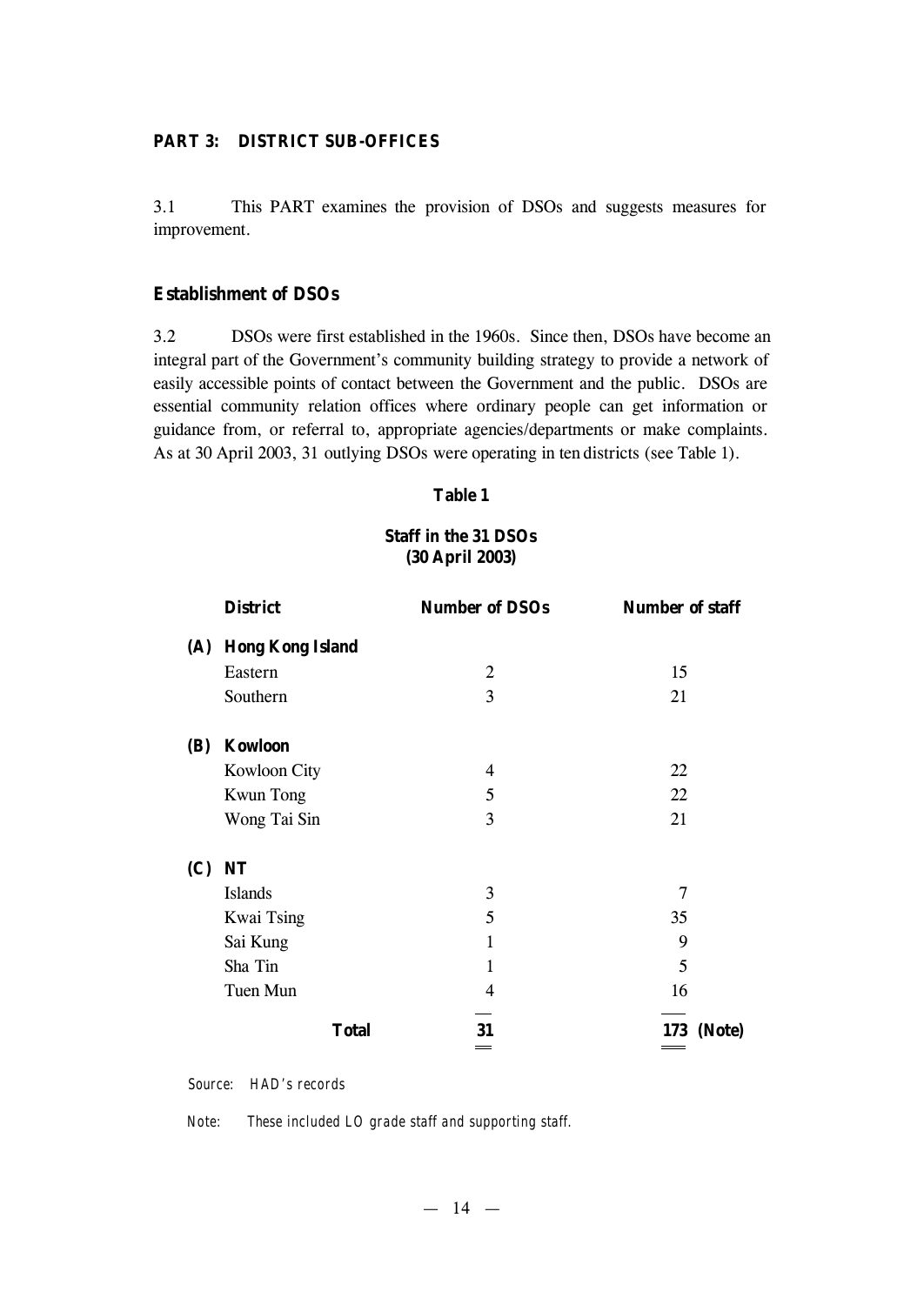3.3 Most of the outlying DSOs are located in the HAD's community centres/community halls or government-owned premises for which no rent is payable. However, some DSOs are located in rented commercial premises. As at 30 April 2003, seven DSOs were located in commercial premises, the total rent of which was \$2.8 million a year. Apart from the 31 outlying DSOs, there were five sub-offices (Note 6) which were located in the same building of their district main office. A total of 28 staff, comprising 16 LO grade staff and 12 supporting staff, worked in these five sub-offices.

#### *Criteria and arrangements for setting up a DSO*

3.4 In its 1980 policy statement on community building, the Community Building Policy Committee (Note 7) reaffirmed the standards for the provision of DSOs, as follows:

- (a) for the urban region, DSOs should be provided at a ratio of about one office to 150,000 people; and
- (b) for the NT region, DSOs should be provided at the ratio of one office to 100,000 people and at places where the size and distribution of the population justified such DSOs.

3.5 In addition to the population criterion, the Community Building Policy Committee stated that, in considering whether a DSO should be set up, other factors (such as geographical spread of people in the area, need for government presence, need for contact point and liaison base, and the number of local organisations) should be taken into account.

3.6 Following the rapid development of the NT in the 1980s, in 1989, the standards for the provision of DSOs were reviewed and standardised. The Community

- **Note 6:** *These five sub-offices were the Aberdeen Sub-office, Ngau Tau Kok Sub-office, Town and Industrial Area Sub-office, Tsui Ping Sub-office and Shau Kei Wan Sub-office.*
- **Note 7:** *The Community Building Policy Committee, chaired by the Secretary for Home Affairs, included the Director of Home Affairs, Director of Social Welfare, Director of Housing, then Director of Education and Commissioner of Police as members. Its main functions were to determine overall policy on community building and recommend priorities for community building projects.*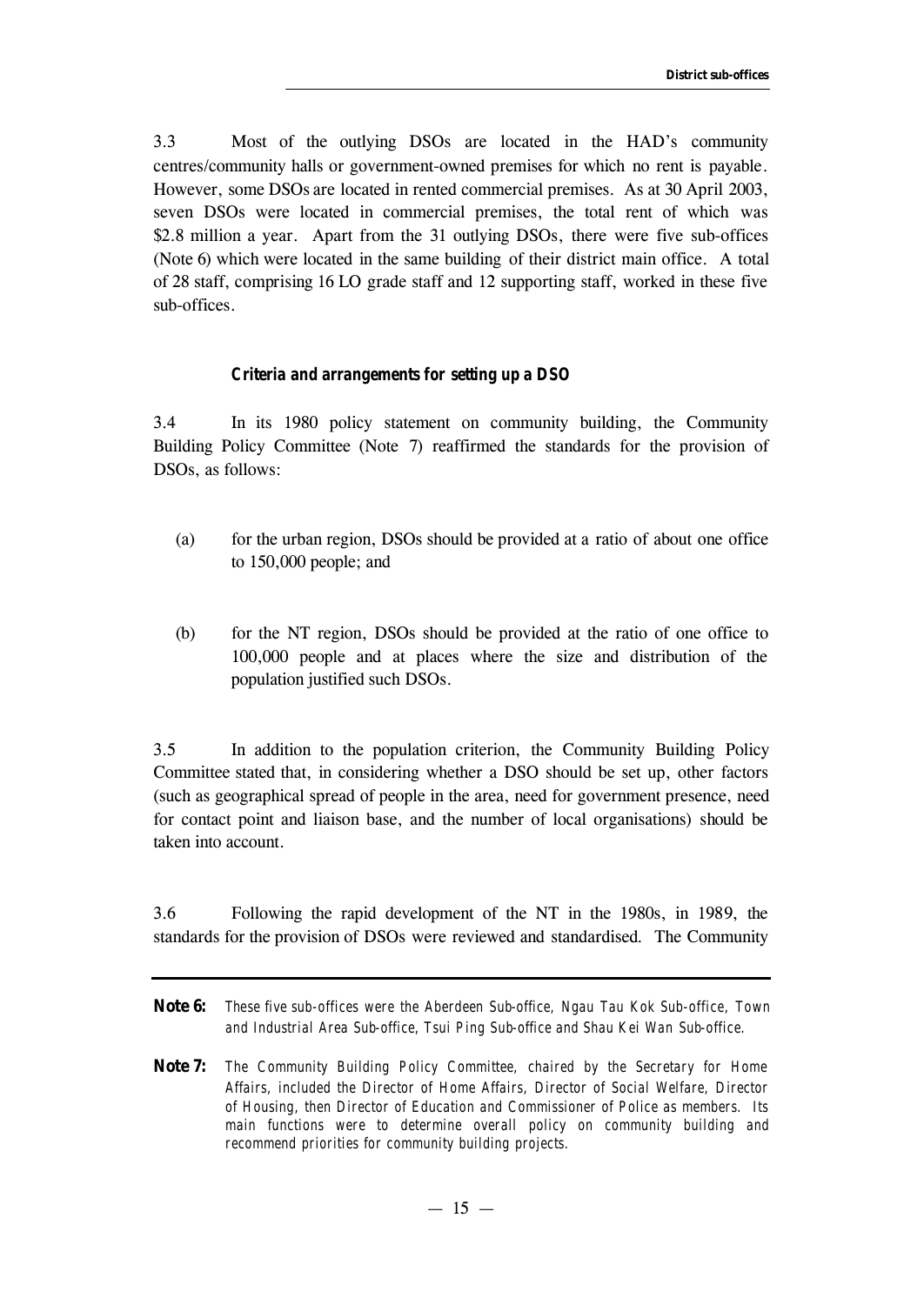Building Policy Committee agreed to adopt a common standard for the provision of DSOs, i.e. one DSO for 150,000 people for both urban and the NT regions. However, due consideration should be given to deserving cases which would not satisfy the established population criterion, e.g. the outlying islands and rural areas in particular districts.

3.7 From September 1989, for setting up new DSOs, the DOs were required to follow the following procedures:

- (a) DOs should satisfy themselves that the population criterion of 150,000 people was met; and
- (b) all the proposals should be submitted to the Administration Division of the HAD Headquarters for endorsement and for consolidation of the additional resources required.

## *Provision of Public Enquiry Service Centre within DSOs*

3.8 Before 1990, when a DSO was being set up, the provision of a Public Enquiry Service Centre within the sub-office would be automatically included. A Public Enquiry Service Centre might sometimes be set up instead when a full-scale DSO was not justified, e.g. on the outlying islands. In September 1990, at a Star Chamber (Note 8) meeting, it was decided that each district should be allowed to retain only one Public Enquiry Service Centre. As a result, the number of Public Enquiry Service Centres was reduced from 69 to 20. The district main offices absorbed most of the services previously provided by the Public Enquiry Service Centres. Thereafter, the main function of DSOs has become maintaining the liaison network in districts and acting as focal points for community relation services in the areas. The liaison teams stationed in each DSO are also responsible for organising and coordinating district activities, identifying deficiencies of services in the area, and collating public opinion. The officer-in-charge for liaison in each DSO (at LO I level) is also responsible for the operation and management of the community centres/community halls in the area.

**Note 8:** *The Star Chamber comprised the Chief Secretary, Financial Secretary, then Secretary for the Treasury and Secretary for the Civil Service. The Star Chamber's role was to oversee the annual Resource Allocation Exercise (covering both recurrent and capital expenditure).*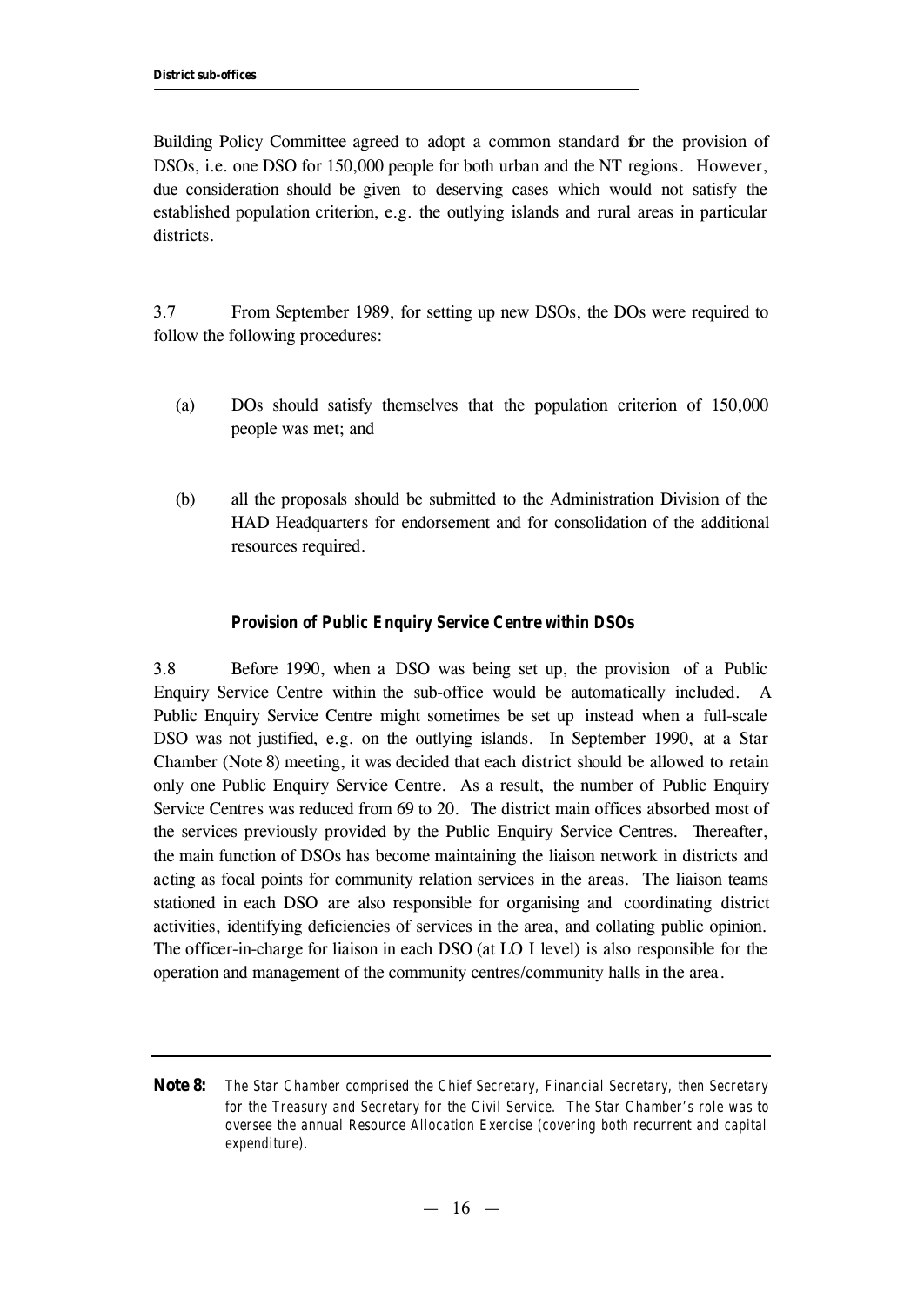# **Review of the provision of DSOs in 1994-95**

3.9 In December 1994, the ESWG reviewed the organisational structure and establishment of DOs. One of the ESWG's tasks was to review the criteria for the establishment of DSOs (see para. 2.5(d)). As at 1 March 1995, 38 DSOs were established in 11 districts. A list of these DSOs together with the number of staff working there is at Appendix F. The ESWG's findings are given in paragraph 3.10.

# **ESWG's findings and recommendations on the provision of DSOs**

- 3.10 On the provision of DSOs, the ESWG commented in August 1995 that:
	- (a) the distribution of DSOs did not follow the standard of provision of one DSO for 150,000 people (see para. 3.6);
	- (b) some districts had no sub-offices while others had many of them; and
	- (c) the Government's strategy of establishing DSOs in the 1960s aimed at providing more convenient points of contact between the Government and the public. However, rapid development in communication and transportation networks, particularly the Mass Transit Railway, electrified Kowloon Canton Railway and Light Rail Transit systems since the early 1980s, had enabled people to travel to most parts of Hong Kong quickly and conveniently. Furthermore, the rapid development of new towns in the NT had made most parts of the NT less remote and rural. **Consequently, the original function of DSOs of providing easily accessible points of contact had become less important.**

3.11 The ESWG considered that there was a need to review the functional needs of DSOs and the criteria for their establishment. A sub-group, co-chaired by the Sai Kung District Officer and the Southern District Officer, was formed to examine this issue and make recommendations to the ESWG. The DOs were asked to re-examine the need for sub-offices in their districts and provide justifications for their retention/establishment.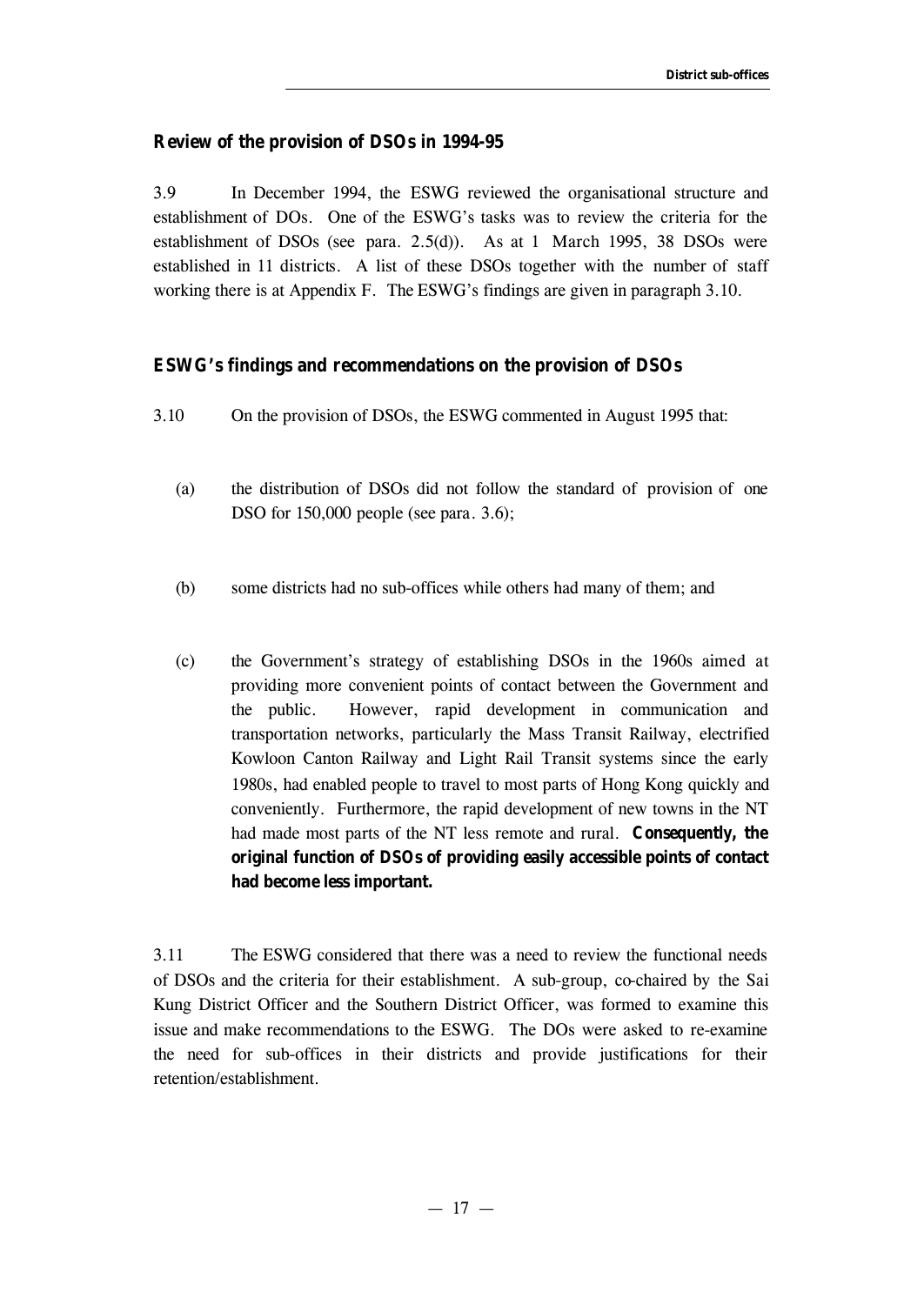3.12 Based on the sub-group's recommendations, in its report of August 1995, the ESWG recommended that 15 DSOs would be required for the territory (see Appendix G). This would result in a net reduction of 23 DSOs. It was estimated that the closure of DSOs would bring about a reduction of 50 posts of supporting staff, resulting in an annual saving of \$5.7 million at the 1995-96 price level, and other savings in rent and operational costs of these DSOs.

# **Subsequent action on the ESWG's Review Report**

3.13 In August 1995, the ESWG's Review Report was submitted to the Secretary for Home Affairs and the Secretary for the Civil Service (Note 9). However, as far as Audit could ascertain, up to 31 July 2003, there had been no further exchange of correspondence between the CSB and the HAD concerning the ESWG's Review Report (see para. 2.15).

# **Further discussion on the issue of DSOs in 1997**

3.14 In April 1997, a discussion paper on DSOs was prepared by the HAD to consider whether to adopt the ESWG's recommendations. After internal consultations, at a meeting in June 1997 (chaired by the Director of Home Affairs) to discuss the way forward for DSOs, it was decided that:

- (a) in view of changing circumstances, the ESWG's recommendations concerning the closure of DSOs should be set aside; and
- (b) in future, it might be necessary to review the staffing and functions of DSOs. Pending an overall review, District Officers could put forward proposals at any time for the closure of DSOs or for the opening of new ones, provided that no additional staffing resources were required.

**Note 9:** *While pointing out that the review provided an ideal opportunity for districts to evaluate and re-examine the deployment of resources in the light of the changes brought about by the reorganisation of the then City and New Territories Administration, the Chairman of the ESWG recommended that the structure of the department should be rationalised.*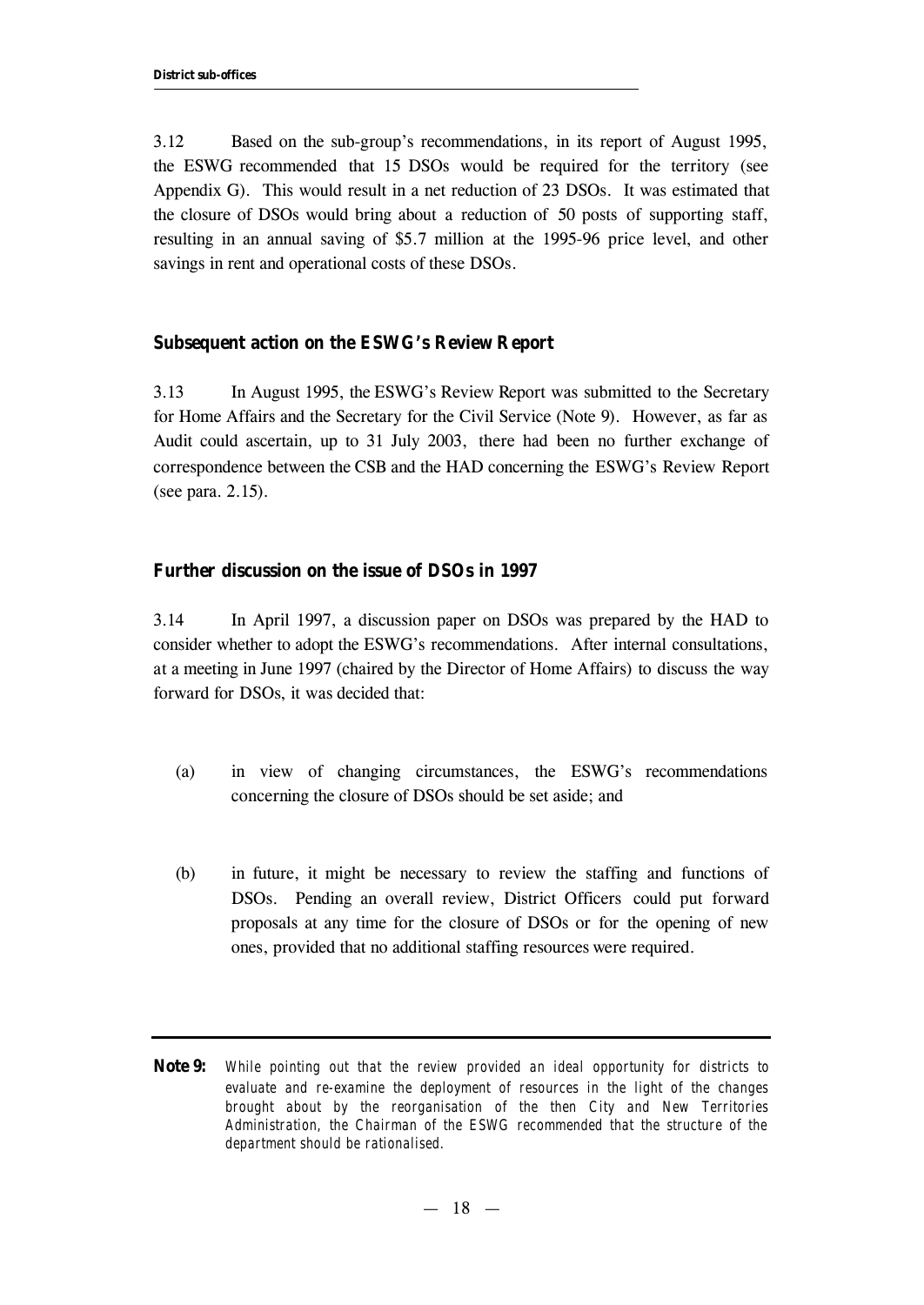# **Audit observations**

## *Need to reduce the number of DSOs*

3.15 Since the early 1980s, the function of DSOs to provide easily accessible points of contact between the Government and the public has diminished (see paras. 3.2 and 3.10(c)). In 1995, the ESWG recommended that, of the existing 38 DSOs, only 15 should be retained (see para. 3.12). However, the ESWG's recommendations had been shelved. Despite the relocation and merging of some DSOs, as at 30 April 2003, 79 supporting staff still worked in 31 outlying DSOs (see Appendix H). **Audit considers that the HAD needs to review the justifications for retaining these 31 DSOs in the light of the social, economic and infrastructural developments of the territory.**

#### *Need to review the population standard for the provision of DSOs*

3.16 Since 1989, the standard for the provision of DSOs has been one DSO for 150,000 people (see para. 3.6). Audit has found that some DOs have established outlying sub-offices in their districts while other DOs have no sub-offices. As at 30 April 2003, of the 18 districts, only 10 had outlying DSOs. The ESWG had pointed out the disparity in the provision of DSOs in various districts in 1995 (see para. 3.10). **Audit considers that the HAD needs to critically review the existing standards for the provision of DSOs, particularly the standard of one DSO for 150,000 people, to see if they are still applicable.**

#### *Merging of DSOs with the district main office or other DSOs*

3.17 From 1997 to 2002, there were a number of instances where sub-offices were moved to the same building of their district main offices, or some sub-offices were merged. These included:

- (a) the merging of the four DSOs in Kwai Tsing into two DSOs and of all four DSOs in Sham Shui Po with their district main office; and
- (b) the moving of the Aberdeen Sub-office, Ngau Tau Kok Sub-office and Shau Kei Wan Sub-office into the same building of their district main offices.

3.18 Some of these DOs considered that merging sub-offices with their district main offices was feasible because of the convenient transportation and communication network. In addition, this would have the following advantages: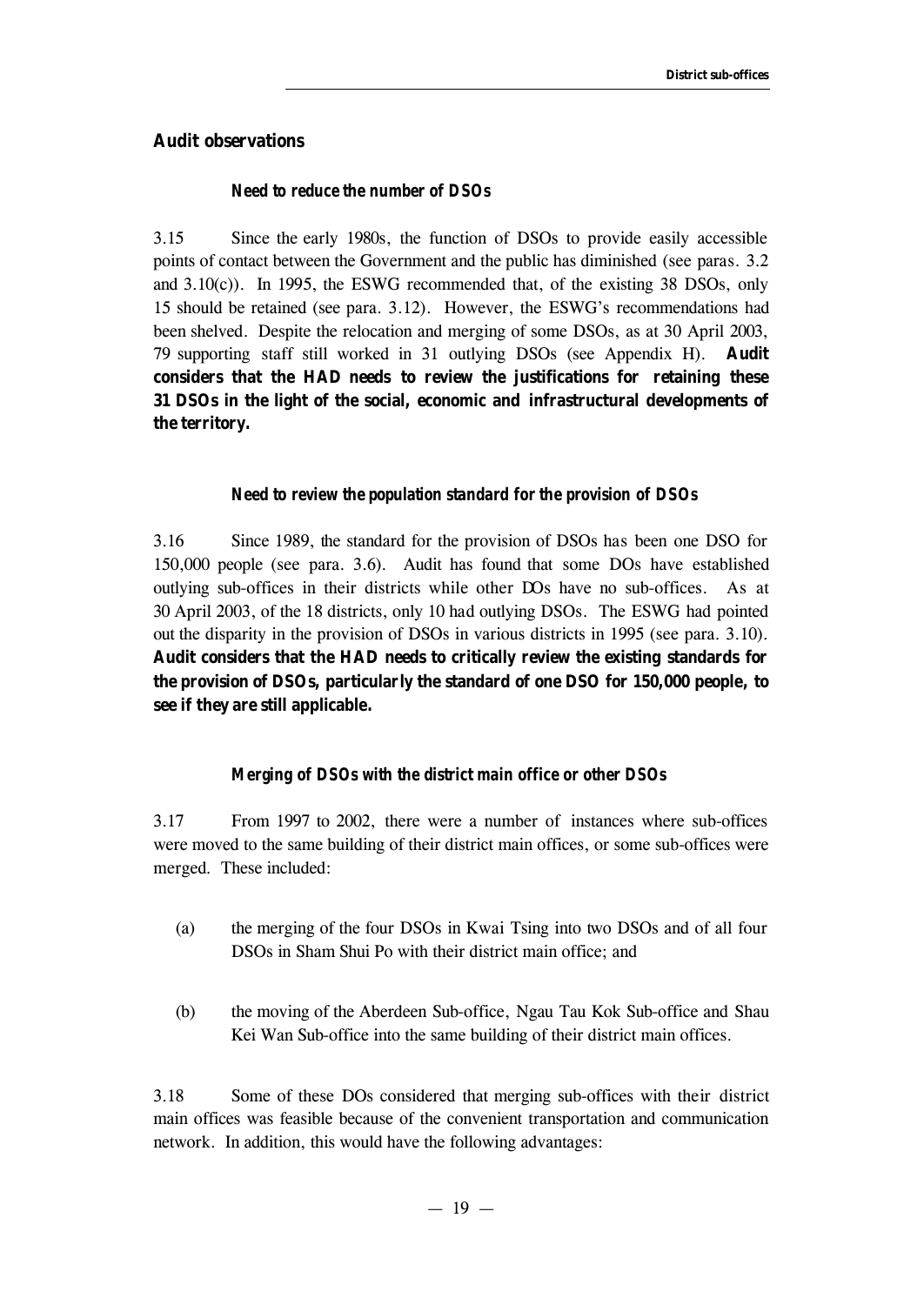- (a) economy of scale would be achieved through savings in staff costs and reduction in accommodation space because of centralisation of administrative support; and
- (b) grouping all the liaison teams in one central place would improve office support and supervision and hence the overall efficiency.

**To obtain efficiency gains, Audit considers that the DOs which still have outlying DSOs should explore the feasibility of merging their DSOs with the district main offices.**

# *Approval for setting up a new DSO*

3.19 Since September 1989, DOs have been requested to follow standardised procedures for proposing new DSOs in their districts (see para. 3.7). Audit noted that after 1995, three new DSOs, namely the Ma On Shan Sub-office, the Tung Chung Sub-office and the To Kwa Wan Sub-office were established. Before setting up the Ma On Shan Sub-office and the Tung Chung Sub-office, the DOs concerned had obtained formal policy support from the HAD Headquarters.

3.20 For the setting up of the To Kwa Wan Sub-office, Audit could not find any formal approval of the HAD Headquarters. In response to Audit's enquiry, the Kowloon City DO explained that the Director of Home Affairs had once indicated her positive response in considering a DC Member's suggestion for the setting up of a new DSO. Despite the lack of formal approval, the To Kwa Wan Sub-office commenced operation in mid-1999 (in an office with an area of 135 square metres at a monthly rent of \$49,400). **Audit considers that the Kowloon City DO should have sought formal policy support from the HAD Headquarters before setting up a new DSO in To Kwa Wan.**

## **Audit recommendations**

- 3.21 **Audit has** *recommended* **that the Director of Home Affairs should:**
	- (a) **critically review the need for retaining the existing 31 outlying DSOs in the light of the present-day circumstances;**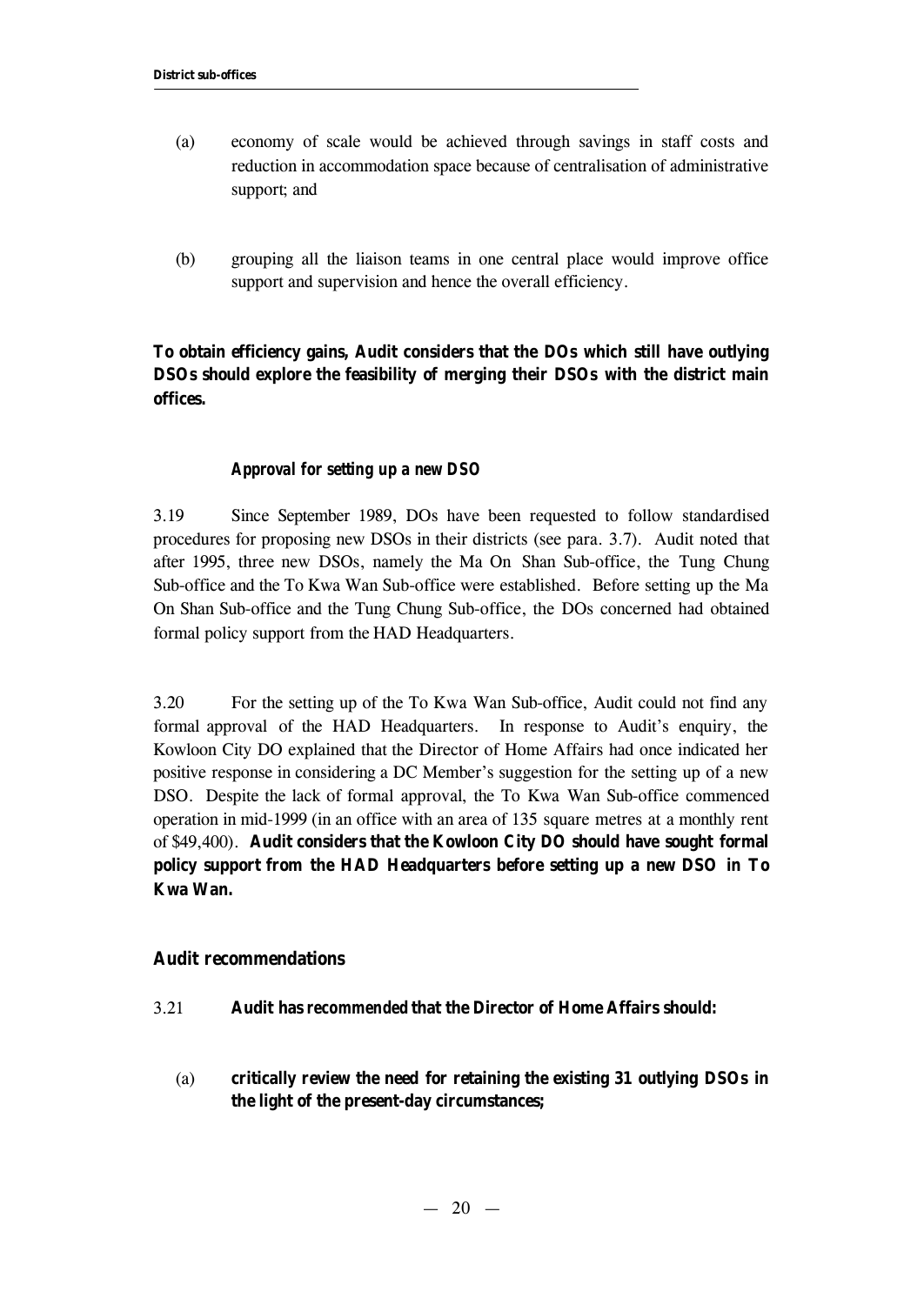- (b) **critically review the existing population standard on the provision of DSOs;**
- (c) **draw up criteria, which reflect the present-day circumstances, for determining the need for DSOs and the number of DSOs required, and ensure that these criteria are followed in setting up new DSOs in future;**
- (d) **examine the feasibility of merging sub-offices with their district main offices in order to achieve savings (e.g. through the pooling of the administrative/clerical/other supporting staff); and**
- (e) **ensure that the DOs comply with the laid-down procedures regarding the setting up of new DSOs, particularly those procedures which require them to seek formal approval from the HAD Headquarters.**

## **Response from the Administration**

3.22 The **Director of Home Affairs** generally agrees with the audit recommendations. She has also said that:

- (a) the HAD will critically review the number of DSOs and the corresponding manpower requirements with a view to identifying savings. The HAD considers that DSOs should be maintained on a need basis in view of their unique roles and functions to reach out to the public and provide various kinds of public services;
- (b) in determining the establishment of a DSO, the HAD takes into account a number of factors such as the population and its distribution in the district, the accessibility and remoteness of the main office and other sub-offices, and the needs of the community. DOs are required to seek policy support from the HAD Headquarters before setting up a new DSO. The HAD will continue to follow this control mechanism; and
- (c) the HAD will continue to review critically the service needs for DSOs. The pooling of supporting staff will be considered in the light of efficiency savings initiative.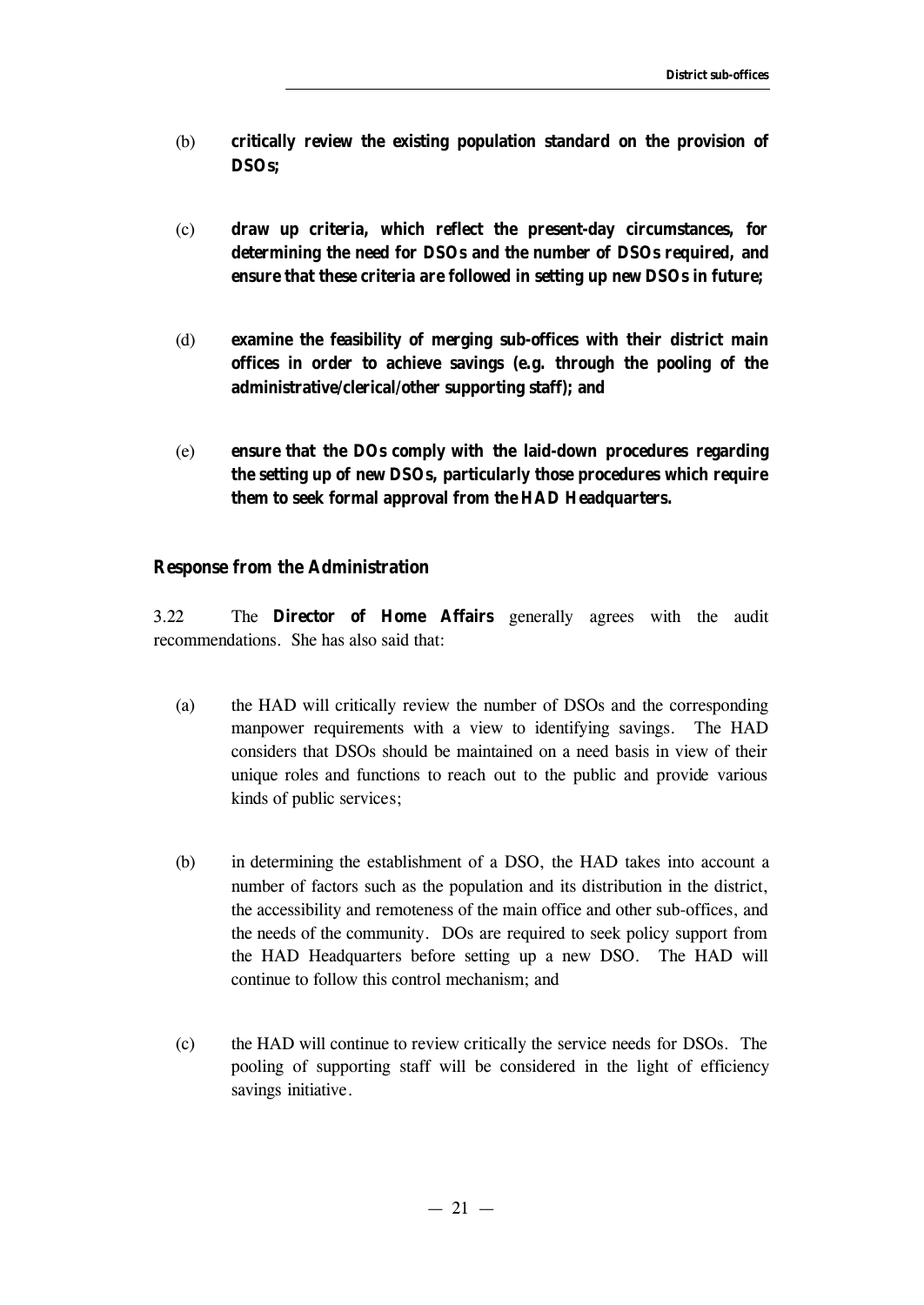# **PART 4: USE OF DC FUNDS FOR COMMUNITY INVOLVEMENT PROJECTS**

4.1 This PART examines the HAD's monitoring of the use of DC funds for implementing CI projects and suggests measures for improvement.

# **Ambit of DC funds**

4.2 The Government provides DC funds to implement CI projects and MEI projects. DC funds are mostly spent on specific one-off CI projects which aim at enhancing community spirit and social cohesion and promoting the well-being of the people in the district. DC funds spent must benefit directly the local community. CI projects (Note 10) are organised by DCs and local organisations, or funded under the District Festivals Subsidy Scheme and the District Cultural Project Grants Scheme. The expenditure limit on each CI project organised by DCs and local organisations is \$600,000 while that on each project funded under the District Festivals Subsidy Scheme and the District Cultural Project Grants Scheme is \$2.5 million.

# **Amount of DC funds spent on CI projects**

4.3 In 2002-03, \$175 million (or 88%) of the DC funds of \$199 million was spent on CI projects. In the last decade (1993-94 to 2002-03), the amount of DC funds spent on CI projects each year increased by \$117 million (or  $202\%$ ), from \$58 million to \$175 million (see Figure 1).

**Note 10:** *CI projects include projects to promote district-based cultural, recreational and sport activities, exhibitions and surveys, celebration of traditional activities, district-wide arts festivals, sports festivals, district festivals, art project training courses, Mentors-of-the-Arts project, and projects to help enhance public understanding of the District Administration Scheme.*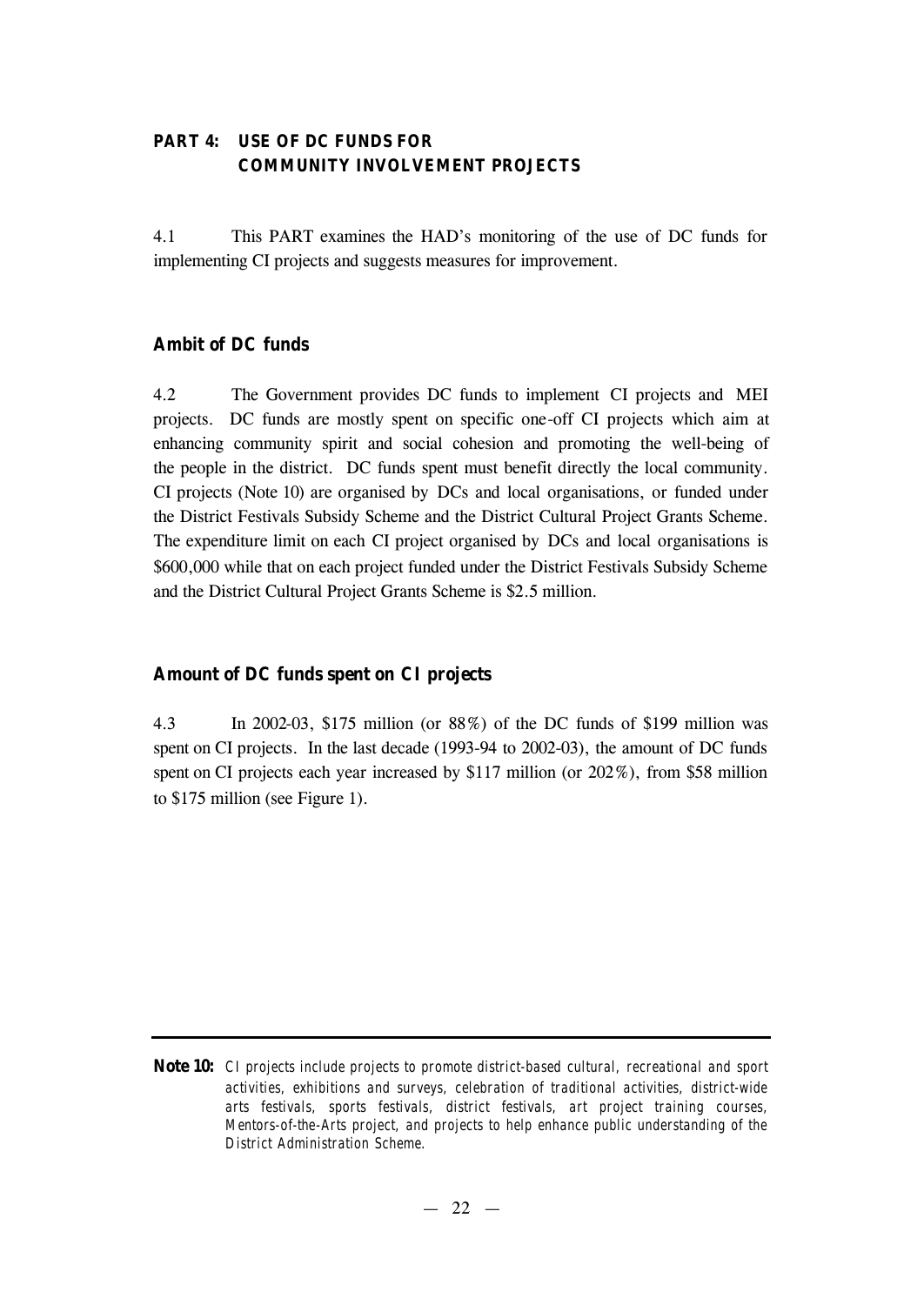# **Figure 1**

# **DC funds spent on CI projects (1993-94 to 2002-03)**

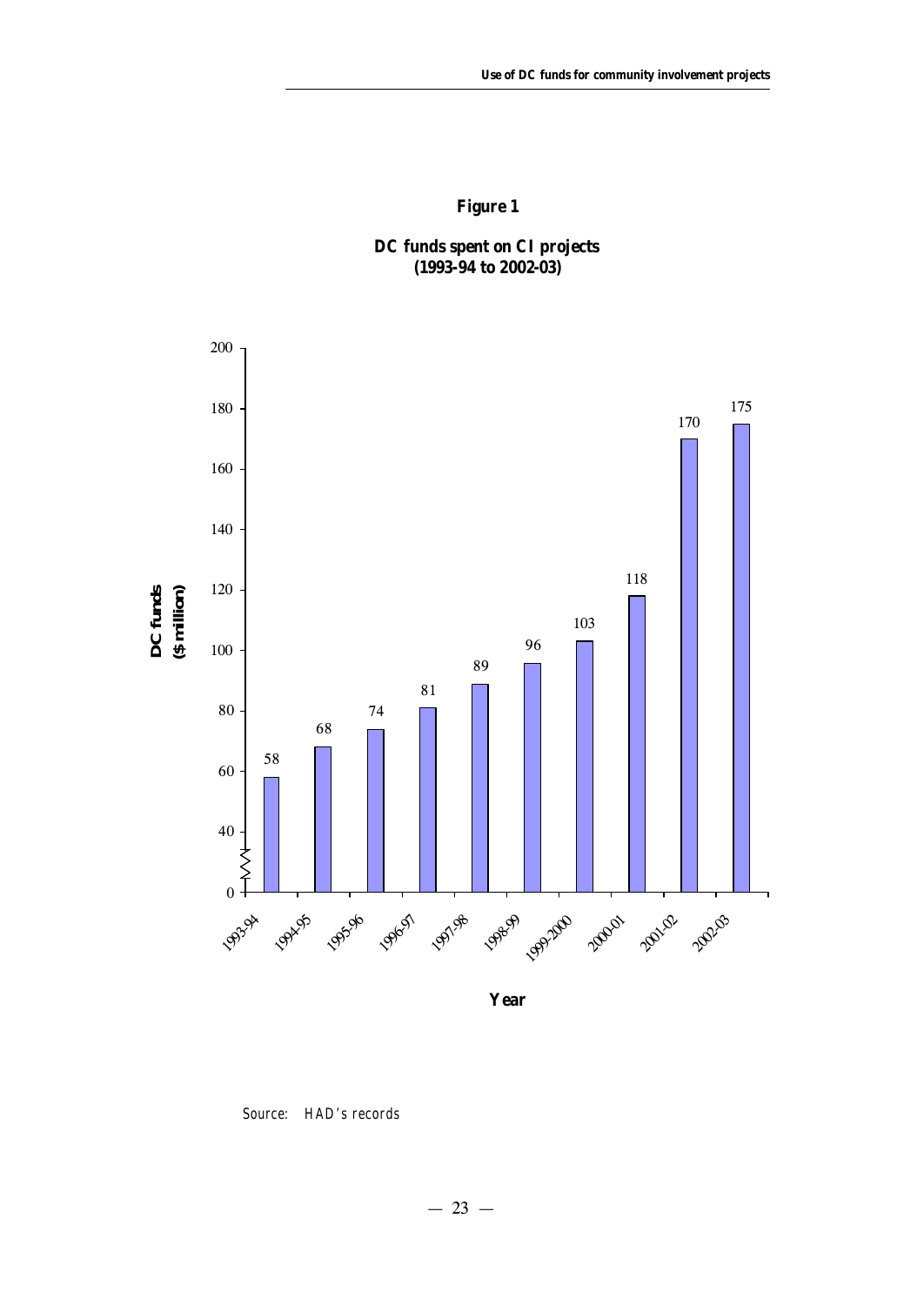4.4 In 2002-03, DC funds were spent on a total of 7,536 CI projects (see Appendix I). The amount of DC funds spent on CI projects and the number of CI projects varied considerably among the 18 DOs. For example, the Kwai Tsing DO spent \$15.8 million on 519 CI projects, while the Islands DO spent \$5.4 million on 249 CI projects (see Appendix J). The amount of DC funds granted to each project ranged from less than \$500 to \$2 million. On average, \$23,000 was spent on each CI project.

# **Reviews on control of use of DC funds**

#### *HAD's review*

4.5 In December 1994, the HAD's Working Group on Control of the Use of District Council Funds (CFWG  $-$  Note 11) made a number of recommendations to streamline and enhance the procedural controls on the use of DC funds with a view to minimising the occurrence of irregularities. The HAD generally agreed with most of the CFWG's recommendations.

### *Treasury's review*

4.6 In September 1995, the Treasury conducted a review of the control procedures and guidelines on the use of DC funds with a view to ensuring that sufficient accounting controls on the use of DC funds were in place. The review was completed in January 1996. The HAD generally agreed with most of the Treasury's recommendations.

## *ICAC's review*

4.7 In late 1995, in view of some complaints from the public, the Independent Commission Against Corruption (ICAC) conducted a review on the use of DC funds for

**Note 11:** *The main terms of reference of the CFWG were:*

- *(a) to examine the guidelines laid down for the implementation of projects financed by DC funds and recommend any improvements or additional controls which might be considered necessary; and*
- *(b) to consider whether and how reports on levels of DC funds might be submitted to the HAD Headquarters.*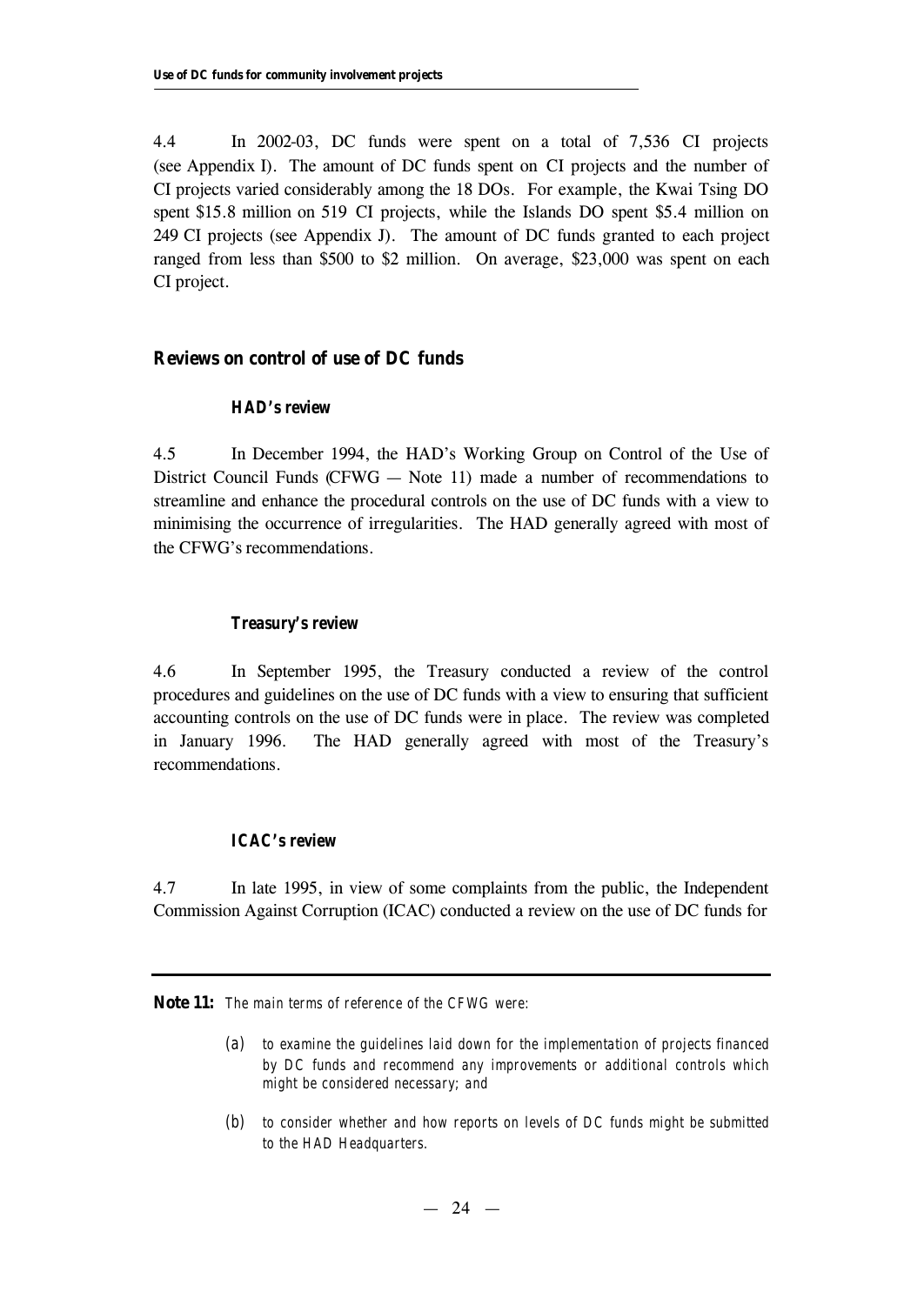CI projects. The ICAC's review covered six areas (Note 12). In February 1996, the ICAC made a number of recommendations which were mostly accepted by the HAD.

# **Guidelines on the use of DC funds**

4.8 In May 1997, the HAD Headquarters issued to the 18 DOs revised guidelines on the use of District Council Funds for Community Involvement projects (hereinafter referred to as the DCF Guidelines) and the accounting procedures for the disbursement of DC funds. Thereafter, the HAD Headquarters regularly updated the DCF Guidelines. On the advice of DCs, individual DOs also prepared their own DCF Guidelines, which generally followed those issued by the HAD Headquarters.

## **Monitoring of the use of DC funds**

4.9 DCs and District Officers are jointly responsible for monitoring the use of DC funds for CI projects. DCs are responsible for identifying, planning and setting the priority of CI projects, determining the timetable for their implementation and monitoring the progress of their implementation. District Officers are responsible for controlling the proper use of DC funds for CI projects in accordance with the guidelines issued by the HAD Headquarters and individual DOs.

# **Audit observations**

4.10 Audit reviewed the monitoring of the use of DC funds for CI projects in nine selected DOs (Note 13). An analysis of those cases which did *not* comply with the HAD Headquarters' or individual DOs' DCF Guidelines is at Appendix K. Audit's observations are set out in Table 2.

- **Note 12:** *These six areas included: allocation of DC funds at district level, funding allocation, advance payment, implementation and monitoring of projects, procurement of goods and services, and reimbursement or payment to claimants.*
- **Note 13:** *These nine DOs were the Eastern DO, Kwai Tsing DO, Kwun Tong DO, Sai Kung DO, Sha Tin DO, Southern DO, Tuen Mun DO, Wong Tai Sin DO and Yau Tsim Mong DO.*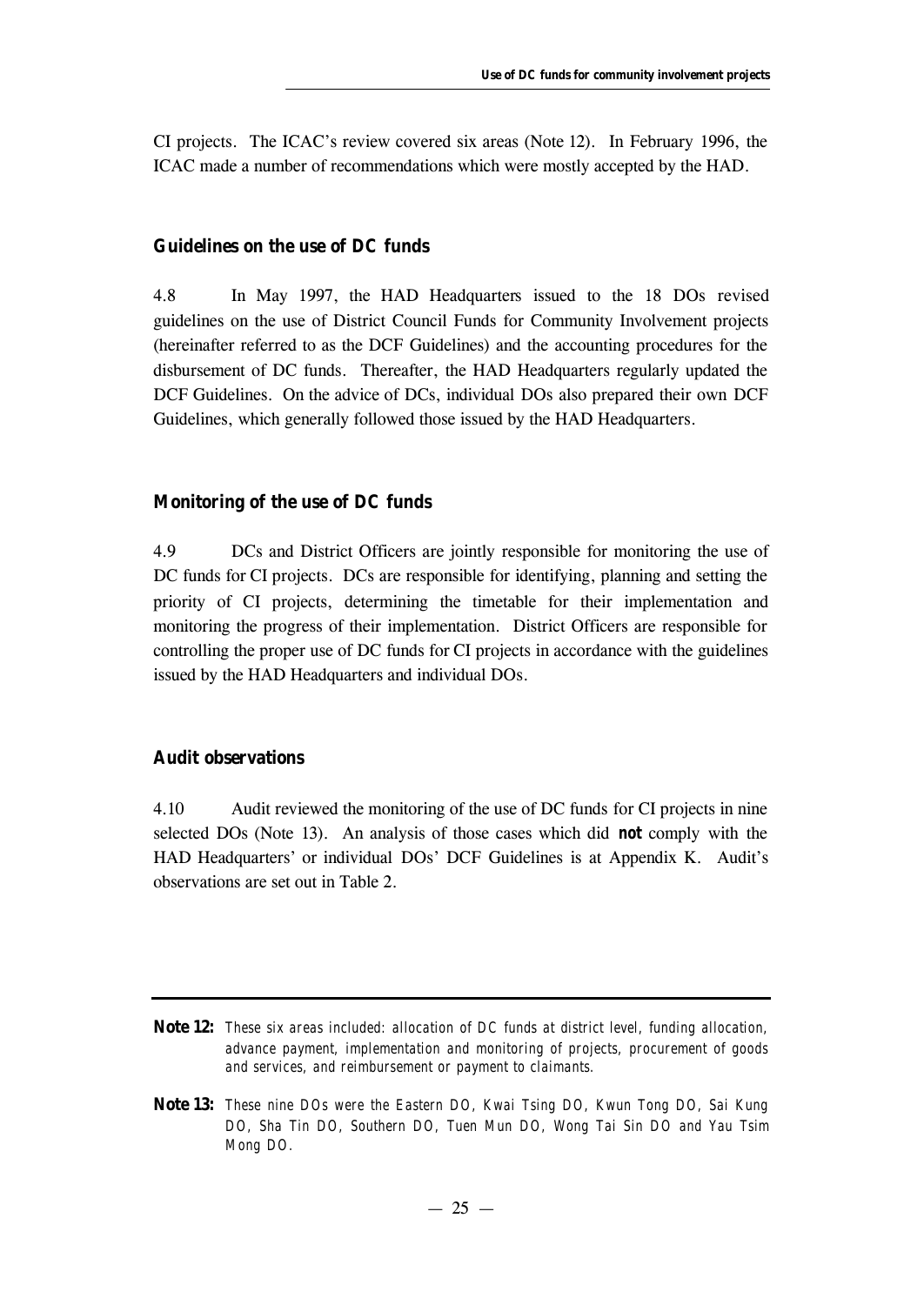$\Gamma$ 

# **Table 2**

# **Audit observations on monitoring of the use of DC Funds for CI projects**

# *Criteria (Note)* **Audit findings**

٦

# **(A) Proper documentation system not always established**

| A proper documentation system should   In early 2003, 5 DOs did not have a<br>be established so that all relevant   proper documentation system for CI  <br>documents and records of a CI project noiects.<br>could be kept in a single case file. |  |
|----------------------------------------------------------------------------------------------------------------------------------------------------------------------------------------------------------------------------------------------------|--|
|                                                                                                                                                                                                                                                    |  |

Τ

 $\mathsf T$ 

# **(B) Other sources of income not reported in reimbursement claim forms**

| DC funds are utilised only when no<br>other sources of income are readily<br>available. Local organisations are<br>required to submit to DOs<br>$\overline{a}$<br>comprehensive statement of accounts<br>of the CI project together with<br>supporting documents and receipts,<br>certifying that other sources of income<br>and sponsorship stated therein are<br>complete. | In 3 DOs, there were 11 CI projects<br>which did not reflect all sources of<br>income, such as fees collected from<br>the participants, in their statements of<br>accounts.<br>For one of the projects in the Sai<br>Kung DO, an income of $$108,777$ ,<br>representing 12% of the total amount<br>(\$872,543) of reimbursement claimed<br>and paid, had not been reported in<br>the reimbursement claim form. In<br>February 2003, upon Audit's query,<br>the local organisation concerned<br>subsequently refunded the overpaid<br>amount of \$108,777 to the DC funds. |
|------------------------------------------------------------------------------------------------------------------------------------------------------------------------------------------------------------------------------------------------------------------------------------------------------------------------------------------------------------------------------|---------------------------------------------------------------------------------------------------------------------------------------------------------------------------------------------------------------------------------------------------------------------------------------------------------------------------------------------------------------------------------------------------------------------------------------------------------------------------------------------------------------------------------------------------------------------------|
|------------------------------------------------------------------------------------------------------------------------------------------------------------------------------------------------------------------------------------------------------------------------------------------------------------------------------------------------------------------------------|---------------------------------------------------------------------------------------------------------------------------------------------------------------------------------------------------------------------------------------------------------------------------------------------------------------------------------------------------------------------------------------------------------------------------------------------------------------------------------------------------------------------------------------------------------------------------|

*Note: Unless otherwise stated, the criteria are based on the HAD Headquarters' DCF Guidelines.*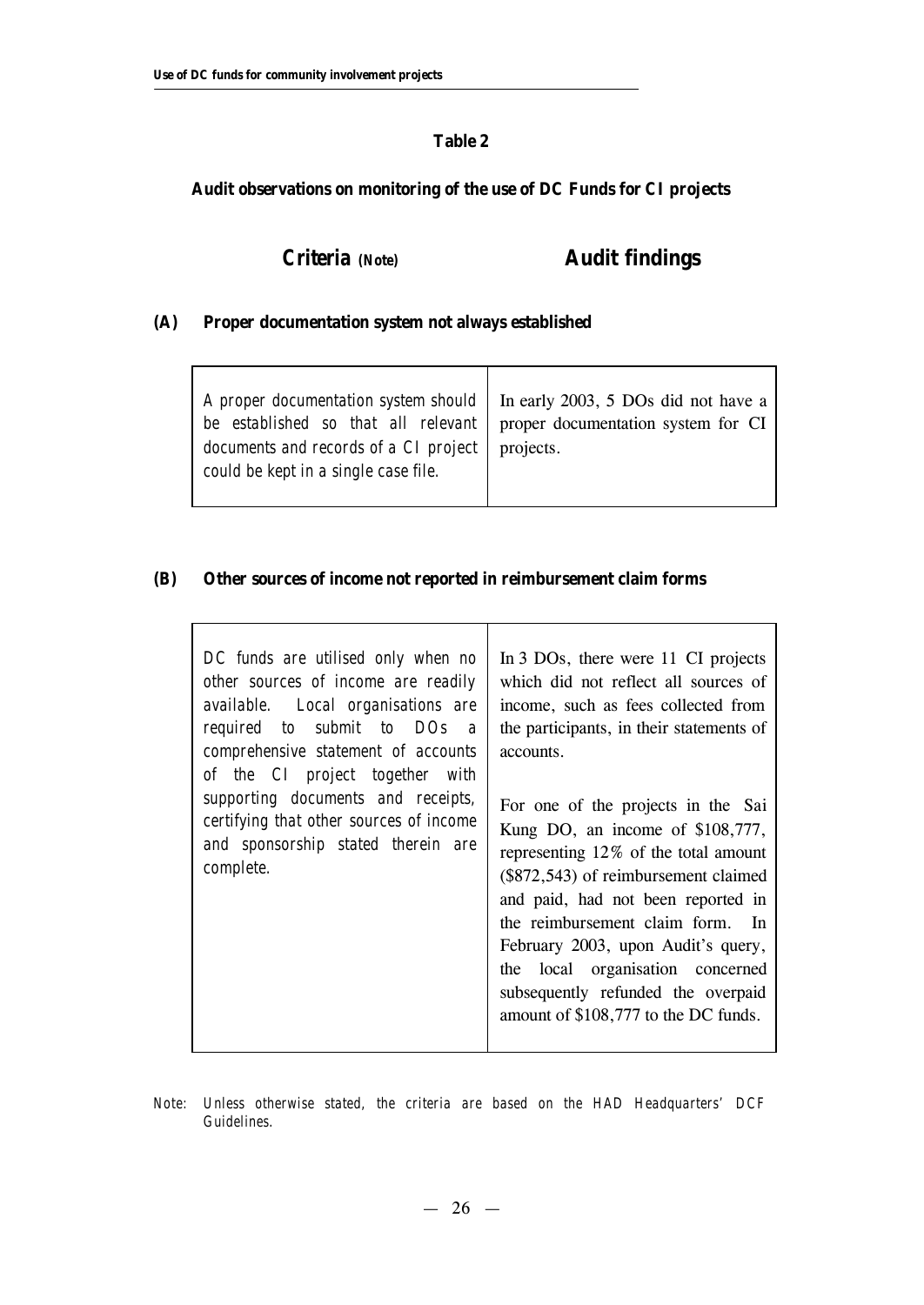$\overline{\phantom{0}}$ 

# **(C) Reimbursements for expenditure incurred before CI project approval, or submission of claims before CI project completion**

| For CI projects already in progress<br>when DC funds are applied, DC funds<br>must not be allocated to cover<br>expenditure already incurred.<br>Reimbursements will be made to local<br>organisations on the actual cost upon<br>completion of a CI project. | In 4 DOs, there were 8 cases in<br>which these guidelines had not been<br>complied with. |
|---------------------------------------------------------------------------------------------------------------------------------------------------------------------------------------------------------------------------------------------------------------|------------------------------------------------------------------------------------------|
|---------------------------------------------------------------------------------------------------------------------------------------------------------------------------------------------------------------------------------------------------------------|------------------------------------------------------------------------------------------|

# **(D) Excessive quantity of souvenirs**

# **(E) Expenditure limits on individual items exceeded**

| The limits on 7 items of expenditure   In 8 DOs, there were 31 cases  <br>have been specified. Most of the $DOS$ for which the expenditure limits<br>have also set their own expenditure on individual items had exceeded limits. |                                                     |
|-----------------------------------------------------------------------------------------------------------------------------------------------------------------------------------------------------------------------------------|-----------------------------------------------------|
|                                                                                                                                                                                                                                   | Headquarters' or individual DOs'<br>DCF Guidelines. |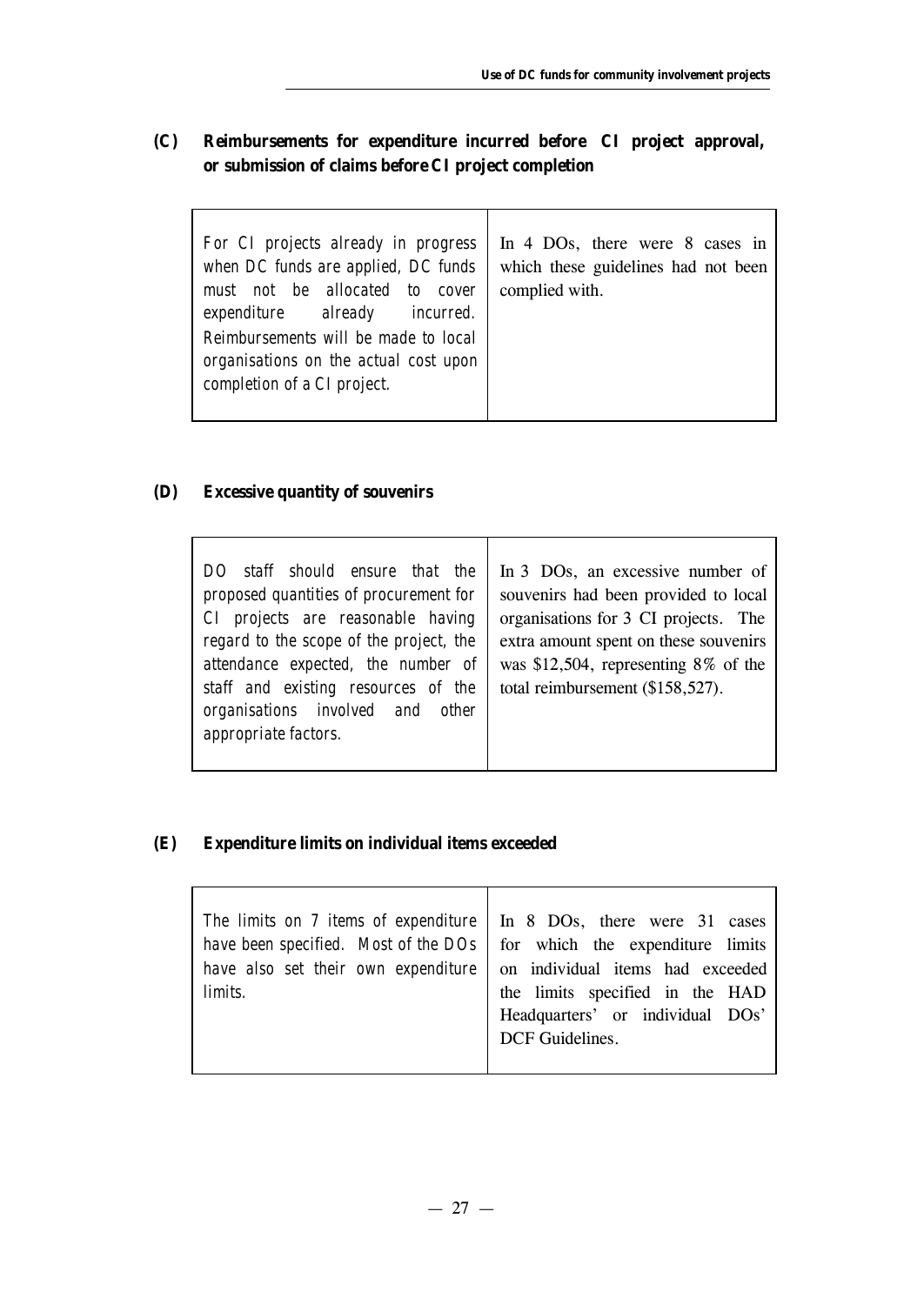| expenditure on administrative<br>The<br>costs has been limited to 30% of<br>the total project cost for district<br>cultural/arts organisations, and 25%<br>for major local organisations. | The Southern DO had created a<br>specific CI project merely for<br>claiming administrative costs for CI<br>projects organised by a major local<br>organisation. The total administrative<br>costs of \$39,000 reimbursed for<br>3 related CI projects exceeded the<br>permitted expenditure limit by 10%. |
|-------------------------------------------------------------------------------------------------------------------------------------------------------------------------------------------|-----------------------------------------------------------------------------------------------------------------------------------------------------------------------------------------------------------------------------------------------------------------------------------------------------------|
|                                                                                                                                                                                           | Audit considers that<br>it it<br>is<br>not appropriate to purposely set<br>up a CI project for claiming<br>administrative costs because DC<br>funds must be spent to benefit<br>directly the local community.                                                                                             |

 $\overline{\phantom{0}}$ 

# **(F) Late or no notification of changes in particulars of approved CI projects**

# **(G) Late submission of reimbursement claims**

| Reimbursement claims<br>together<br>with supporting documents should submission of reimbursement claims<br>be submitted to DOs by local<br>organisations within two months after<br>the completion of a CI project. | There were 26 cases of late<br>to 8 DOs. |
|---------------------------------------------------------------------------------------------------------------------------------------------------------------------------------------------------------------------|------------------------------------------|
|                                                                                                                                                                                                                     |                                          |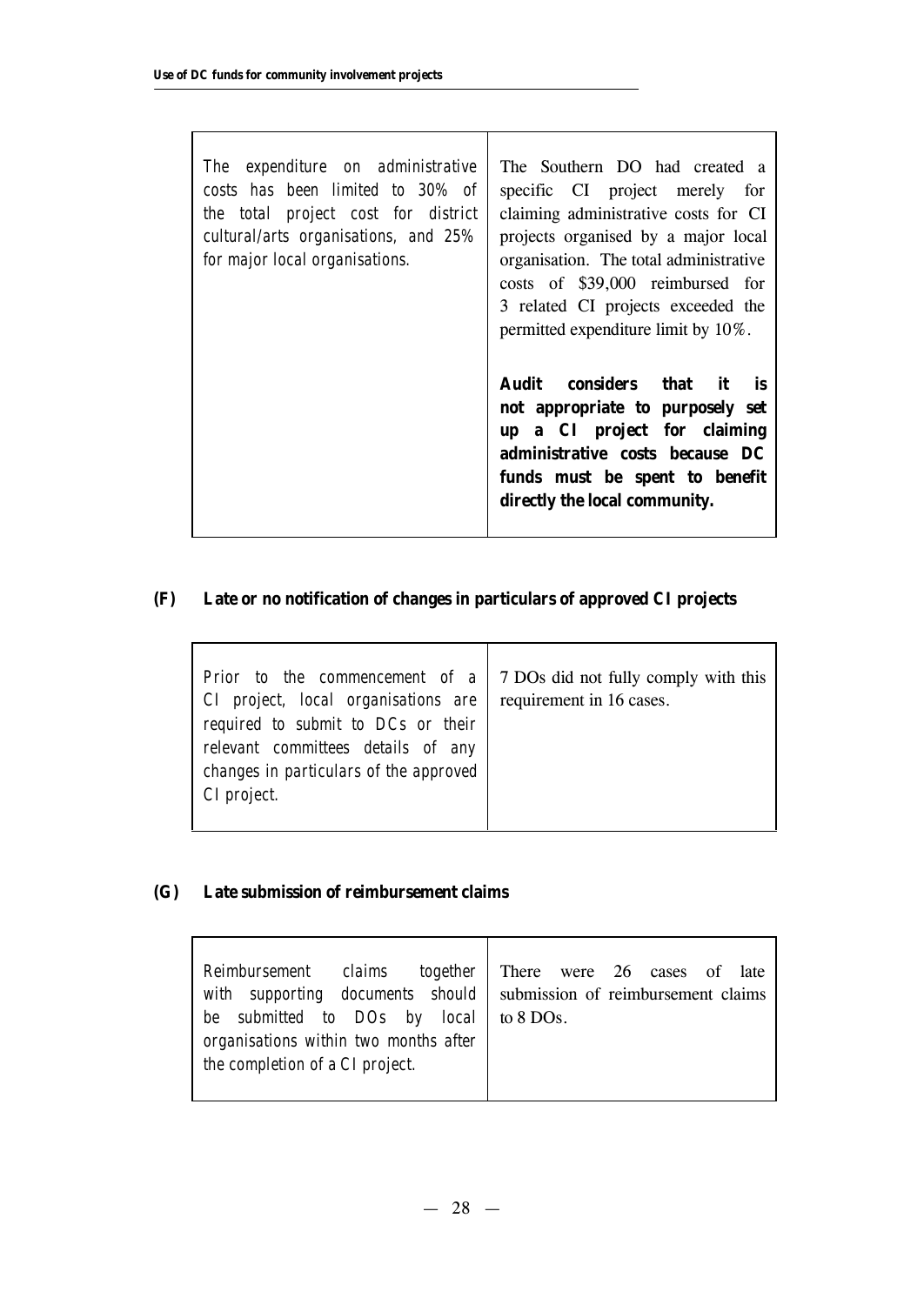# **(H) Required number of quotations for procurement not complied with**

| For the procurement of equipment,<br>services, stationery and stores, local<br>organisations have to comply with the<br>requirement of obtaining a minimum<br>number of quotations. | In 3 DOs, there were 8 cases of<br>non-compliance. |
|-------------------------------------------------------------------------------------------------------------------------------------------------------------------------------------|----------------------------------------------------|
|-------------------------------------------------------------------------------------------------------------------------------------------------------------------------------------|----------------------------------------------------|

# **(I) Non-submission of verifiable proof of execution of CI projects**

# **(J) Attendance of activities of CI projects by DO staff**

| Wherever possible and necessary,<br>DO staff should attend the activities of<br>CI projects selectively and take the<br>opportunity to assess and report | Staff of 8 DOs did not attend the<br>activities of CI projects and submit<br>assessment reports. |
|----------------------------------------------------------------------------------------------------------------------------------------------------------|--------------------------------------------------------------------------------------------------|
| whether the stated objectives                                                                                                                            | No follow-up action had been taken                                                               |
| of                                                                                                                                                       | on 2 CI projects, the attendance rates                                                           |
| CI projects have been met.                                                                                                                               | of which were low.                                                                               |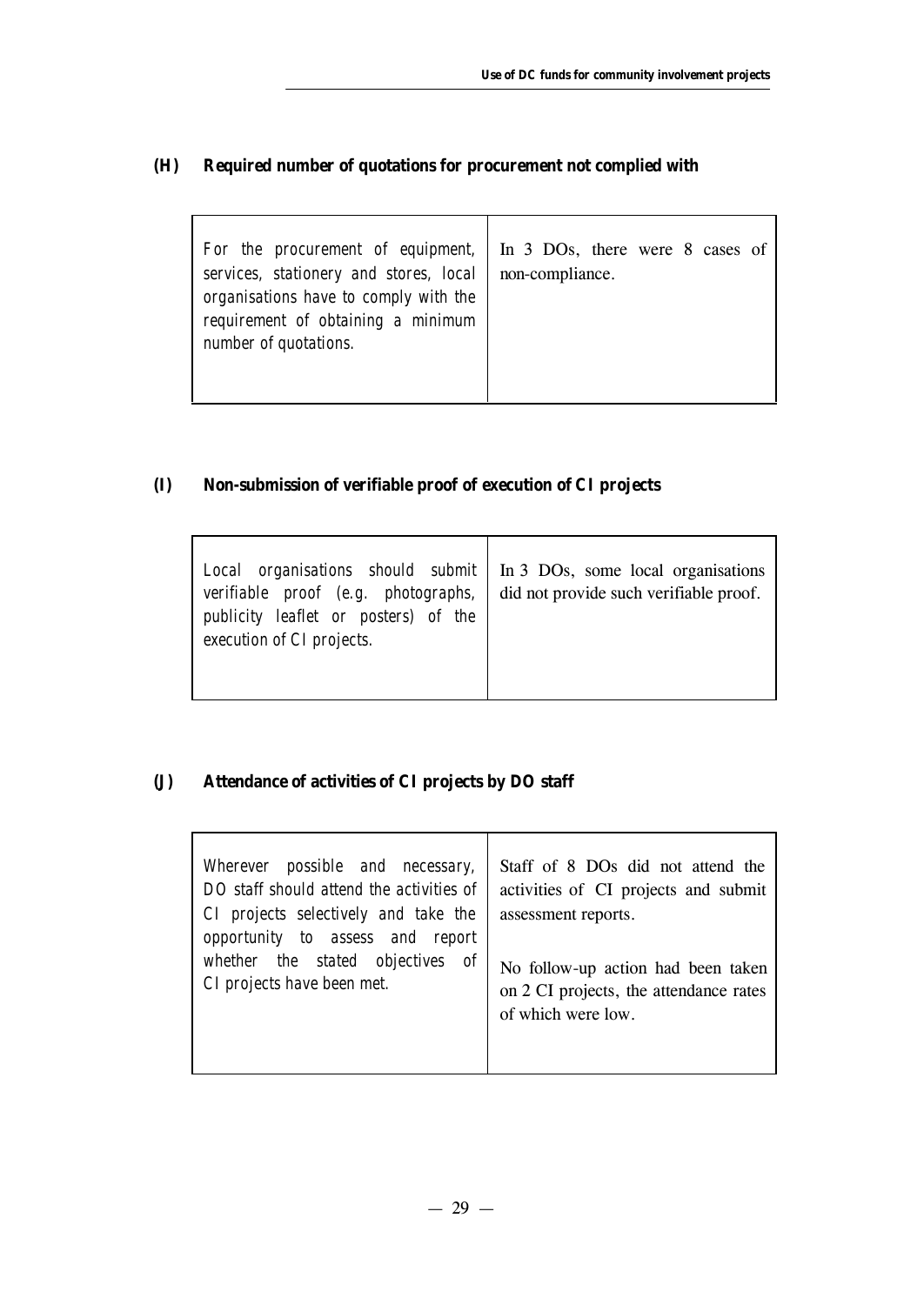# **(K) DC Members' attendance of activities of CI projects**

| DC Members and co-opted<br>Members should also be invited,<br>where possible, to attend and<br>assess the activities organised by<br>newly formed local organisations<br>and organisations which have been<br>granted considerable DC funds to<br>undertake CI projects. | In these 5 DOs:<br>$\bullet$<br>some local organisations did<br>not invite DC Members to<br>attend the activities; and<br>some invited DC Members<br>did not submit the assessment<br>reports to DOs after attending<br>the activities. |
|--------------------------------------------------------------------------------------------------------------------------------------------------------------------------------------------------------------------------------------------------------------------------|-----------------------------------------------------------------------------------------------------------------------------------------------------------------------------------------------------------------------------------------|
| 5 DOs have specified in their<br>DCF Guidelines the criteria under<br>which local organisations are<br>required to invite DC Members to<br>attend the activities of CI projects.<br>DC Members are also required to<br>submit assessment reports to DOs<br>subsequently. | No follow-up action had<br>been<br>taken by these DOs.                                                                                                                                                                                  |

Τ

٦

*Source: Audit's review of DOs' records*

# **Audit recommendations**

4.11 **Audit has** *recommended* **that the Director of Home Affairs should ensure that DOs and local organisations comply with the HAD Headquarters' and DOs' DCF Guidelines in implementing CI projects. In doing so, the Director should:**

- (a) **ensure that a proper documentation system is established by all DOs to keep all relevant documents and records of CI projects in one single location;**
- (b) **strengthen the controls on the use of DC funds for CI projects so that other sources of income are always used first;**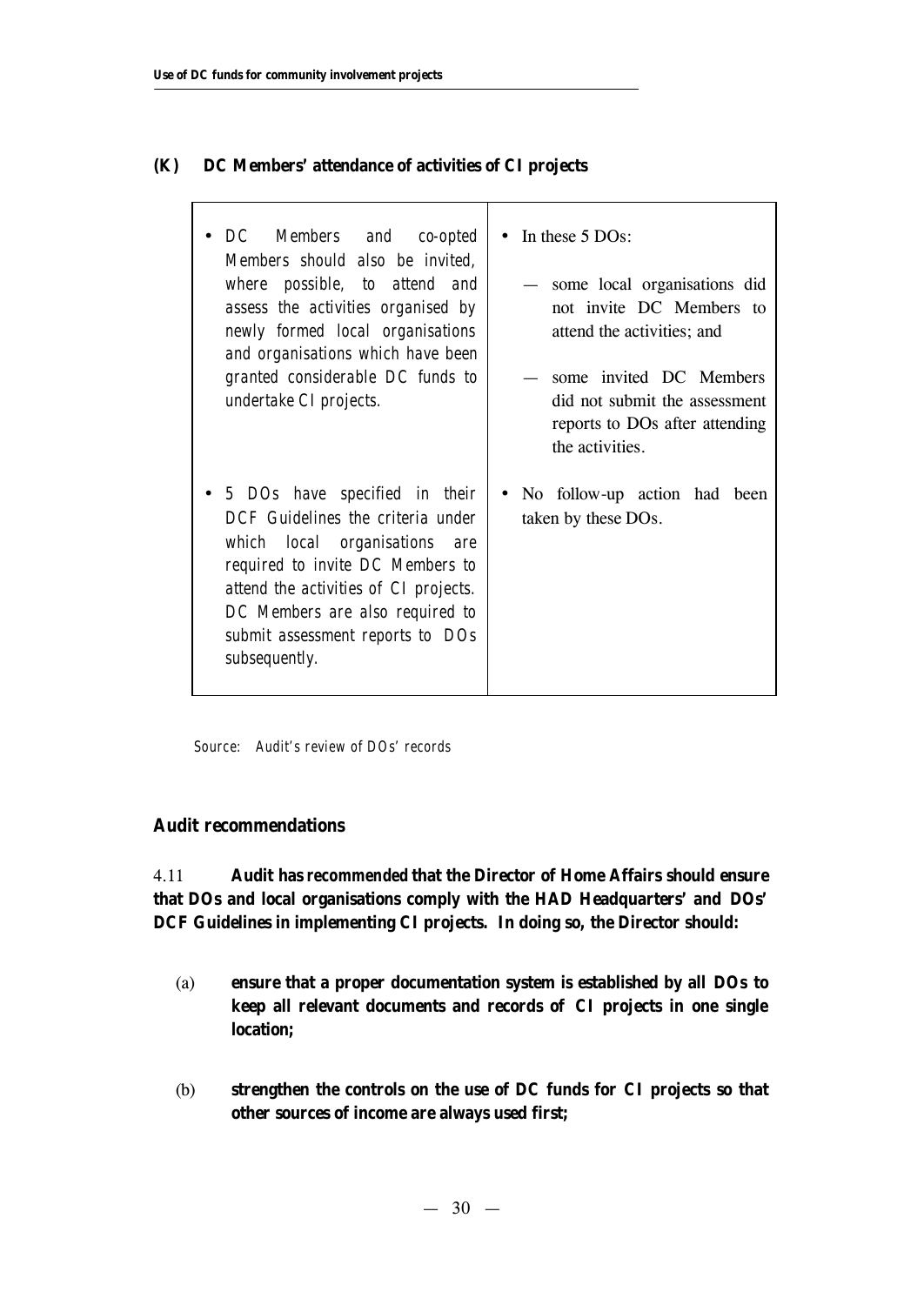- (c) **ensure that the quantities of souvenirs provided for CI projects are not excessive;**
- (d) **ensure that DOs fully comply with the HAD Headquarters' and their own DCF Guidelines in vetting applications for DC funds and in approving reimbursements to local organisations;**
- (e) **strengthen the monitoring of the execution of approved CI projects by ensuring that:**
	- (i) **local organisations submit verifiable proof of the execution of CI projects;**
	- (ii) **DO staff attend the activities of CI projects and submit assessment reports; and**
	- (iii) **DC Members attend the activities of CI projects and submit assessment reports to DOs; and**
- (f) **ensure that DOs take effective and prompt follow-up action after assessing the performance of CI projects.**

## **Response from the Administration**

4.12 The **Director of Home Affairs** agrees that there is room for improvement in the use of DC funds for CI projects. She has also said that:

- (a) the HAD will review the monitoring procedures and will work closely with DO staff to ensure proper processing and implementation of CI projects; and
- (b) follow-up actions have been and will be taken in response to the audit observations on those CI projects which were found to have been implemented not in accordance with the HAD Headquarters' and DOs' DCF Guidelines.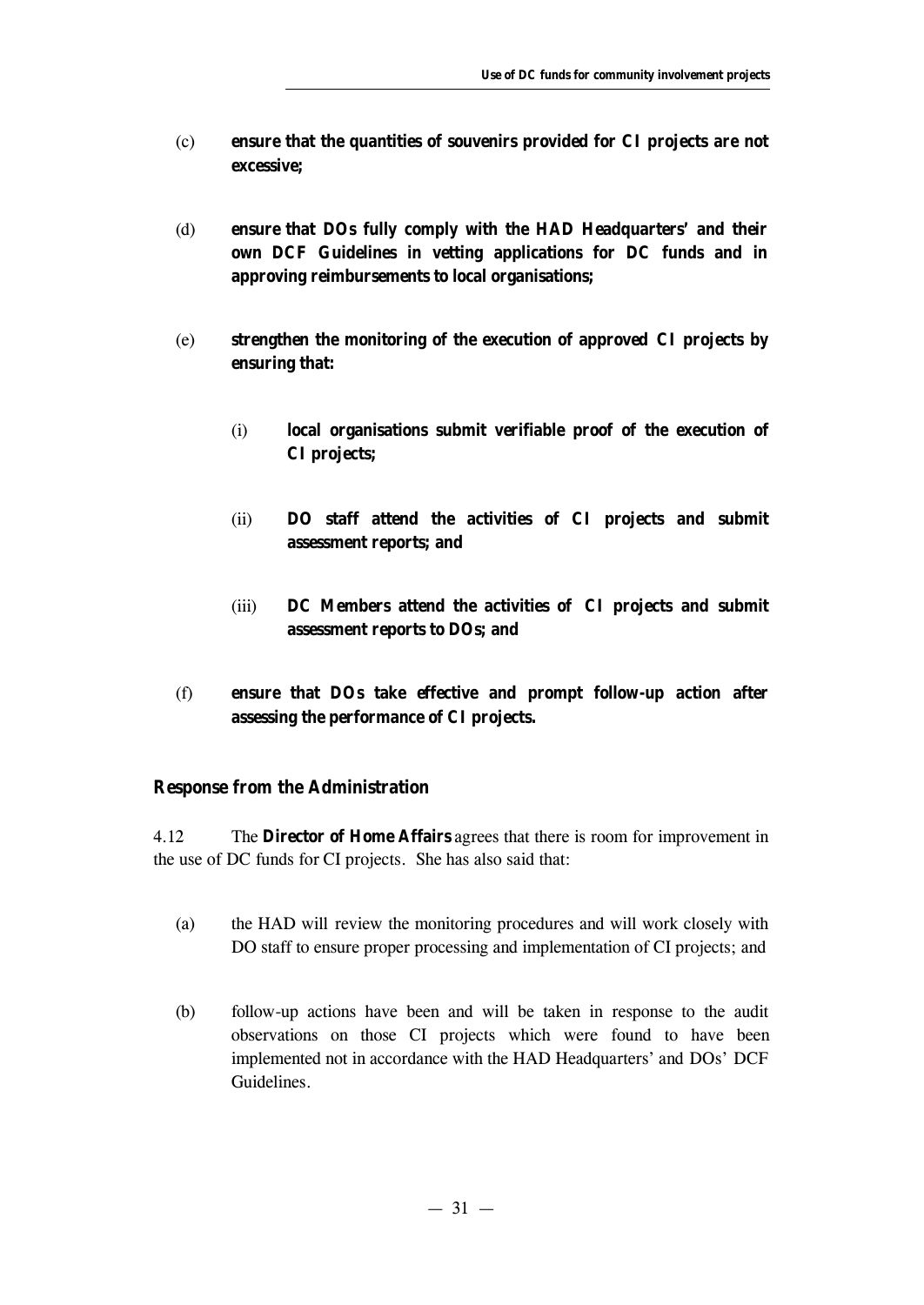# **PART 5: MANAGEMENT INFORMATION FOR MONITORING THE USE OF DC FUNDS**

5.1 This PART examines the management information for monitoring the use of DC funds and suggests measures for improvement.

# **Management information submitted to HAD Headquarters by DOs**

5.2 It has been a long-standing practice of the HAD Headquarters to require DOs to submit regularly manually prepared reports on:

- (a) the monthly financial position on the use of DC funds (hereinafter referred to as "monthly reports"); and
- (b) the quarterly position on the number and types of CI projects and MEI projects implemented with DC funds (hereinafter referred to as "quarterly reports").

5.3 The HAD considers that the quarterly reports provide readily available information on the number and types of CI projects, which is not provided elsewhere. In 1994, the CFWG:

- (a) commented that the quarterly reports, which summarised information on CI projects implemented by DCs, provided a useful guide to the profile of expenditure for various types of activities undertaken by different organisations; and
- (b) recommended that the submission of quarterly reports by DOs should continue, and CI projects organised by DCs/DOs and local organisations should be classified into different categories (Note 14).

The CFWG's recommendations were accepted by all DOs.

**Note 14:** *The classification included district festivals, campaigns, festive events, carnivals, Summer Youth Programmes, sports and recreation activities, cultural activities, civic education and surveys.*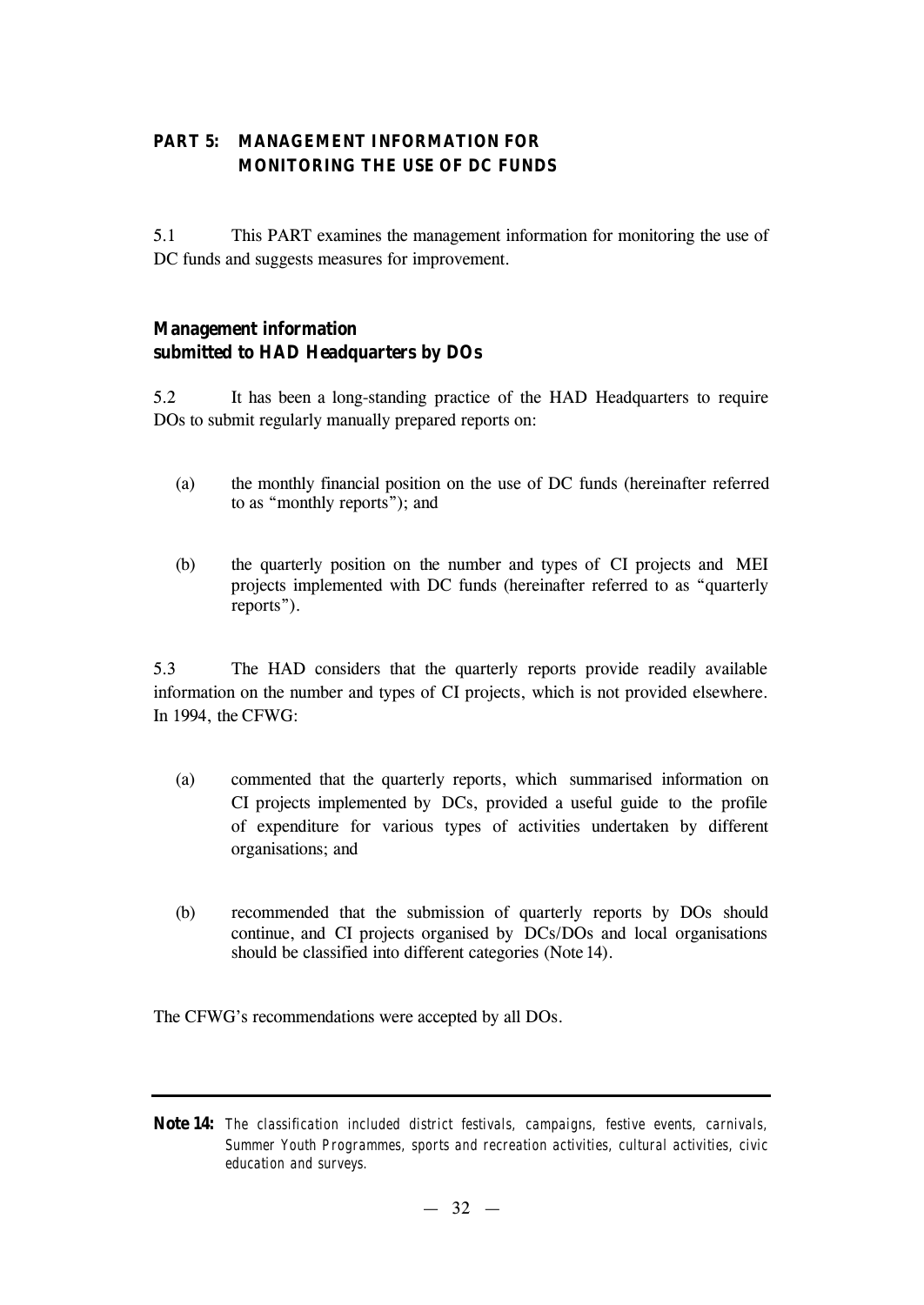# **Accounting system for monitoring the use of DC funds**

5.4 The District Council Funds Accounting System (DCFAS) is a computerised accounting system recording the amount of DC funds spent on CI projects and MEI projects. It came into operation in 1997. The major objectives of the system are, among others, to record and monitor the spending of DC funds and to provide comprehensive control and analysis reports or enquiries on the use of DC funds. The system provides two categories of reports, as follows:

- (a) *for each DO,* analysis reports on the usage of funds on projects of different classifications and status; and
- (b) *for the HAD Headquarters,* summary reports on the budget and actual payments of all DOs.

The HAD Headquarters cannot obtain, through the DCFAS, the analysis reports mentioned in inset (a) above because such information is only available to individual DOs.

# **Audit observations**

5.5 On the HAD's management information for monitoring the use of DC funds, Audit's findings are set out in paragraphs 5.6 to 5.8. **Audit considers that the HAD needs to ascertain its information needs and to take effective measures to ensure that its management is provided with consistent, timely and updated management information.**

# *Submission of quarterly reports to HAD Headquarters*

5.6 To efficiently and effectively monitor the spending of DC funds, the management information provided to the HAD Headquarters should be accurate and timely. All along, the HAD Headquarters had reminded DOs to submit all quarterly reports before the 15th day of the next quarter. However, Audit found that:

(a) not all the DOs submitted quarterly reports to the HAD Headquarters on time. During the period 2000 to 2002, the submission rate of quarterly reports of all the 18 DOs dropped from 83% to 72%; and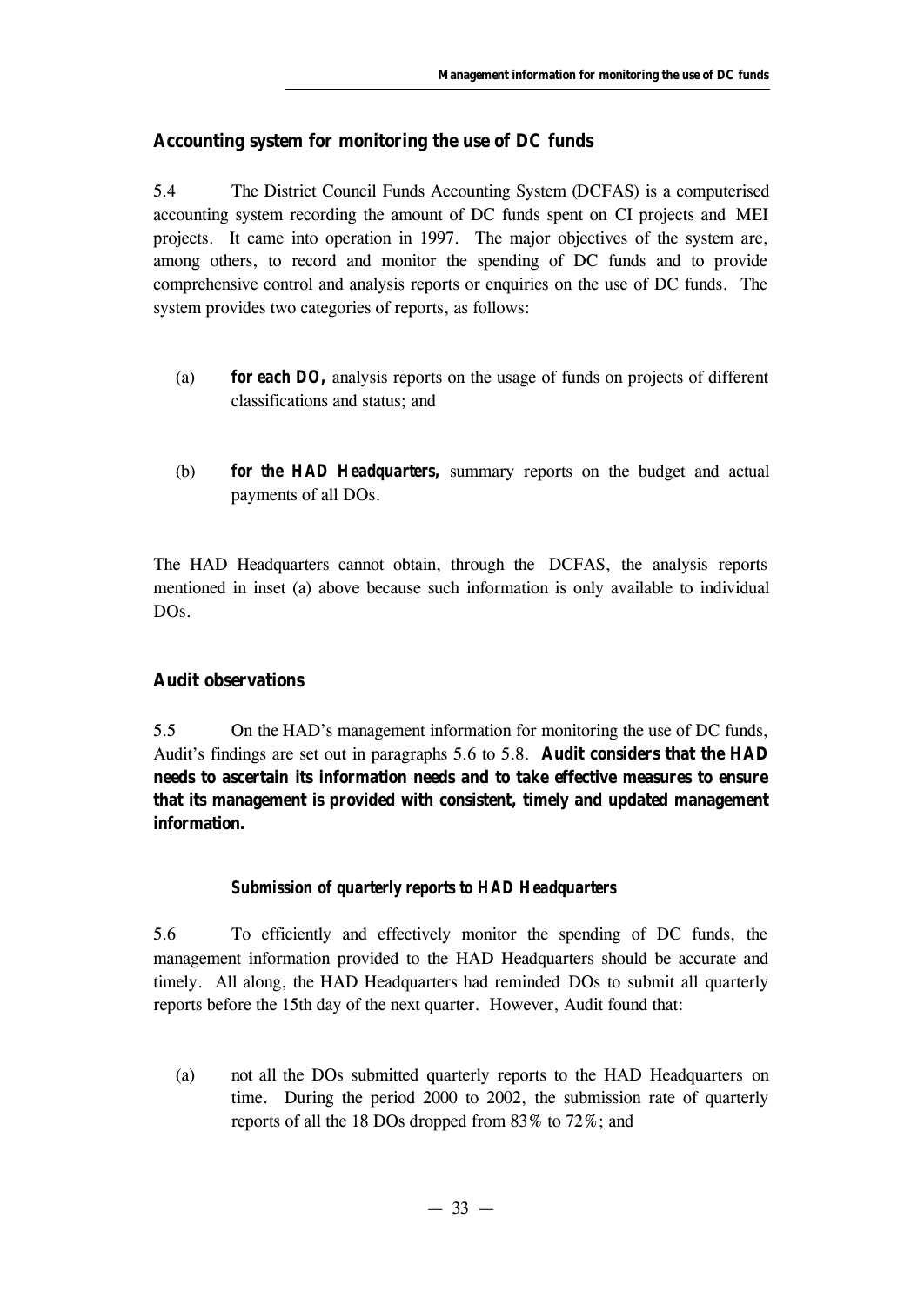(b) eleven DOs did not submit all the required quarterly reports for the years 2000 to 2002 to the HAD Headquarters (see Table 3). In these three years, the North DO had not submitted quarterly reports to the HAD Headquarters at all.

No effective action had been taken by the HAD Headquarters to ensure that quarterly reports were submitted timely by DOs.

# **Table 3**

# **Submission rate of quarterly reports of eleven DOs (2000 to 2002)**

| D <sub>O</sub>      | <b>Submission rate</b> |
|---------------------|------------------------|
|                     | (%)                    |
| North               | 0%                     |
| Kowloon City        | 33%                    |
| Southern            | 50%                    |
| Wan Chai            |                        |
| Yau Tsim Mong       | 58%                    |
| Central and Western |                        |
| <b>Islands</b>      | 75%                    |
| Wong Tai Sin        |                        |
| <b>Kwai Tsing</b>   |                        |
| <b>Kwun Tong</b>    | 92%                    |
| Sham Shui Po        |                        |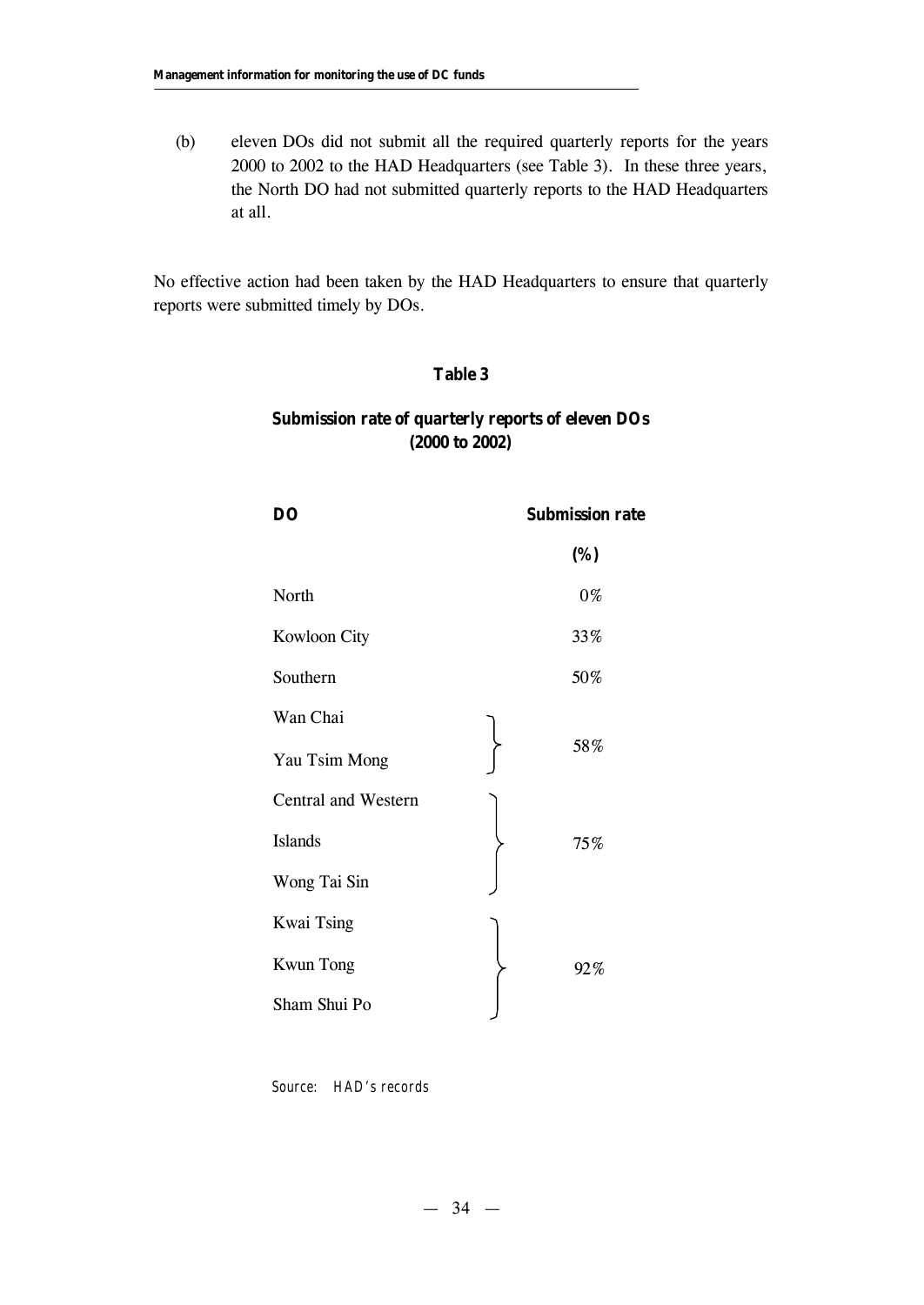## *Duplication of work for preparing monthly reports*

5.7 With the implementation of the DCFAS in 1997, the monthly financial position on the use of DC funds by individual DOs could be obtained by the HAD Headquarters from this system. However, Audit found that the HAD Headquarters still continued to request DOs to submit monthly reports after the implementation of the DCFAS. As far as could be ascertained, the HAD had not reviewed the need for monthly reports. As a result, there was duplication of work for DOs when preparing manually monthly reports after the implementation of the DCFAS.

#### *Inconsistent classification of CI projects*

5.8 The CFWG recommended that CI projects organised by DCs/DOs and local organisations should be classified in different categories (see Note 14 in para. 5.3). All DOs accepted this recommendation. However, Audit found that classifications of CI projects organised/co-organised by DCs/DOs and local organisations varied among the 18 DOs.

#### **Audit recommendations**

- 5.9 **Audit has** *recommended* **that the Director of Home Affairs should:**
	- (a) **take effective measures to ensure that DOs promptly submit to the HAD Headquarters consistent and updated management information on the use of DC funds; and**
	- (b) **ascertain the information required by the HAD's management to control and monitor DC funds and, in the process of collecting such information:**
		- (i) **fully utilise the information already available in the DCFAS;**
		- (ii) **standardise the classification of management information in both the DCFAS and the quarterly reports; and**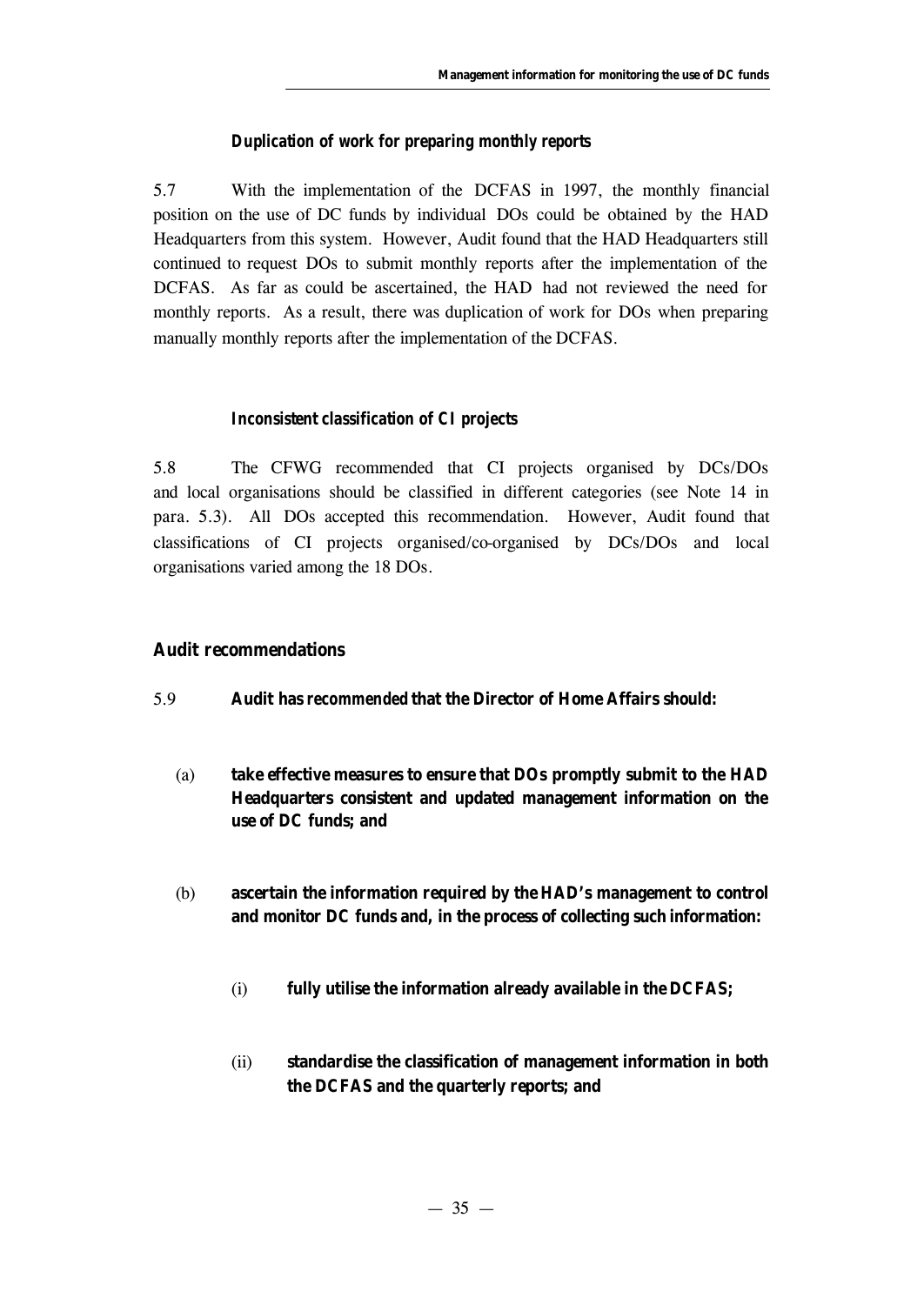# (iii) **consider dispensing with the preparation of unnecessary management reports.**

#### **Response from the Administration**

5.10 The **Director of Home Affairs** generally agrees with the audit recommendations. She has also said that:

- (a) the HAD agrees to take more effective measures to ensure DOs' prompt submission of the updated management information to its Headquarters. In future, delay in the submission of the quarterly reports by DOs will be brought to the personal attention of the District Officers;
- (b) the classification of management information in both the DCFAS and quarterly reports will be reviewed with a view to obtaining accurate and consistent information for monitoring the use of DC funds; and
- (c) the DCFAS does not provide information on the District Festivals Subsidy Scheme and the District Cultural Project Grants Scheme. Hence, the HAD considers that there is a need for DOs to prepare monthly and quarterly reports to provide additional management information for monitoring the use of DC funds. Nevertheless, the Treasury's assistance will be sought to explore the feasibility of enhancing the DCFAS by incorporating necessary management information in the system so that the monthly and quarterly reports from DOs can be dispensed with.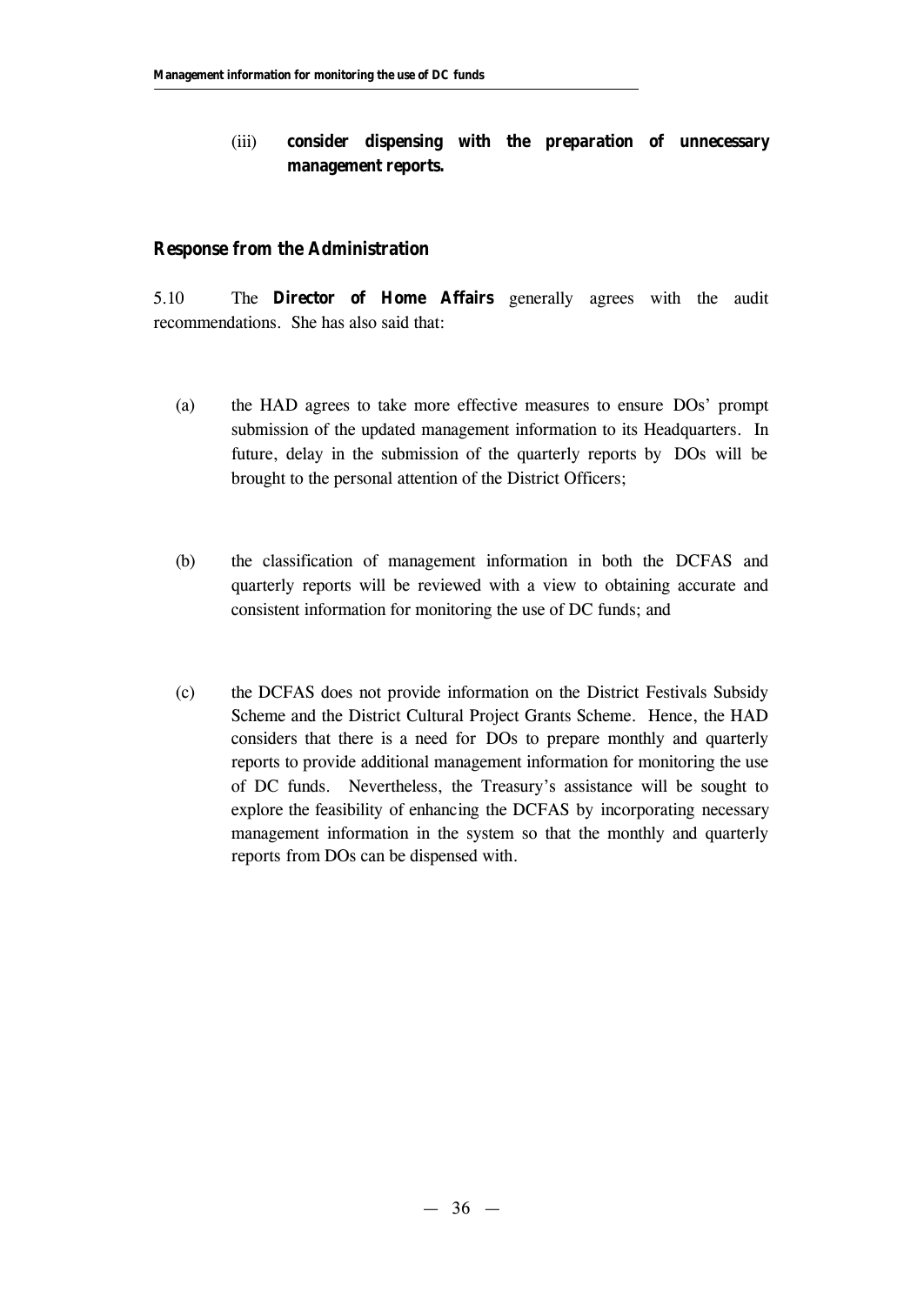# **PART 6: INTERNAL AUDIT ACTIVITIES**

6.1 This PART examines the work of the HAD's Internal Audit Section (IAS) on the activities of DOs.

# **Background leading to the establishment of IAS**

6.2 During the period 1985-86 to 1994-95, the amount of DC funds had increased by \$65 million (or 186%), from \$35 million to \$100 million. In view of this significant increase, the CFWG commented in its review report of December 1994 that:

- (a) more checking was required than the minimal spot checking undertaken by districts and the HAD Headquarters. More systematic and immediate attention to the adequacy of, and adherence to, procedural arrangements was necessary; and
- (b) due to increased public interest in the use and control of DC funds at the district level, it was important that mechanisms for a degree of continuous and independent checking were seen to be in place.

6.3 The CFWG recommended that a dedicated team, headed initially by an SEO, should be established at the HAD Headquarters. The SEO would report to the HAD's senior management, through the Assistant Director of the Administration Division, on his appraisal of the HAD's internal control systems.

# **Establishment of IAS in 1994**

6.4 In September 1994, the HAD established an IAS which comprised three staff, i.e. an SEO as the Head of the Section, a Senior Clerical Officer and an Assistant Clerical Officer. The main duties of the IAS were to visit DOs to carry out audit reviews and to report its findings to the Director of Home Affairs.

# **Additional duties of the Head of IAS**

6.5 In 1995, as the HAD experienced a large increase in the application of information technology (IT), the SEO of the newly formed IAS, SEO(IA), also took up IT management duties. The additional IT duties included developing and implementing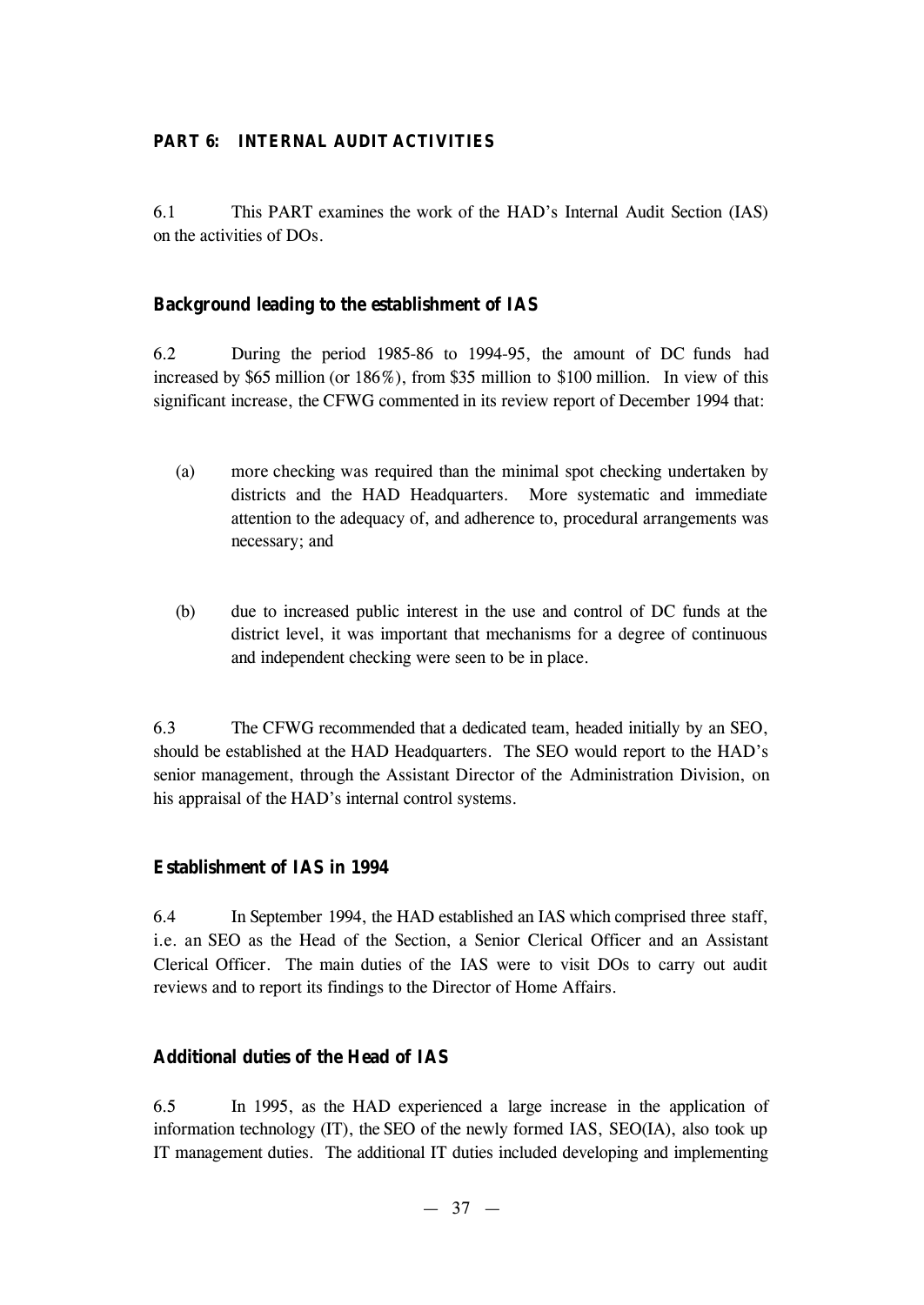IT projects, controlling and managing IT resources, and providing advice to divisions and districts on IT-related matters.

# **Treasury's reviews**

# *Review of guidelines and control procedures on the use of DC funds in 1995*

6.6 In September 1995, the Treasury conducted a review of the guidelines and control procedures on the use of DC funds. In January 1996, the Treasury recommended to the HAD that the IAS should expand its scope of work to attend CI projects selectively to ensure that monies were well spent and procedural requirements were complied with.

## *Review to streamline accounting control procedures in 1997*

6.7 In January 1997, a Project Team from the Treasury was seconded to the HAD to streamline the HAD's accounting control procedures, including the development of the DCFAS. In late 1997, concerning the IAS, the Project Team commented that:

- (a) the IAS was not entirely independent of the HAD's daily operations. Its officer-in-charge, SEO(IA), was also the administrator of the HAD's local area network. This was not satisfactory because internal audit should be an independent appraisal function within an organisation to review its activities objectively; and
- (b) the duties of internal audit were primarily accounting in nature. The IAS staff should be trained in accountancy and proficient in applying internal audit methods, procedures and techniques.
- 6.8 The Treasury's Project Team recommended that the HAD should consider:
	- (a) restructuring the IAS's organisation and line of responsibility so that the IAS: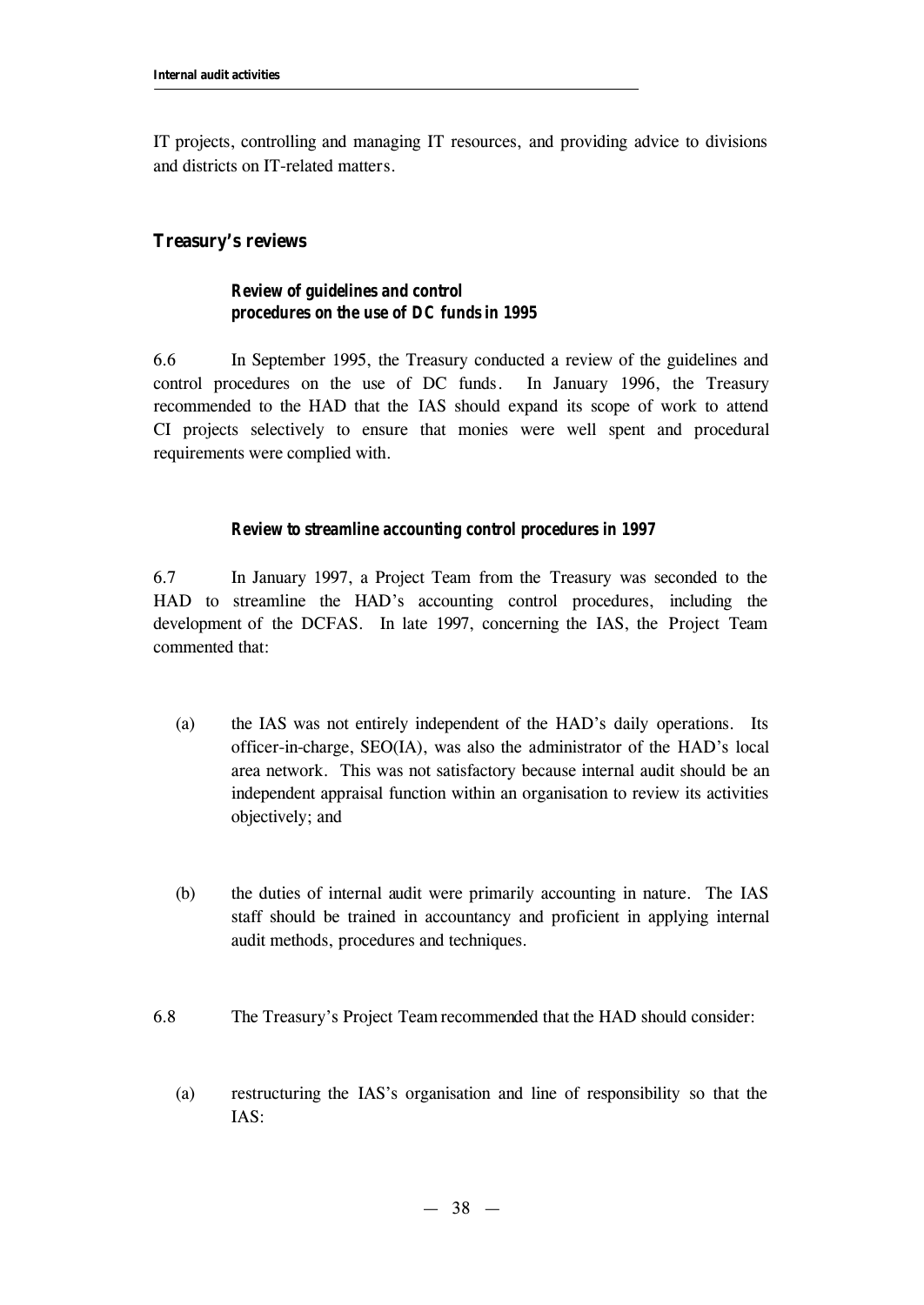- (i) would not perform duties other than internal audit; and
- (ii) would report directly to the senior management (e.g. a Deputy Director):
- (b) introducing a more cost-effective IAS's service to review all financial aspects of the HAD so as to help ensure that departmental objectives were achieved and value for money was obtained as far as possible; and
- (c) whether it would be more appropriate to appoint a Treasury Accountant grade officer to take charge of the IAS.

#### *Follow-up review of DCFAS in 1998*

6.9 In July 1998, another Project Team from the Treasury conducted a follow-up review of the DCFAS and, in addition, examined the banking and disbursement arrangements at DOs. The Project Team reported the following findings:

- (a) reasonable written procedures for the control and management of expenditure on projects financed with DC funds were in place. However, the observance of the procedures and the supervision of the staff involved were less than ideal. The DOs designated to deal with CI projects were ill-prepared for financial control responsibilities which were required and were specified in various written procedures;
- (b) some weaknesses revealed in the review were similar to those found in the Treasury's review in 1997. All the weaknesses revealed contributed to an unsatisfactory level of financial control over the disbursement of DC funds; and
- (c) some irregularities found by the IAS (eight months ago) had not yet been rectified by the DOs concerned.

The Project Team recommended that the IAS should conduct post-audit reviews to ensure that appropriate follow-up actions were promptly taken by DOs.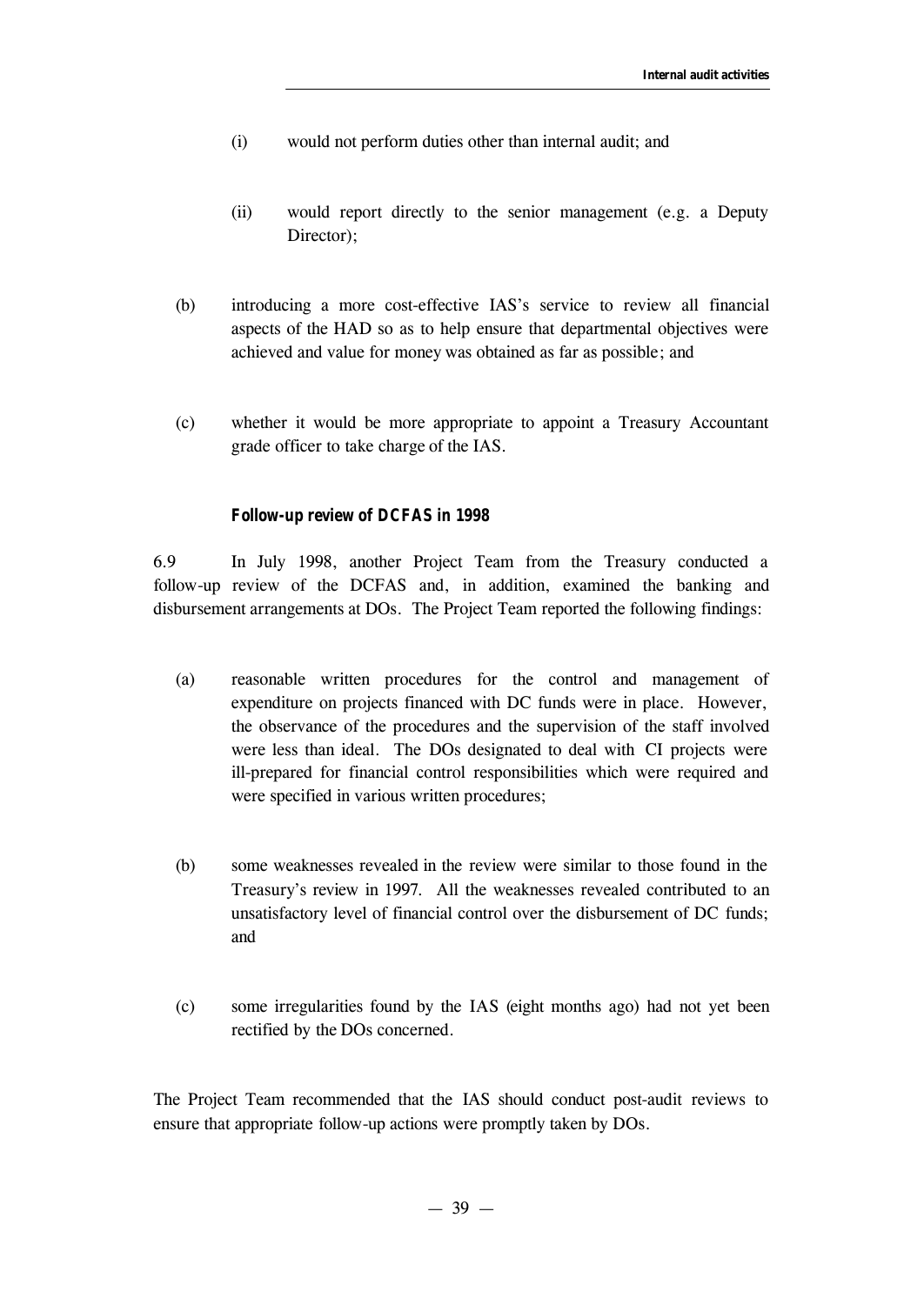6.10 In February 1999, the Treasury advised the Financial Services and the Treasury Bureau (Note 15) on the findings mentioned in paragraph 6.9. The Financial Services and the Treasury Bureau expressed concern about the reported laxity in the management of DC funds and in the banking and disbursement arrangements at DOs. The Financial Services and the Treasury Bureau then urged the HAD to take immediate action to overcome the weaknesses and to ensure that a robust system for monitoring the use and disbursement of public funds was in place. In reply, the HAD advised the Treasury and the Financial Services and the Treasury Bureau that the weaknesses reported by the Treasury had largely been revealed by its IAS and the HAD had been attempting to address these weaknesses.

# **HAD's response to Treasury's comments**

6.11 In March 1999, the HAD Headquarters informed DOs about the continual undesirable practices revealed by the IAS and that most of the Treasury's findings and recommendations had already been covered in the HAD's standing circulars. DOs were requested to comply with the procedures in place and provide a progress report to the HAD Headquarters on the remedial action taken. In May 1999, DOs reported to the HAD Headquarters that steps had been taken to strengthen the control of DC funds. Thereafter, DOs were required to submit regularly "Returns on Control of DC Funds" to the HAD Headquarters (Note 16).

## **HAD expanded IAS's role in 2001**

6.12 In July 2000, an inter-departmental Working Group, chaired by a representative of the Home Affairs Bureau, was set up to examine the future roles and functions of DCs. After this review in July 2001, additional funding (of more than \$41 million a year) was allocated to DOs for carrying out more CI projects and MEI projects. Consequently, more effort would be required from the IAS to ensure that DC funds were properly charged. The HAD therefore expanded the role of its IAS from merely checking accounts to include management studies.

- **Note 15:** *With the implementation of the Accountability System, with effect from 1 July 2002, the Financial Services and the Treasury Bureau took over the statutory functions of the then Finance Bureau.*
- **Note 16:** *After April 2002, "Returns on Control of DC Funds" were no longer prepared by DOs. In August 2003, the HAD informed Audit that since April 2002, instead of keeping on calling returns from DOs, the HAD had implemented other monitoring measures (such as issue of memoranda/checklists to DOs and regular discussion of the item at the SEOs and DOs meetings) so as to constantly remind DOs to exercise control on the use of DC funds.*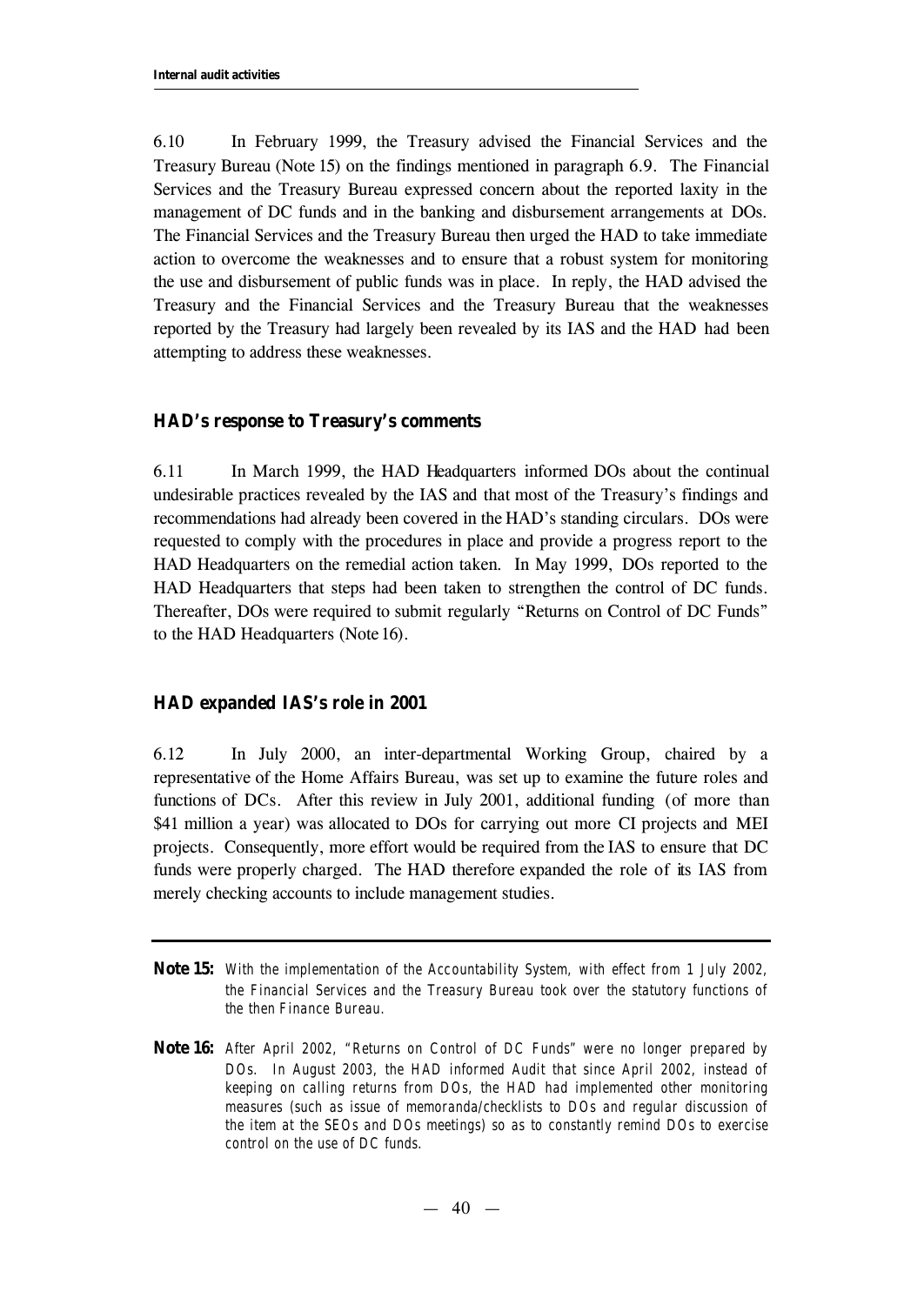# **IAS became part of HAD's Finance and Supplies Section**

6.13 In 2001, in conjunction with the expansion in duties of its IAS (see para. 6.12), the HAD conducted an Information System Strategy Study to assess its future IT requirements. After the study, the HAD considered that the SEO(IA) could no longer concurrently take up both IT management and internal audit responsibilities.

6.14 In April 2002, the HAD set up an IT Management Section. As a result, a new Chief Executive Officer post, offset by the deletion of the SEO(IA) post, was created to head the new section. For the IAS, the HAD considered that the SEO of the Finance and Supplies Section should take up the functions of internal audit because the functions of financial management and auditing were complementary in nature. The remaining two IAS staff were also transferred to the Finance and Supplies Section.

# **Audit observations**

6.15 In 1993, the Treasury issued an Internal Audit Manual (IAM) to all Controlling Officers. The manual sets out, among other things, the objectives, scope of activities, audit approach, planning, reporting line and standards of internal audit. Audit's comparison of the set-up of the IAS with that recommended by the Treasury's IAM has revealed the following inadequacies:

# *Criteria according to IAM* **Audit findings**

*As a general rule, the head of an IAS should be a member of the Treasury Accountant grade.*

*An internal audit unit should have no executive responsibilities, must perform audit work objectively and must be independent of other activities.*

*Internal auditors should not be expected to participate in designing, installing, or operating systems or in drafting procedures because such tasks are not audit functions.*

The IAS was headed by the SEO(IA) and is now headed by the SEO of the Finance and Supplies Section (see paras. 6.4 and 6.14).

Staff of the IAS are responsible to the SEO of the Finance and Supplies Section who is also responsible for financial and accounting functions. The Finance and Supplies Section is subject to review by staff of the IAS.

The former SEO(IA) was also assigned executive duties in IT management (see paras. 6.5 and 6.7(a)). Furthermore, the Senior Clerical Officer of the IAS was deployed to a DO for carrying out operational duties in 2000 and 2001.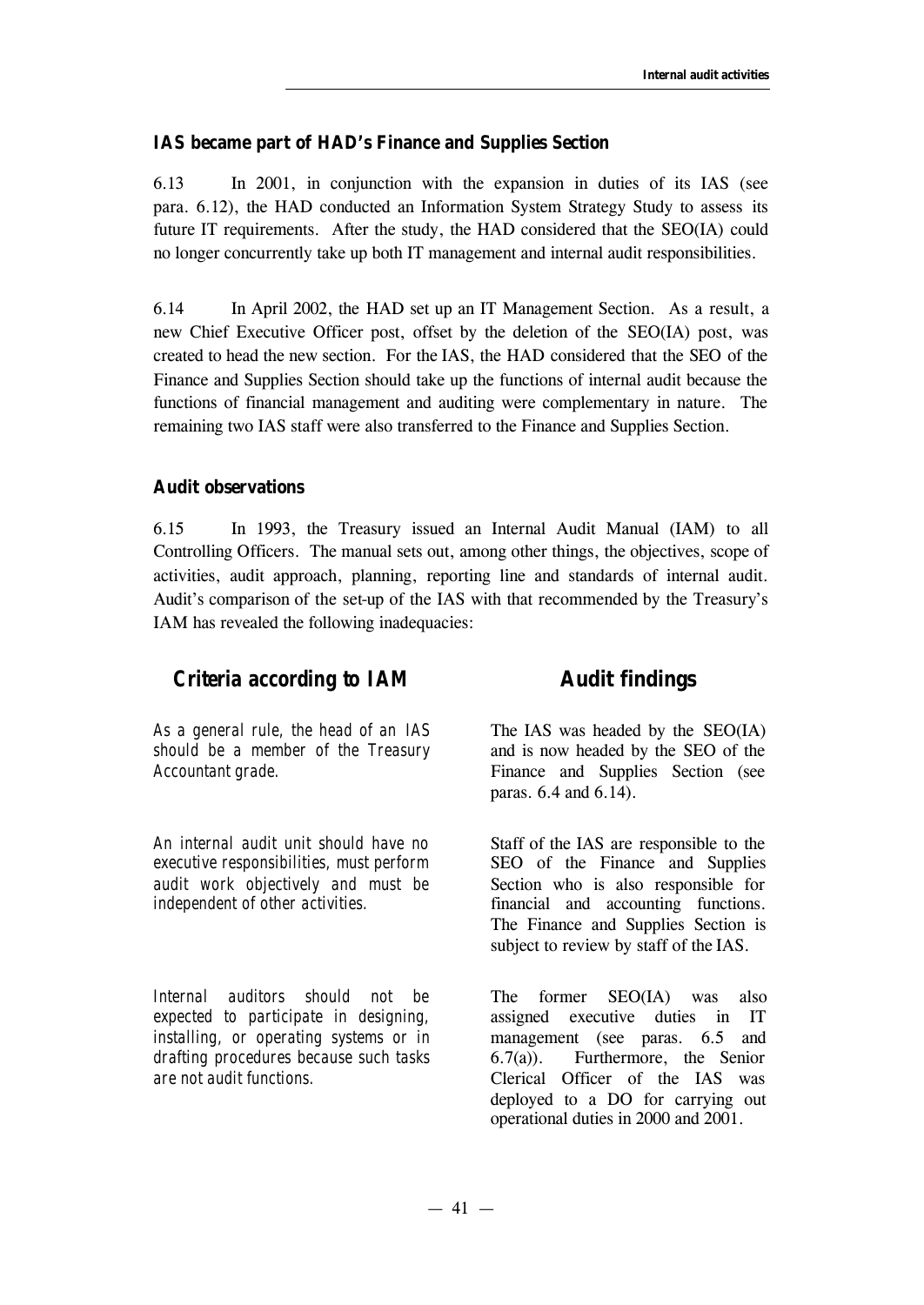# **Audit recommendations**

- 6.16 **Audit has** *recommended* **that the Director of Home Affairs should:**
	- (a) **by reference to the internal audit guidelines in the Treasury's IAM and the Treasury's previous recommendations concerning the IAS, reorganise the IAS so that it can perform its work objectively and independently;**
	- (b) **ensure that the Head of the IAS reports directly to a top HAD directorate officer; and**
	- (c) **seek the Treasury's assistance in determining the staffing structure and training needs of the IAS.**

# **Response from the Administration**

6.17 The **Director of Home Affairs** agrees that the Head of the IAS should report directly to the Assistant Director of the Administration Division. She has also said that:

- (a) the existing set-up of the IAS has been established having regard to the departmental objectives and the resources available; and
- (b) the IAS's staffing support has been strengthened since November 2002. Any further increase in the IAS's manpower will be considered in consultation with the Treasury on a need basis.

# **The work of IAS**

- 6.18 Audit observations on the work of the IAS concerning:
	- (a) preparation of audit plans;
	- (b) internal audit inspections on DOs;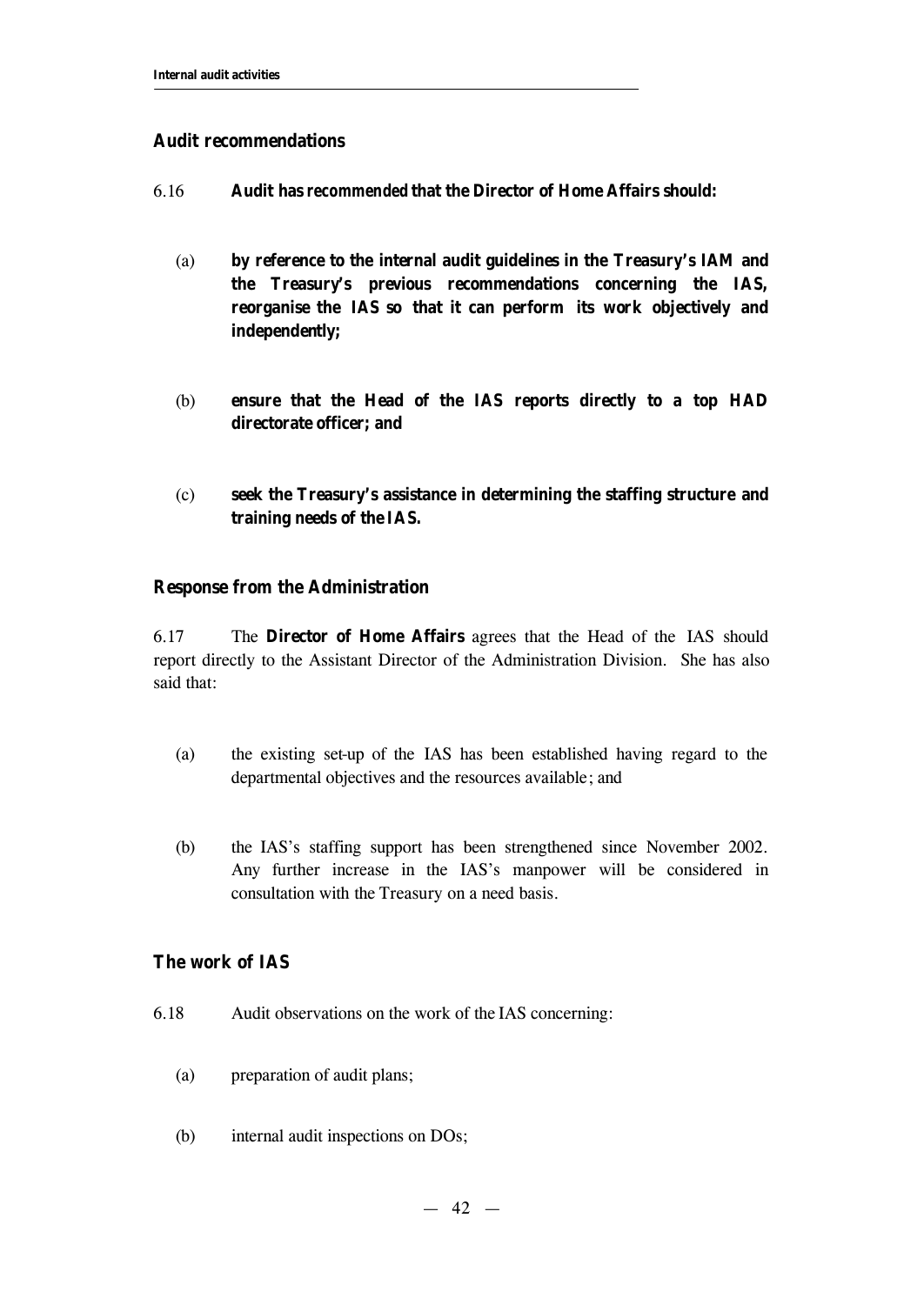- (c) reporting of the IAS's audit findings; and
- (d) follow-up action by the IAS on its recommendations

are at Appendix L. See paragraph 6.19 for the related audit recommendations.

# **Audit recommendations**

6.19 **Audit has** *recommended* **that the Director of Home Affairs should:**

#### *Preparation of audit plans*

- (a) **ensure that annual and long-term internal audit plans are prepared regularly to coordinate the overall audit activities and are submitted to the HAD's senior management for approval;**
- (b) **closely monitor the subsequent implementation of internal audit plans and programmes to ensure that they are properly executed and all the objectives of the IAS are achieved over a planned cycle;**

#### *Internal audit inspections on DOs*

- (c) **step up internal audit inspections on DOs, and ensure that the required numbers of inspection visits to DOs are carried out;**
- (d) **strike a proper balance between the need to deploy resources for carrying out management studies and the IAS's commitment to completing its traditional audit work programme over a pre-determined cycle;**

## *Reporting of IAS's audit findings*

(e) **ensure that all the IAS's audit findings are promptly reported to the DOs concerned and the HAD's senior management; and**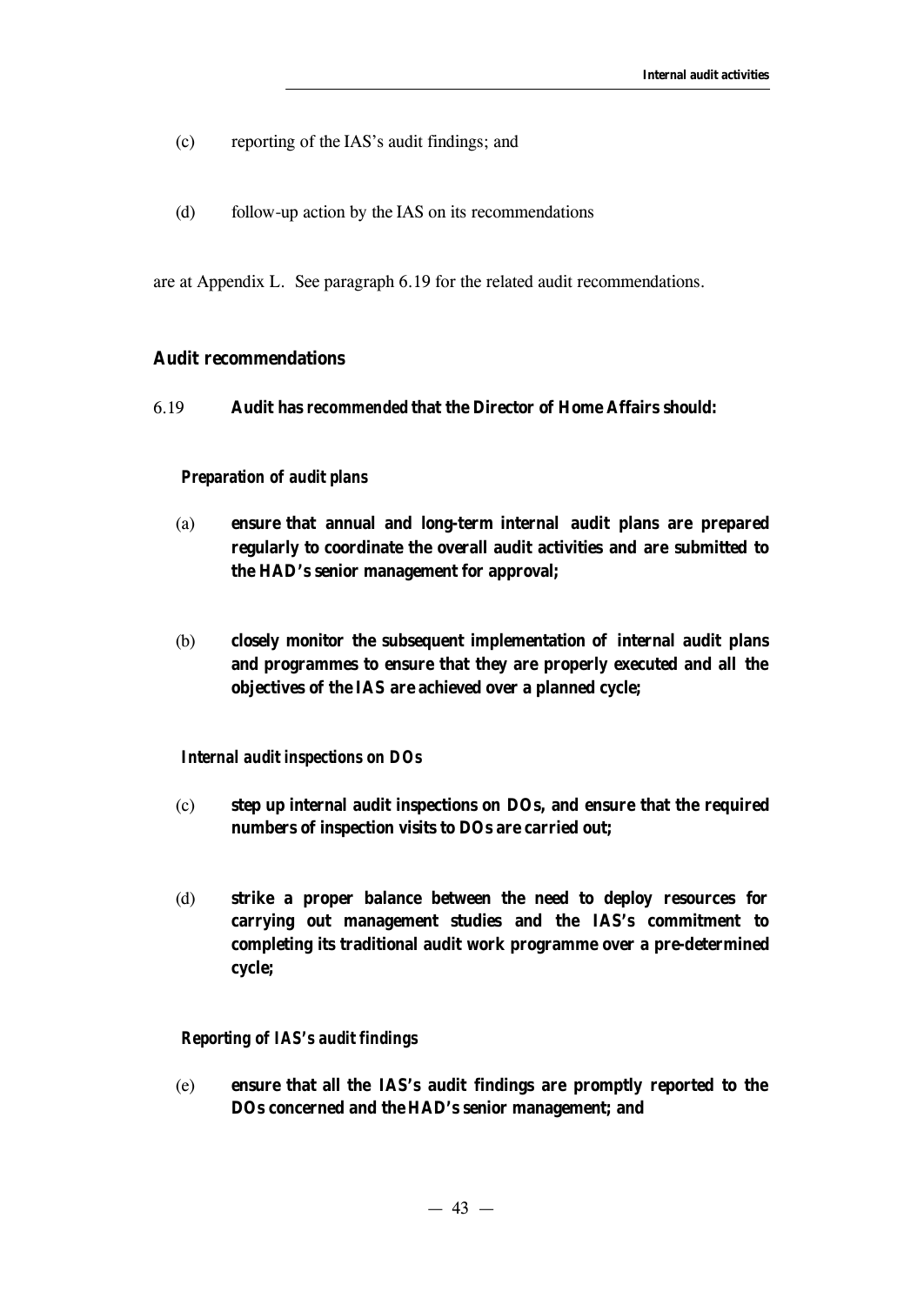#### *Follow-up action by IAS on its recommendations*

(f) **ensure that the IAS takes follow-up action promptly after the issue of audit reports so that its recommendations are implemented or dealt with satisfactorily by the DOs concerned.**

#### **Response from the Administration**

6.20 The **Director of Home Affairs** generally agrees with the audit recommendations. She has also said that:

#### *Preparation of audit plans*

- (a) the limited number of audit plans prepared in the past was attributable to the HAD's stringent staffing resources and competing priorities in the past few years;
- (b) in fact, since the IAS's reorganisation in November 2001, audit plans have been devised on a job basis so as to facilitate the implementation of auditing activities. Hence, an audit work plan on an 18-month management study of community centres/community halls was prepared in November 2001 and the study was subsequently conducted. Another one-year plan on audit visits of DOs was devised in May 2003 and the visits are being undertaken currently;

#### *Internal audit inspections on DOs*

- (c) the HAD will step up internal audit inspections on DOs. The limited number of audit inspections conducted from January 1995 to August 2001 was attributable to the HAD's stringent staffing resources and competing priorities. In fact, in response to the Treasury's recommendations, the HAD had tried to secure additional manpower resources for this purpose but in vain. The HAD has since then adopted a new auditing approach by enlisting the help of officers at the district level to monitor and control the use of DC funds in their respective districts. In future, internal audit inspections will be carried out in accordance with the audit work plan and on a need basis;
- (d) while the HAD agrees that DC funds form a significant proportion of its expenditure, there are other priorities within the HAD which have been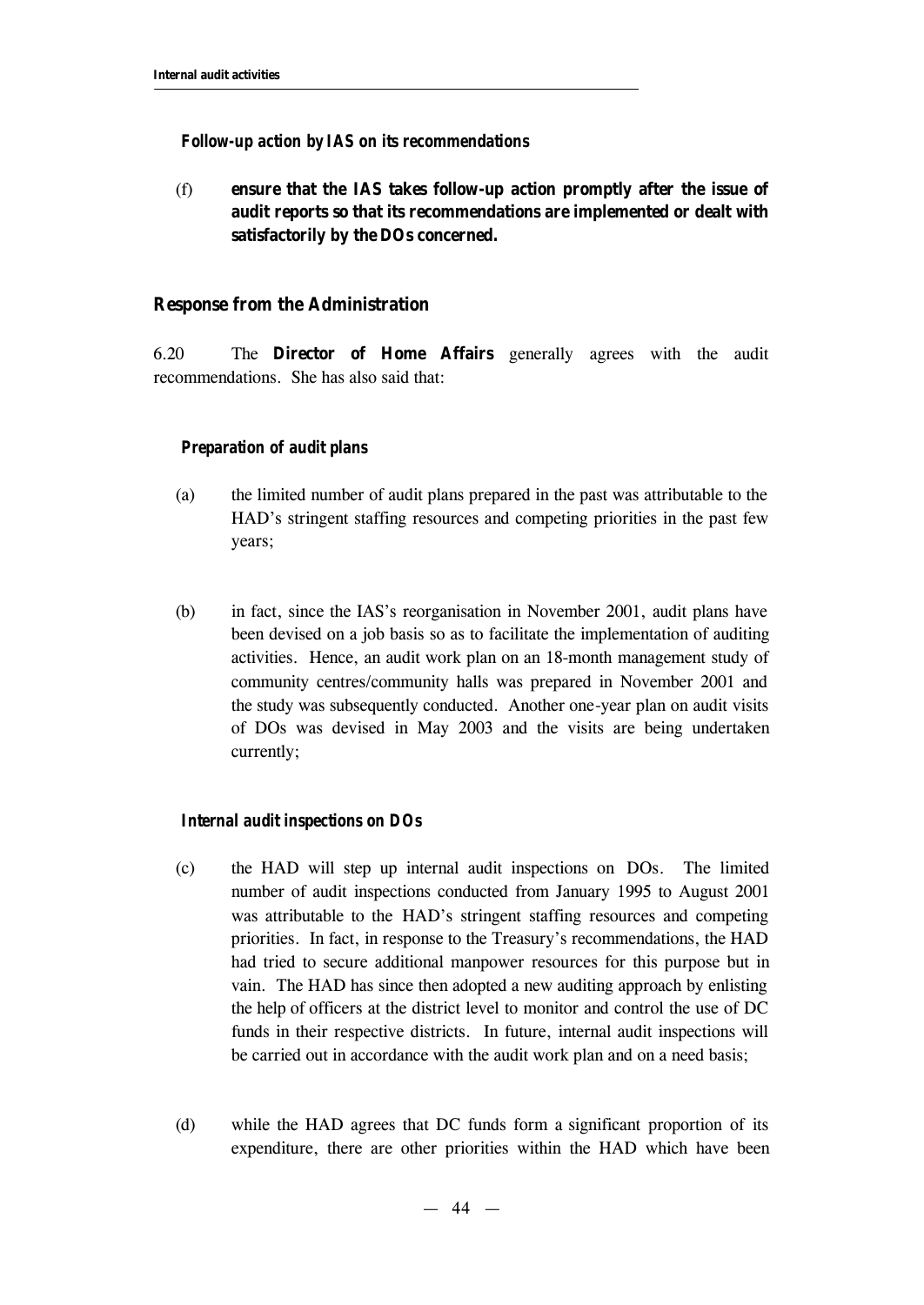attended to with substantial resources and should be given due weight in deciding the extent of internal audit work for the HAD as a whole. That is the reason why the current audit plan for 2003-04 covers several core issues other than DC funds. To keep up audit inspections on DC funds, the HAD has adopted a two-tier approach, i.e. random checks are conducted at district level while surprise checks are conducted by the IAS in addition to the scheduled audit assignments;

# *Reporting of IAS's audit findings*

- (e) starting from the management study of community centres/community halls, all inspection reports have been submitted to the Assistant Director of the Administration Division for endorsement. The findings of the individual site inspections have also been issued to the respective District Officers for follow-up action. The IAS has, subsequent to the management study, taken follow-up action to ascertain if the problems identified from the site inspections have duly been addressed/followed-up. All progress reports are submitted to the Assistant Director of the Administration Division regularly for examination;
- (f) the endorsement of audit reports by the Assistant Director of the Administration Division personally is considered appropriate. Any issues of significance will be brought to the attention of the HAD's senior management, where necessary; and

## *Follow-up action by IAS on its recommendations*

(g) the HAD will take follow-up action to ensure that the IAS's recommendations are duly addressed/implemented. In addition, DOs will be required to double-check their bills and accounts carefully to supplement the IAS's work.

6.21 The **Director of Accounting Services** supports the audit findings in this PART and concurs with the audit recommendations to enhance the quality and scope of the HAD's IAS. The Director has also said that the Treasury has always placed a high emphasis on the need for, and the role of, Internal Audit in bureaux and departments and stands ready to assist the HAD if the HAD wishes to pursue the audit recommendations.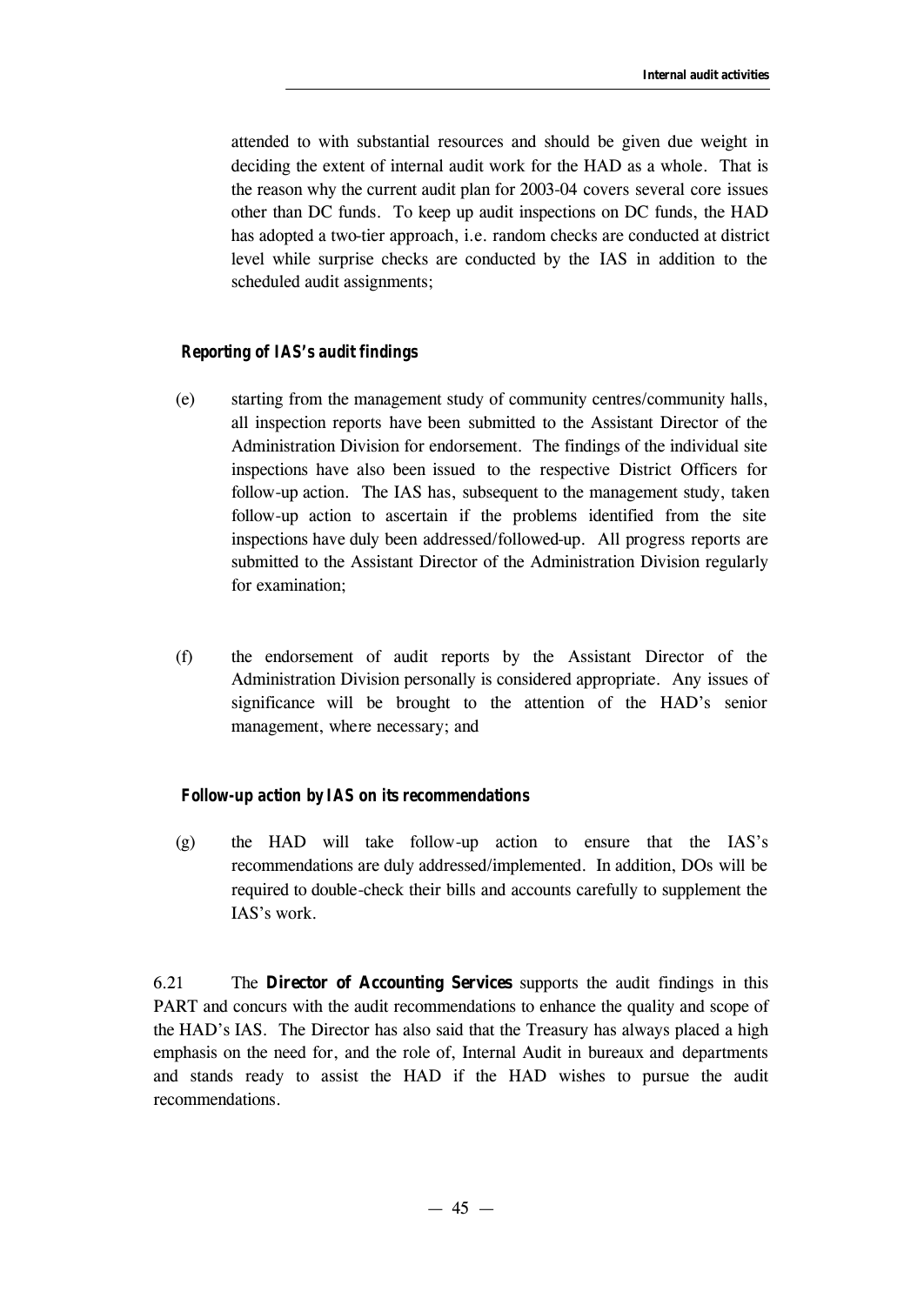## **Distribution of seats for DC Members by district (30 June 2003)**

|     | <b>District</b>         |                 | <b>Number of seats</b> |
|-----|-------------------------|-----------------|------------------------|
| (A) | <b>Hong Kong Island</b> |                 |                        |
|     | Central and Western     |                 | 19                     |
|     | Eastern                 |                 | 46                     |
|     | Southern                |                 | 21                     |
|     | Wan Chai                |                 | 14                     |
|     |                         | <b>Subtotal</b> | 100                    |
| (B) | <b>Kowloon</b>          |                 |                        |
|     | Kowloon City            |                 | 27                     |
|     | <b>Kwun Tong</b>        |                 | 42                     |
|     | Sham Shui Po            |                 | 26                     |
|     | Wong Tai Sin            |                 | 31                     |
|     | Yau Tsim Mong           |                 | 20                     |
|     |                         | <b>Subtotal</b> | 146                    |
|     | (C) New Territories     |                 |                        |
|     | <b>Islands</b>          |                 | 19                     |
|     | <b>Kwai Tsing</b>       |                 | 36                     |
|     | North                   |                 | 25                     |
|     | Sai Kung                |                 | 24                     |
|     | Sha Tin                 |                 | 46                     |
|     | Tai Po                  |                 | 26                     |
|     | Tsuen Wan               |                 | 24                     |
|     | Tuen Mun                |                 | 37                     |
|     | Yuen Long               |                 | 36                     |
|     |                         | <b>Subtotal</b> | 273                    |
|     |                         | <b>Total</b>    | 519                    |
|     |                         |                 |                        |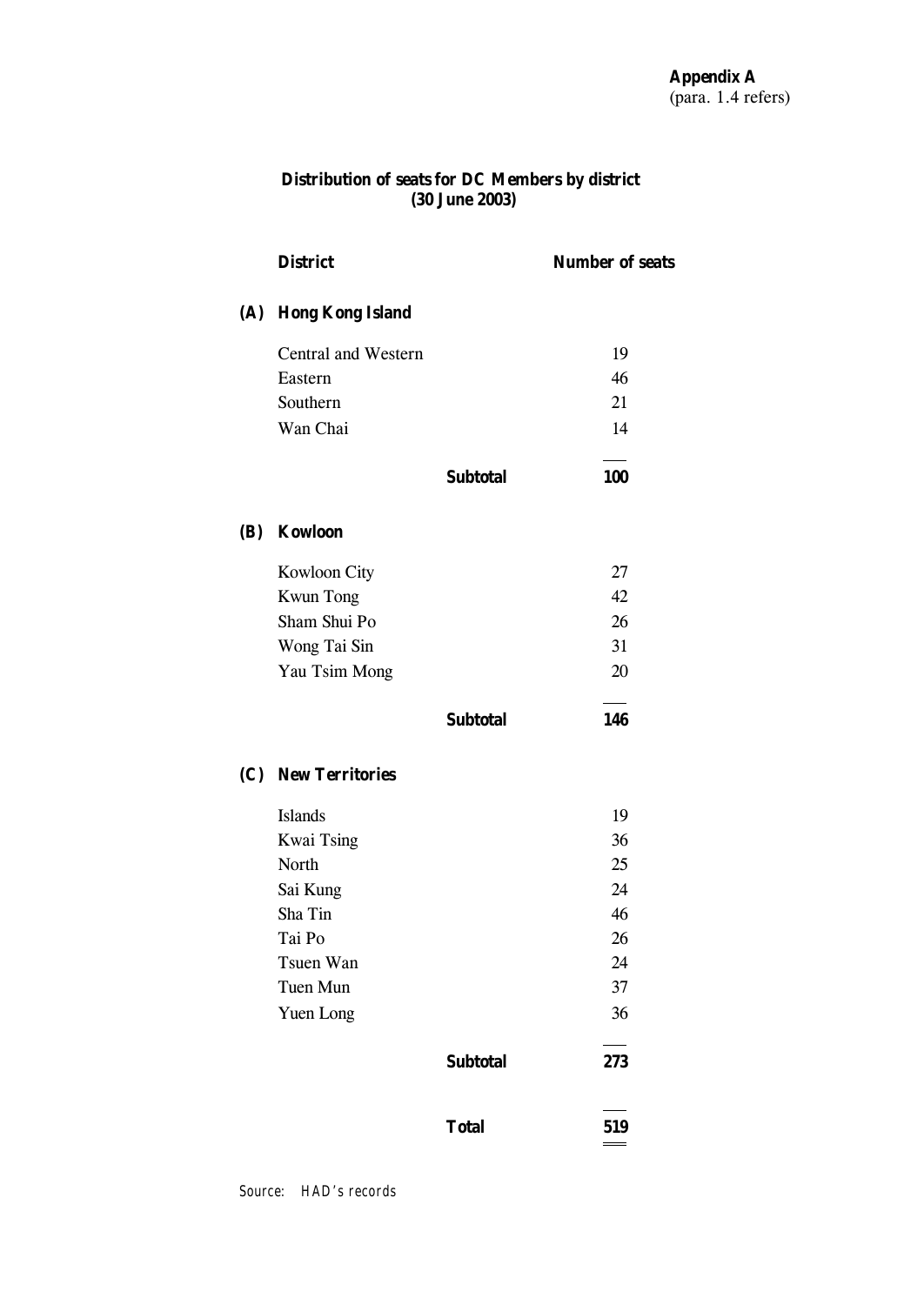# **Staff strength of HAD (1995 to 2003)**

|                   | <b>Staff strength</b> | <b>Percentage of</b> |                   |                                                  |  |
|-------------------|-----------------------|----------------------|-------------------|--------------------------------------------------|--|
| As at<br>31 March | <b>Headquarters</b>   | <b>DOs</b>           | <b>Total</b>      | <b>HAD</b> staff<br>working in DOs               |  |
|                   | (a)                   | <b>(b)</b>           | $(c) = (a) + (b)$ | (d) = $\frac{({\bf b})}{({\bf c})} \times 100\%$ |  |
|                   |                       |                      |                   | (%)                                              |  |
| 1995              | 304                   | 1,429                | 1,733             | 82                                               |  |
| 1996              | 318                   | 1,448                | 1,766             | 82                                               |  |
| 1997              | 316                   | 1,493                | 1,809             | 83                                               |  |
| 1998              | 325                   | 1,496                | 1,821             | 82                                               |  |
| 1999              | 324                   | 1,557                | 1,881             | 83                                               |  |
| 2000              | 335                   | 1,562                | 1,897             | 82                                               |  |
| 2001              | 339                   | 1,527                | 1,866             | 82                                               |  |
| 2002              | 355                   | 1,507                | 1,862             | 81                                               |  |
| 2003              | 368                   | 1,472                | 1,840             | 80                                               |  |
|                   |                       |                      |                   | 82<br><b>Average</b>                             |  |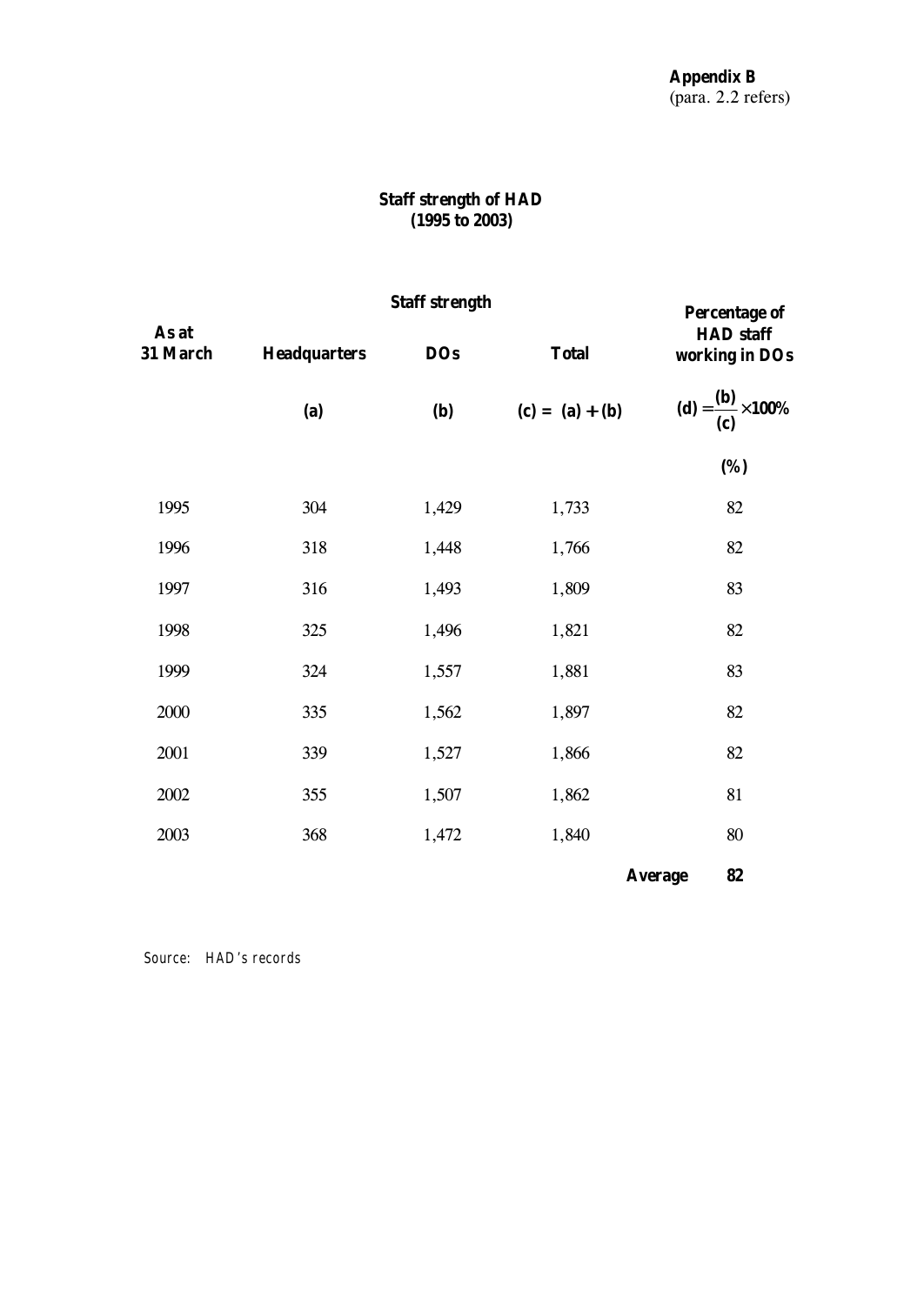# **ESWG's 1995 proposed changes in staff establishment of DOs**

# **Proposed changes in staff establishment**

| Post                        | <b>Increase</b>         | <b>Decrease</b> |
|-----------------------------|-------------------------|-----------------|
| <b>Executive Officer I</b>  | 11                      |                 |
| <b>Executive Officer II</b> |                         | 9               |
| Liaison Officer II          |                         | $\overline{2}$  |
| Clerical Officer I          | 8                       |                 |
| Clerical Officer II         |                         | 33              |
| <b>Clerical Assistant</b>   |                         | 23              |
| <b>Office Assistant</b>     |                         | 24              |
| Workman II                  | $\mathbf{1}$            |                 |
| Personal Secretary II       | $\mathbf{1}$            |                 |
| Typist                      |                         | $\overline{2}$  |
| Chinese Language Officer II |                         | $\mathbf{1}$    |
| Calligraphist               | 3                       |                 |
| Supplies Supervisor II      |                         | $\overline{2}$  |
|                             | <b>Total</b><br>24<br>= | 96              |

**Net reduction 72**  ÷,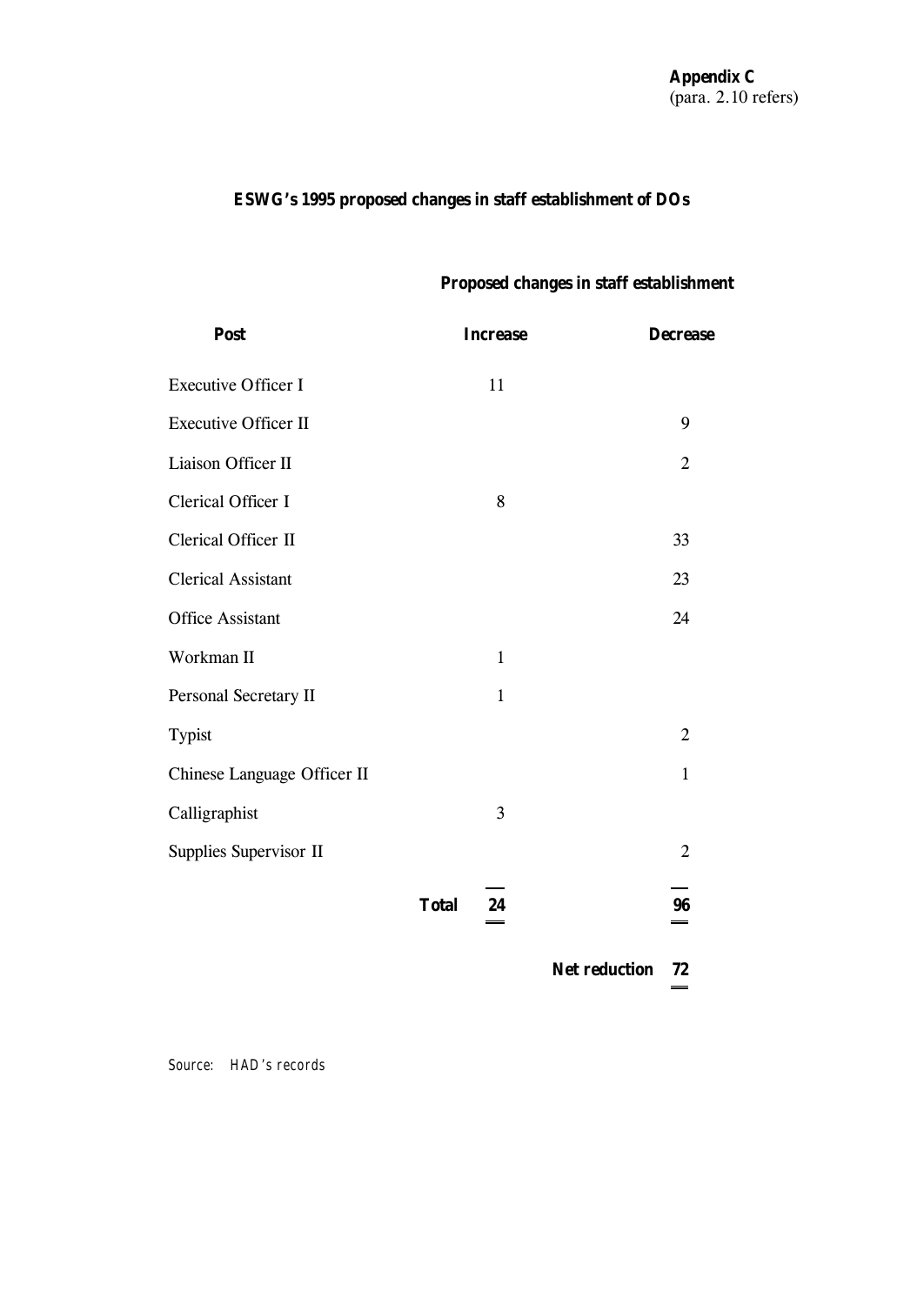| Average staff workload of the 18 DOs |        |  |  |
|--------------------------------------|--------|--|--|
|                                      | (2002) |  |  |

|     |                                | <b>Staff</b>                         |                              | DC                                    |                                 | Average staff workload in terms of |                             |                              |
|-----|--------------------------------|--------------------------------------|------------------------------|---------------------------------------|---------------------------------|------------------------------------|-----------------------------|------------------------------|
|     | DO                             | establishment<br>as at<br>31.12.2002 | <b>Population</b><br>in 2002 | <b>Members</b><br>as at<br>31.12.2002 | <b>Consultations</b><br>in 2002 | <b>Population</b>                  | No. of DC<br><b>Members</b> | No. of<br>consultations      |
|     |                                | (a)                                  | <b>(b)</b>                   | (c)                                   | (d)                             | (e) = $\frac{(b)}{(c)}$<br>(a)     | (f) = $\frac{c}{c}$<br>(a)  | (g) = $\frac{(d)}{d}$<br>(a) |
|     |                                | (No.)                                | (000)                        | (No.)                                 | (No.)                           | (000)                              | (No.)                       | (No.)                        |
|     | (A) Hong Kong<br><b>Island</b> |                                      |                              |                                       |                                 |                                    |                             |                              |
|     | Central and<br>Western         | 65                                   | 244                          | 19                                    | 221                             | 3.8                                | 0.3                         | 3.4                          |
|     | Eastern                        | 79                                   | 609                          | 46                                    | 213                             | 7.7                                | 0.6                         | 2.7                          |
|     | Southern                       | 70                                   | 284                          | 21                                    | 126                             | 4.1                                | 0.3                         | 1.8                          |
|     | Wan Chai                       | 57                                   | 155                          | 14                                    | 251                             | 2.7                                | 0.2                         | 4.4                          |
| (B) | Kowloon                        |                                      |                              |                                       |                                 |                                    |                             |                              |
|     | Kowloon<br>City                | 73                                   | 366                          | 27                                    | 41                              | 5.0                                | 0.4                         | 0.6                          |
|     | Kwun Tong                      | 91                                   | 567                          | 42                                    | 72                              | 6.2                                | 0.5                         | 0.8                          |
|     | Sham Shui<br>P <sub>O</sub>    | 85                                   | 359                          | 26                                    | 144                             | 4.2                                | 0.3                         | 1.7                          |
|     | Wong Tai Sin                   | 77                                   | 450                          | 31                                    | 473                             | 5.8                                | 0.4                         | 6.1                          |
|     | Yau Tsim<br>Mong               | 83                                   | 283                          | 20                                    | 266                             | 3.4                                | $0.2\,$                     | 3.2                          |
|     | $(C)$ NT                       |                                      |                              |                                       |                                 |                                    |                             |                              |
|     | Islands                        | 81                                   | 99                           | 19                                    | 140                             | $1.2$                              | 0.2                         | $1.7\,$                      |
|     | Kwai Tsing                     | 98                                   | 494                          | 36                                    | 53                              | 5.0                                | 0.4                         | 0.5                          |
|     | North                          | 88                                   | 290                          | 25                                    | 99                              | 3.3                                | 0.3                         | 1.1                          |
|     | Sai Kung                       | 84                                   | 358                          | 24                                    | 86                              | 4.3                                | 0.3                         | $1.0\,$                      |
|     | Sha Tin                        | 99                                   | 633                          | 46                                    | 146                             | 6.4                                | 0.5                         | 1.5                          |
|     | Tai Po                         | 92                                   | 306                          | 26                                    | 172                             | 3.3                                | 0.3                         | 1.9                          |
|     | Tsuen Wan                      | 86                                   | 268                          | 24                                    | 67                              | 3.1                                | 0.3                         | 0.8                          |
|     | Tuen Mun                       | 94                                   | 502                          | 37                                    | 245                             | 5.3                                | 0.4                         | 2.6                          |
|     | Yuen Long                      | 116                                  | 503                          | $36\,$                                | 241                             | 4.3                                | 0.3                         | $2.1\,$                      |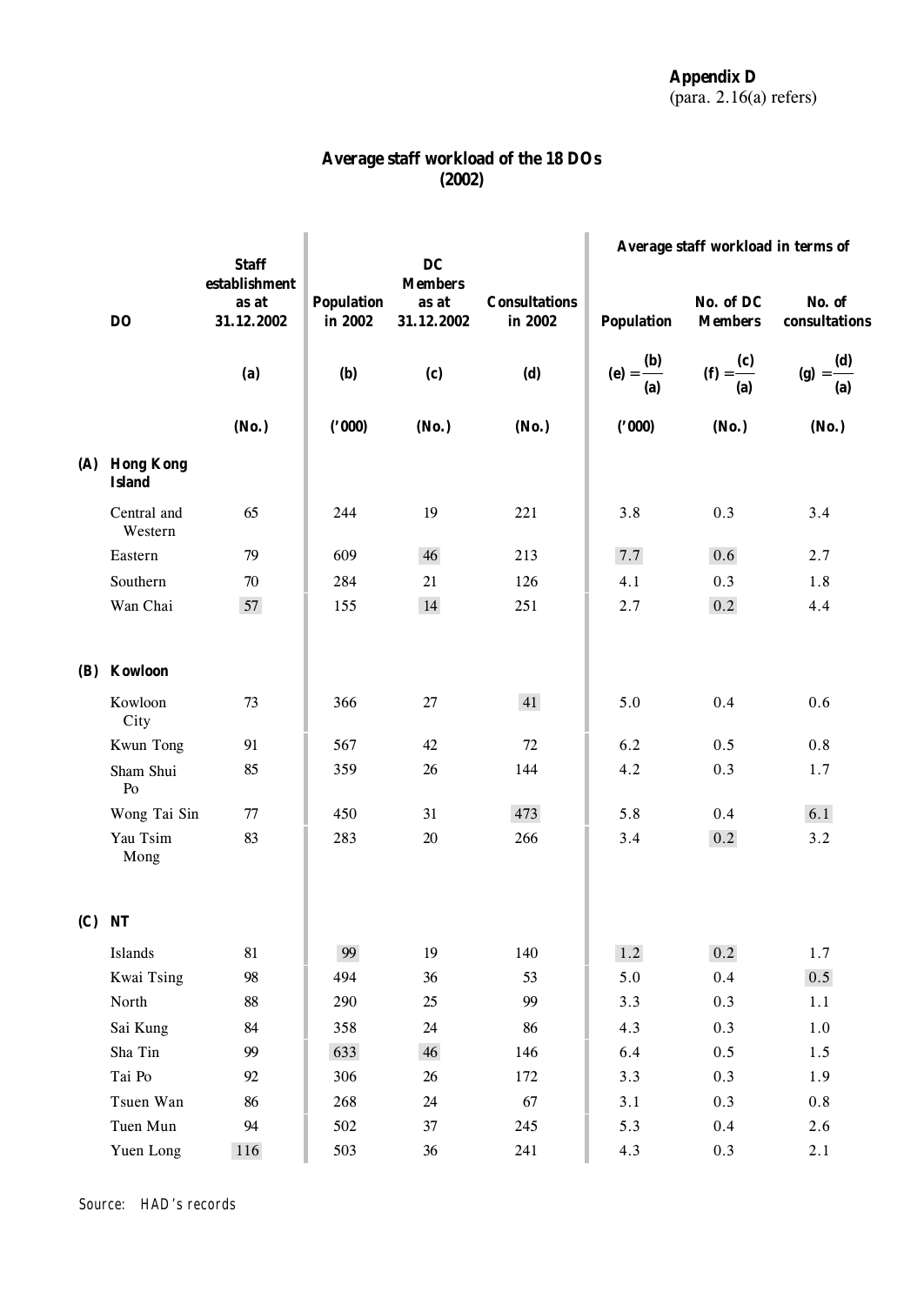# **Supporting staff in the 18 DOs (31 March 2003)**

|            | <b>DO</b>            | <b>Number of</b><br>supporting staff<br>(Notes 1 and 2) | <b>Staff</b><br>establishment<br>(Note 1) | <b>Percentage of</b><br>supporting staff<br>to staff establishment |  |
|------------|----------------------|---------------------------------------------------------|-------------------------------------------|--------------------------------------------------------------------|--|
|            |                      | (a)                                                     | (b)                                       | (c) = $\frac{(a)}{(b)} \times 100\%$                               |  |
|            |                      |                                                         |                                           | (%)                                                                |  |
|            | (A) Hong Kong Island |                                                         |                                           |                                                                    |  |
|            | Central and Western  | 28                                                      | 65                                        | 43                                                                 |  |
|            | Eastern              | 35                                                      | 78                                        | 45                                                                 |  |
|            | Southern             | 37                                                      | 70                                        | 53                                                                 |  |
|            | Wan Chai             | 25                                                      | 57                                        | 44                                                                 |  |
| <b>(B)</b> | <b>Kowloon</b>       |                                                         |                                           |                                                                    |  |
|            | Kowloon City         | 34                                                      | 73                                        | 47                                                                 |  |
|            | <b>Kwun Tong</b>     | 45                                                      | 91                                        | 49                                                                 |  |
|            | Sham Shui Po         | 42                                                      | 85                                        | 49                                                                 |  |
|            | Wong Tai Sin         | 37                                                      | 77                                        | 48                                                                 |  |
|            | Yau Tsim Mong        | 37                                                      | 83                                        | 45                                                                 |  |
| (C)        | <b>NT</b>            |                                                         |                                           |                                                                    |  |
|            | <b>Islands</b>       | 34                                                      | 78                                        | 44                                                                 |  |
|            | <b>Kwai Tsing</b>    | 52                                                      | 97                                        | 54                                                                 |  |
|            | North                | 38                                                      | 83                                        | 46                                                                 |  |
|            | Sai Kung             | 40                                                      | 81                                        | 49                                                                 |  |
|            | Sha Tin              | 50                                                      | 97                                        | 52                                                                 |  |
|            | Tai Po               | 45                                                      | 88                                        | 51                                                                 |  |
|            | Tuen Mun             | 41                                                      | 92                                        | 45                                                                 |  |
|            | Tsuen Wan            | 38                                                      | 84                                        | 45                                                                 |  |
|            | Yuen Long            | 50                                                      | 108                                       | 46                                                                 |  |

- *Note 1: In order to compare the staff of the 18 DOs on a like-with-like basis, the supporting staff in certain sections of the DOs in the NT (which do not exist in urban DOs) are excluded from the staff establishment.*
- *Note 2: The ranks of supporting staff include Clerical Officer, Assistant Clerical Officer, Office Assistant, Chinese Language Officer I, Calligraphist, Personal Secretary I, Personal Secretary II, Senior Typist, Typist, Telephone Operator, Car Park Attendant II, Motor Driver, Property Attendant and Workman II.*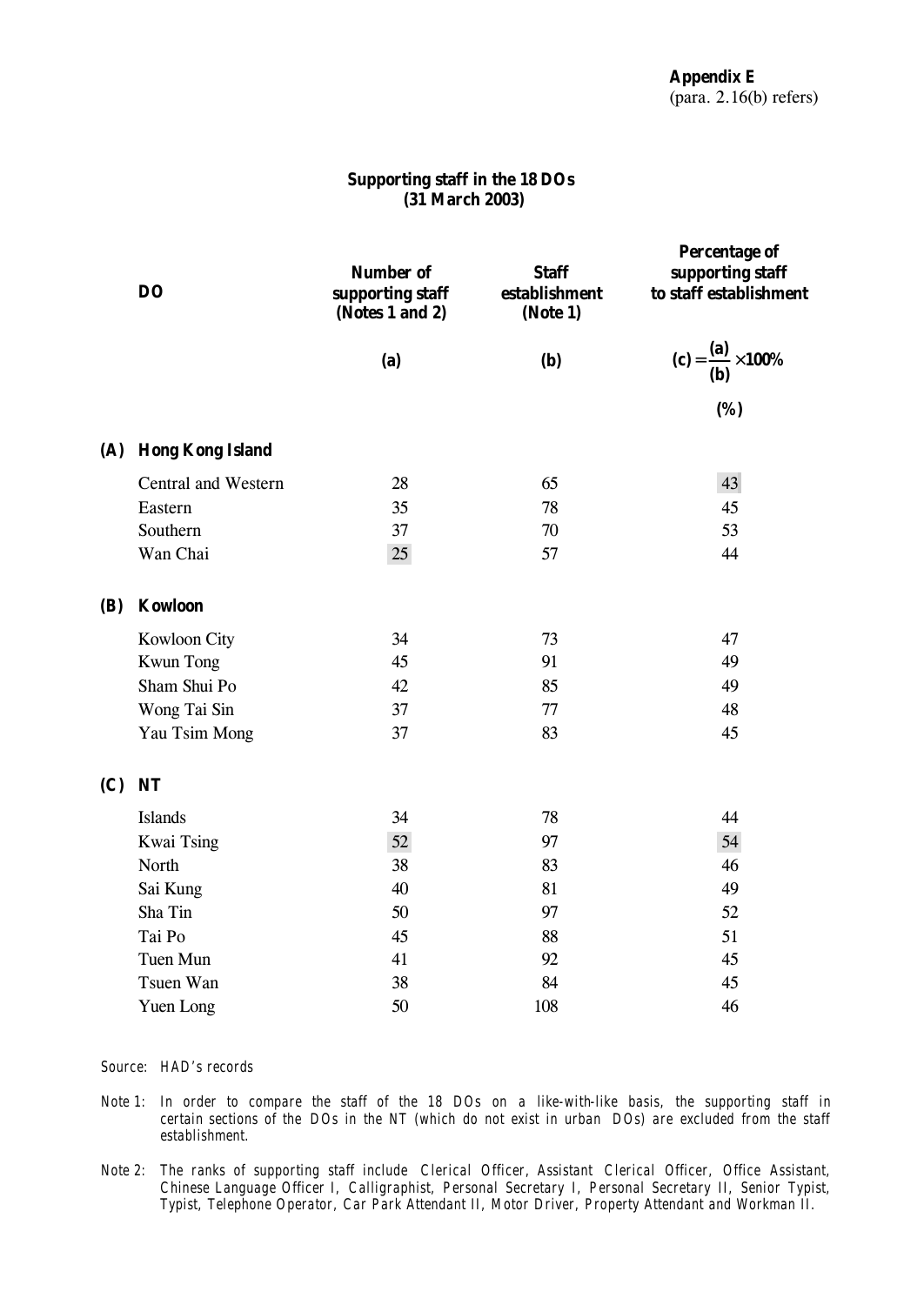# **Staff in the 38 DSOs (1 March 1995)**

# **Number of staff**

|            | <b>District</b>         | <b>Number of DSOs</b> | <b>Liaison</b><br>staff | <b>Supporting</b><br>staff | <b>Total</b>   |
|------------|-------------------------|-----------------------|-------------------------|----------------------------|----------------|
| (A)        | <b>Hong Kong Island</b> |                       |                         |                            |                |
|            | Eastern                 | 3                     | 15                      | 15                         | 30             |
|            | Southern                | $\overline{4}$        | 12                      | 15                         | 27             |
| <b>(B)</b> | <b>Kowloon</b>          |                       |                         |                            |                |
|            | Kowloon City            | 3                     | 10                      | 9                          | 19             |
|            | Kwun Tong               | 6                     | 18                      | 17                         | 35             |
|            | Sham Shui Po            | $\overline{4}$        | 14                      | 15                         | 29             |
|            | Wong Tai Sin            | 3                     | 15                      | 10                         | 25             |
|            | Yau Tsim Mong           | $\mathbf{1}$          | $\overline{4}$          | 3                          | $\overline{7}$ |
| (C)        | NT                      |                       |                         |                            |                |
|            | Islands                 | $\overline{2}$        | 5                       | $\mathbf{1}$               | 6              |
|            | Kwai Tsing              | $\overline{7}$        | 22                      | 23                         | 45             |
|            | Sai Kung                | $\mathbf{1}$          | 3                       | $\overline{2}$             | 5              |
|            | Tuen Mun                | $\overline{4}$        | 13                      | $\overline{4}$             | 17             |
|            | <b>Total</b>            | 38                    | 131                     | 114                        | 245<br>-       |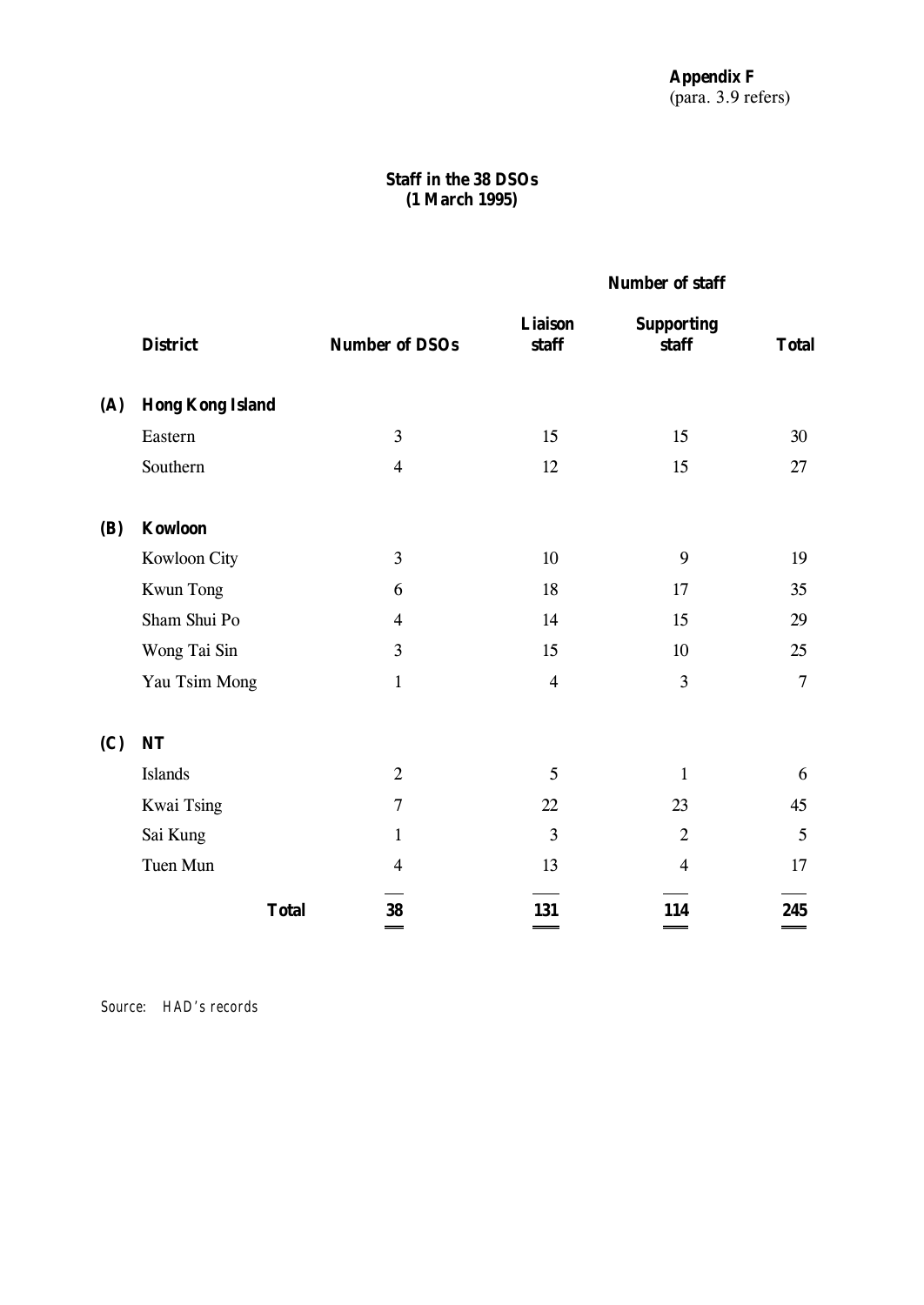**Appendix G** Page 1/2 (para. 3.12 refers)

# **ESWG's 1995 proposal for the distribution of outlying DSOs**

|     | <b>District</b>         | <b>Existing DSOs</b>                                                       | <b>ESWG's proposal</b>                 | <b>Location of</b><br>proposed DSOs          |
|-----|-------------------------|----------------------------------------------------------------------------|----------------------------------------|----------------------------------------------|
| (A) | <b>Hong Kong Island</b> |                                                                            |                                        |                                              |
|     | Eastern                 | Shau Kei Wan<br>Chai Wan<br>Causeway Bay                                   | <b>Close</b><br>Retain<br>Retain       | Chai Wan<br>Causeway Bay                     |
|     | Southern                | <b>Stanley</b><br>Aberdeen<br>Ap Lei Chau                                  | Retain<br><b>Close</b><br><b>Close</b> | Stanley                                      |
|     |                         | Wah Kwai                                                                   | Retain                                 | Wah Kwai                                     |
| (B) | <b>Kowloon</b>          |                                                                            |                                        |                                              |
|     | Kowloon City            | Ho Man Tin<br>Lung Shing<br>Hung Hom                                       | Retain<br>Retain<br><b>Close</b>       | Ho Man Tin<br>Lung Shing                     |
|     | <b>Kwun Tong</b>        | Shun Lee<br>Kai Yip<br>Ngau Tau Kok<br>Lam Tin<br>Sau Mau Ping<br>Yau Tong | <b>Close</b>                           |                                              |
|     | Sham Shui Po            | Nam Cheong<br>Nam Shan<br>Cheung Sha Wan<br>Mei Foo                        | <b>Close</b>                           |                                              |
|     | Wong Tai Sin            | Lower Wong Tai Sin<br>Fung Tak<br>Tze Wan Shan                             | Retain any<br>two offices              | Lower Wong Tai Sin/<br>Fung Tak/Tze Wan Shan |
|     | Yau Tsim Mong           | Tai Kok Tsui                                                               | <b>Close</b>                           |                                              |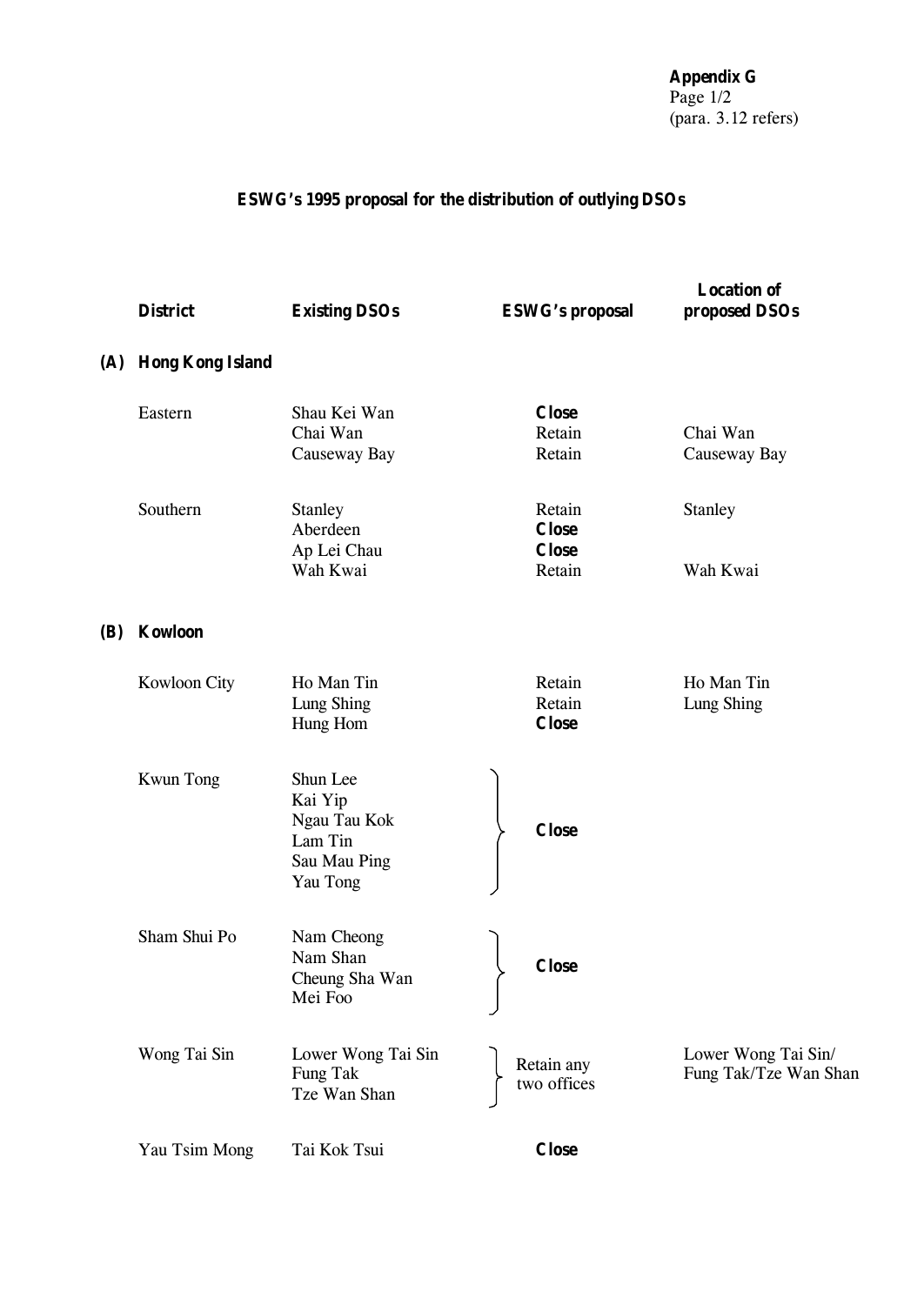**Appendix G** Page 2/2 (para. 3.12 refers)

| <b>District</b>   | <b>Existing DSOs</b>                                                                                                                                       | <b>ESWG's proposal</b>                              | <b>Location of</b><br>proposed DSOs                                       |
|-------------------|------------------------------------------------------------------------------------------------------------------------------------------------------------|-----------------------------------------------------|---------------------------------------------------------------------------|
| $(C)$ NT          |                                                                                                                                                            |                                                     |                                                                           |
| <b>Islands</b>    | Mui Wo<br>Cheung Chau                                                                                                                                      | Retain                                              | Mui Wo<br>Cheung Chau                                                     |
| <b>Kwai Tsing</b> | Kwai Chung (North East)<br>Kwai Chung (West)<br>Kwai Shing<br>Kwai Chung (Central)<br>Kwai Chung (South)<br>Tsing Yi (South West)<br>Tsing Yi (North East) | Retain<br><b>Close</b><br>Retain<br>Retain          | Kwai Chung (North East)<br>Tsing Yi (South West)<br>Tsing Yi (North East) |
| Sai Kung          | Tseung Kwan O                                                                                                                                              | Retain                                              | Tseung Kwan O                                                             |
| Sha Tin           |                                                                                                                                                            | Proposed to open<br>one sub-office<br>in Ma On Shan | Ma On Shan (Note)                                                         |
| Tuen Mun          | On Ting/Yau Oi<br>Leung King<br>Tai Hing<br><b>Butterfly Bay</b>                                                                                           | <b>Close</b>                                        |                                                                           |
| <b>Total</b>      | <b>38 DSOs</b>                                                                                                                                             |                                                     | 15 DSOs                                                                   |

*Source: HAD's records*

*Note: The Ma On Shan Sub-office was opened in late November 1996.*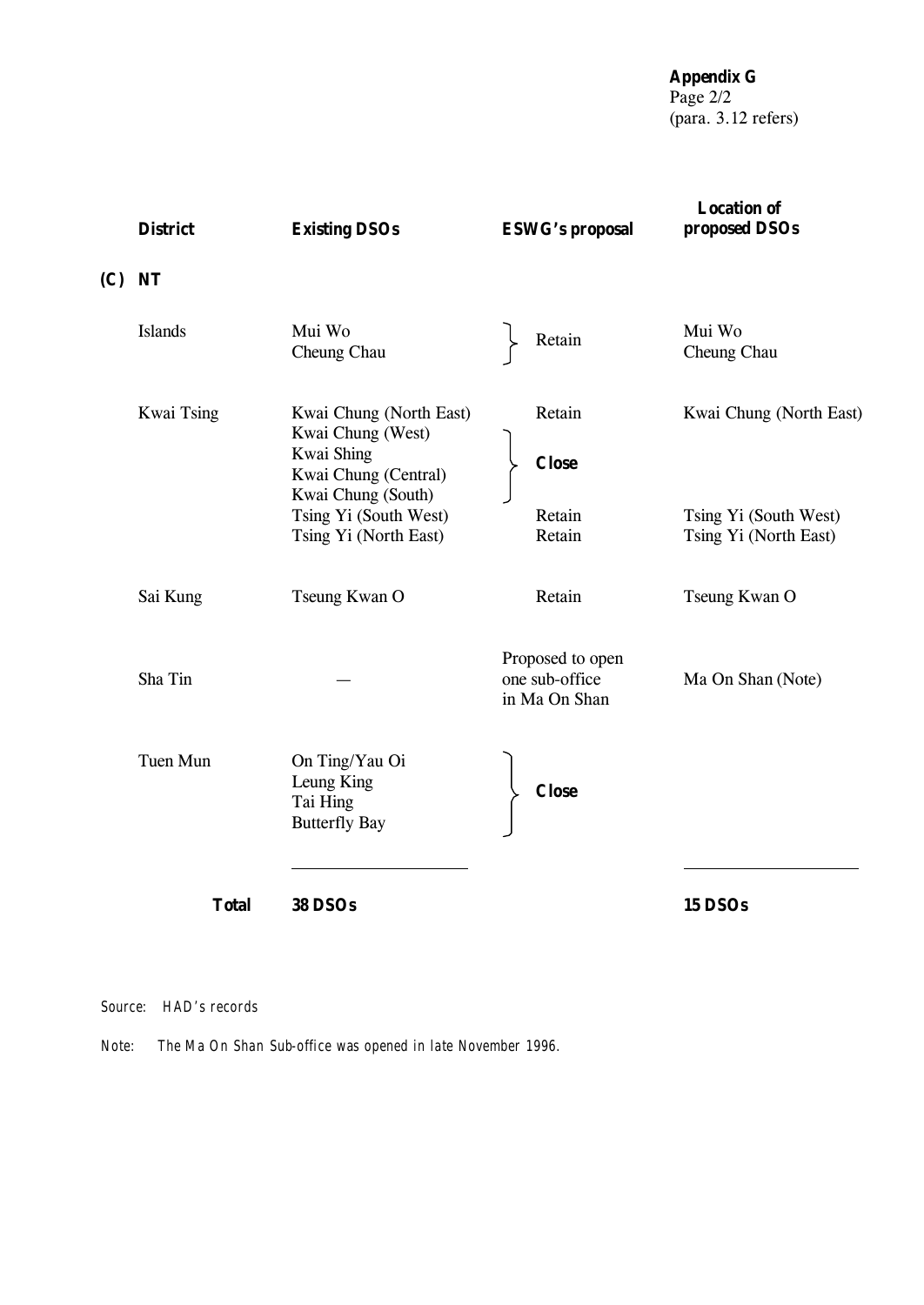# **Reduction in the number of outlying DSOs (1 March 1995 to 30 April 2003)**

| <b>District</b>      | Position as at 1 March 1995 |                                         | Position as at 30 April 2003 |                                  |
|----------------------|-----------------------------|-----------------------------------------|------------------------------|----------------------------------|
|                      | <b>DSOs</b>                 | <b>Number of</b><br>supporting<br>staff | <b>DSOs</b>                  | Number of<br>supporting<br>staff |
| (A) Hong Kong Island |                             |                                         |                              |                                  |
| Eastern              | Shau Kei Wan                | 5                                       | (Note 1)                     |                                  |
|                      | Chai Wan                    | 5                                       | Chai Wan                     | $\overline{4}$                   |
|                      | Causeway Bay                | 5                                       | Causeway Bay                 | 3                                |
| Southern             | Stanley                     | 4                                       | Stanley                      | 4                                |
|                      | Aberdeen                    | 3                                       | (Note 1)                     |                                  |
|                      | Ap Lei Chau                 | 4                                       | Ap Lei Chau                  | 5                                |
|                      | Wah Kwai                    | 4                                       | Wah Kwai                     | $\overline{4}$                   |
| (B) Kowloon          |                             |                                         |                              |                                  |
| Kowloon City         | Ho Man Tin                  | 3                                       | Ho Man Tin                   | $\overline{2}$                   |
|                      | Lung Shing                  | 3                                       | Lung Shing                   | $\boldsymbol{2}$                 |
|                      | Hung Hom                    | 3                                       | Hung Hom                     | $\overline{2}$                   |
|                      |                             |                                         | To Kwa Wan (Note 2)          | $\overline{2}$                   |
| Kwun Tong            | Shun Lee                    | 3                                       | Shun Lee                     | $\overline{2}$                   |
|                      | Kai Yip                     | 3                                       | Kai Yip                      | $\mathbf{1}$                     |
|                      | Ngau Tau Kok                | 3                                       | (Note 1)                     |                                  |
|                      | Lam Tin                     | 3                                       | Lam Tin                      | $\mathbf 1$                      |
|                      | Sau Mau Ping                | 3                                       | Sau Mau Ping                 | 1                                |
|                      | Yau Tong                    | $\boldsymbol{2}$                        | Yau Tong                     | $\overline{2}$                   |
| Sham Shui Po         | Nam Cheong                  | 4                                       |                              |                                  |
|                      | Nam Shan                    | 4                                       | (Note 3)                     |                                  |
|                      | Cheung Sha Wan              | $\overline{\mathbf{4}}$                 |                              |                                  |
|                      | Mei Foo                     | 3                                       |                              |                                  |
|                      | (renamed as<br>Lei Cheng Uk |                                         |                              |                                  |
|                      | and So Uk)                  |                                         |                              |                                  |
| Wong Tai Sin         | Lower Wong Tai Sin          | 3                                       | Lower Wong Tai Sin           | 3                                |
|                      | Fung Tak                    | 3                                       | Fung Tak                     | 3                                |
|                      | Tze Wan Shan                | 4                                       | Tze Wan Shan                 | 3                                |
| Yau Tsim Mong        | Tai Kok Tsui (Note 4)       | 3                                       |                              |                                  |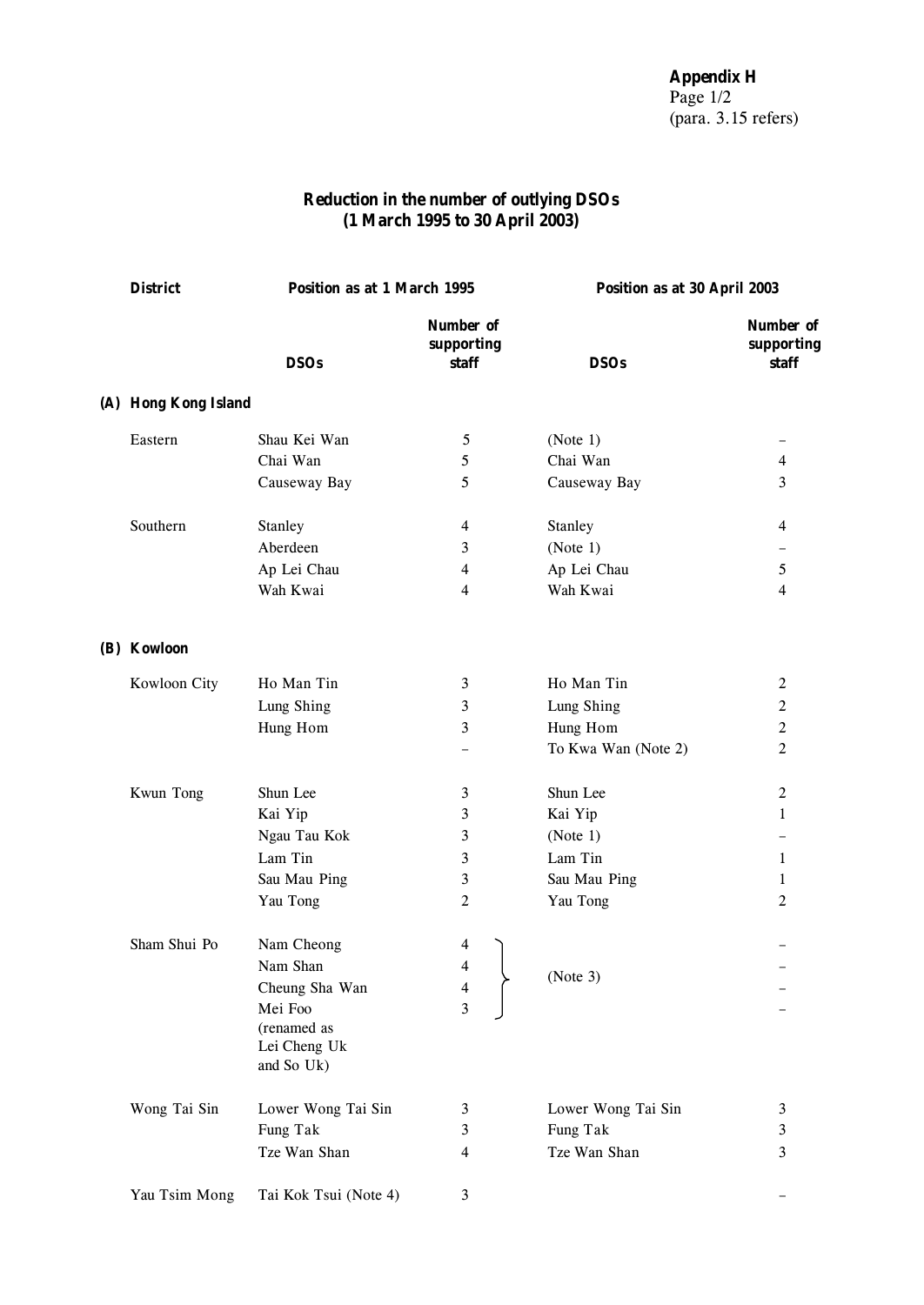**Appendix H**

Page 2/2 (para. 3.15 refers)

| <b>District</b> |            | Position as at 1 March 1995     |                                         | Position as at 30 April 2003 |                                  |
|-----------------|------------|---------------------------------|-----------------------------------------|------------------------------|----------------------------------|
|                 |            | <b>DSOs</b>                     | <b>Number of</b><br>supporting<br>staff | <b>DSOs</b>                  | Number of<br>supporting<br>staff |
|                 | $(C)$ NT   |                                 |                                         |                              |                                  |
|                 | Islands    | Mui Wo                          | 1                                       | Mui Wo                       | 1                                |
|                 |            | Cheung Chau                     |                                         | Cheung Chau                  | $\overline{2}$                   |
|                 |            |                                 |                                         | Tung Chung (Note 5)          | 3                                |
|                 | Kwai Tsing | Kwai Chung (North East)         | 5                                       | Kwai Chung (North East)      | $\overline{4}$                   |
|                 |            | Kwai Chung (West)<br>Kwai Shing | 3<br>3                                  | Kwai Chung (West) (Note 6)   | 4                                |
|                 |            | Kwai Chung (Central)            | $\overline{\mathbf{c}}$                 | Kwai Chung                   | 4                                |
|                 |            | Kwai Chung (South)              | 3                                       | (Central and South) (Note 7) |                                  |
|                 |            | Tsing Yi (South West)           | 4                                       | Tsing Yi (South West)        | 4                                |
|                 |            | Tsing Yi (North East)           | 3                                       | Tsing Yi (North East)        | 4                                |
|                 | Sai Kung   | Tseung Kwan O                   | 2                                       | Tseung Kwan O                | 3                                |
|                 | Sha Tin    |                                 |                                         | Ma On Shan (Note 8)          | 2                                |
|                 | Tuen Mun   | On Ting/Yau Oi                  | 1                                       | On Ting/Yau Oi               | $\mathbf 1$                      |
|                 |            | Leung King                      | $\mathbf{1}$                            | Leung King                   | 1                                |
|                 |            | Tai Hing                        | 1                                       | Tai Hing                     | 1                                |
|                 |            | <b>Butterfly Bay</b>            | 1                                       | <b>Butterfly Bay</b>         | 1                                |
|                 |            | <b>Total</b>                    | 114                                     |                              | 79                               |
|                 |            |                                 |                                         |                              |                                  |

- *Note 1: The sub-office has been relocated to the same building of its district main office.*
- *Note 2: The To Kwa Wan Sub-office was established in July 1999.*
- *Note 3: All the sub-offices under the Sham Shui Po DO were merged with the main office in January 2000.*
- *Note 4: The Tai Kok Tsui Sub-office was closed in early 1996.*
- *Note 5: The Tung Chung Sub-office was established in October 2001.*
- *Note 6: The Kwai Chung (West) Sub-office and Kwai Shing Sub-office were merged in 1997.*
- *Note 7: The Kwai Chung (Central) Sub-office and Kwai Chung (South) Sub-office were merged in 1997.*
- *Note 8: The Ma On Shan Sub-office was established in 1996.*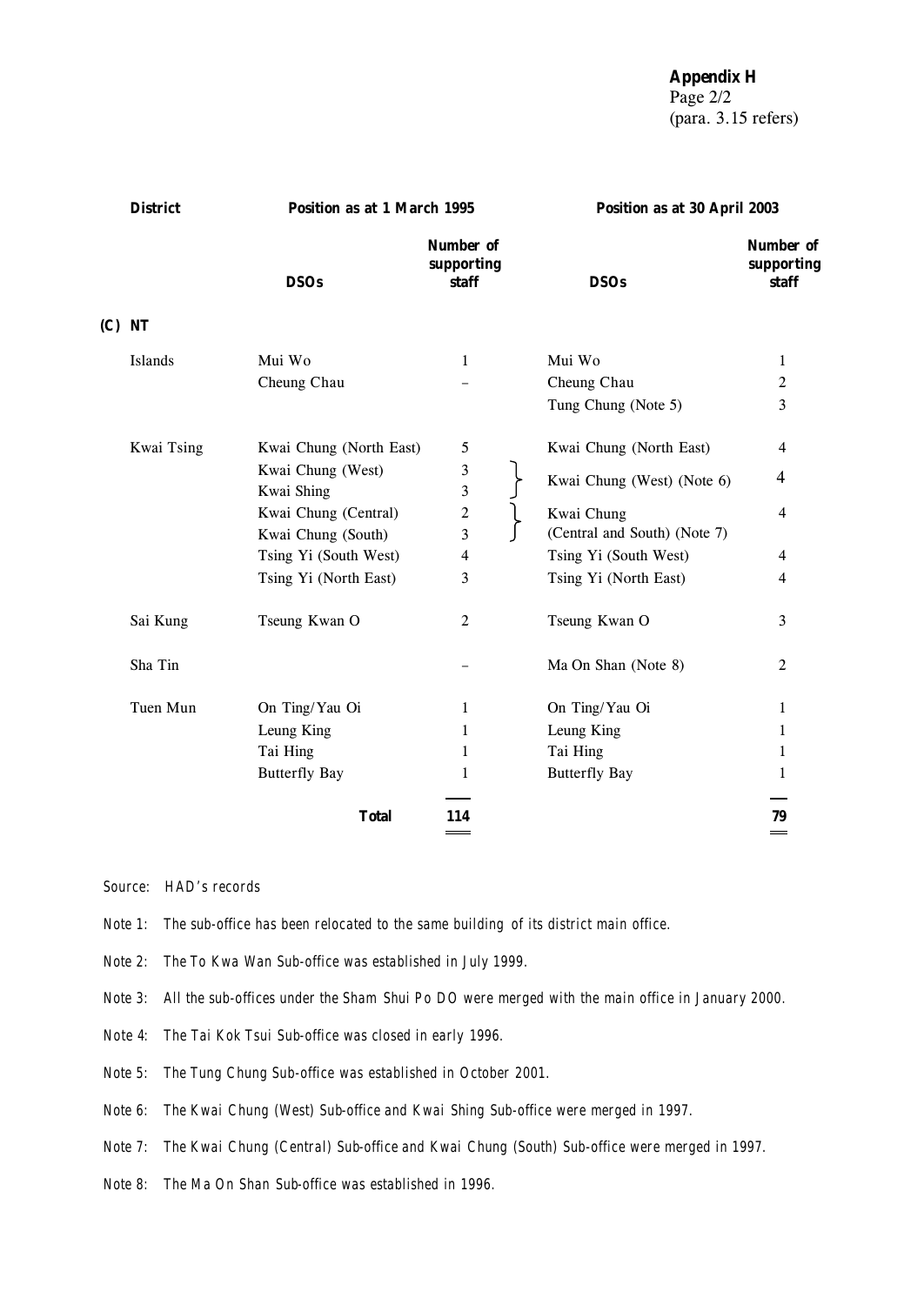# **Analysis of DC funds spent on CI projects (2002-03)**

| <b>Type of CI projects</b>   |              | <b>Number of</b><br><b>CI</b> projects | <b>Amount of</b><br><b>DC</b> funds |          |
|------------------------------|--------------|----------------------------------------|-------------------------------------|----------|
|                              |              |                                        | (\$ million)                        |          |
| Festivals                    |              | 733                                    | 50.8                                | (29%)    |
| Campaigns                    |              | 779                                    | 26.7                                | (15%)    |
| Arts and cultural activities |              | 1,105                                  | 22.1                                | (13%)    |
| Recreational activities      |              | 2,622                                  | 21.3                                | (12%)    |
| Publicity and tourism        |              | 253                                    | 17.0                                | $(10\%)$ |
| Social service activities    |              | 988                                    | 15.0                                | $(8\%)$  |
| Sports activities            |              | 722                                    | 10.2                                | (6%)     |
| Other activities             |              | 332                                    | 10.5                                | (6%)     |
| Central reserve              |              | $\overline{2}$                         | 1.1                                 | (1%)     |
|                              | <b>Total</b> | 7,536                                  | 174.7                               |          |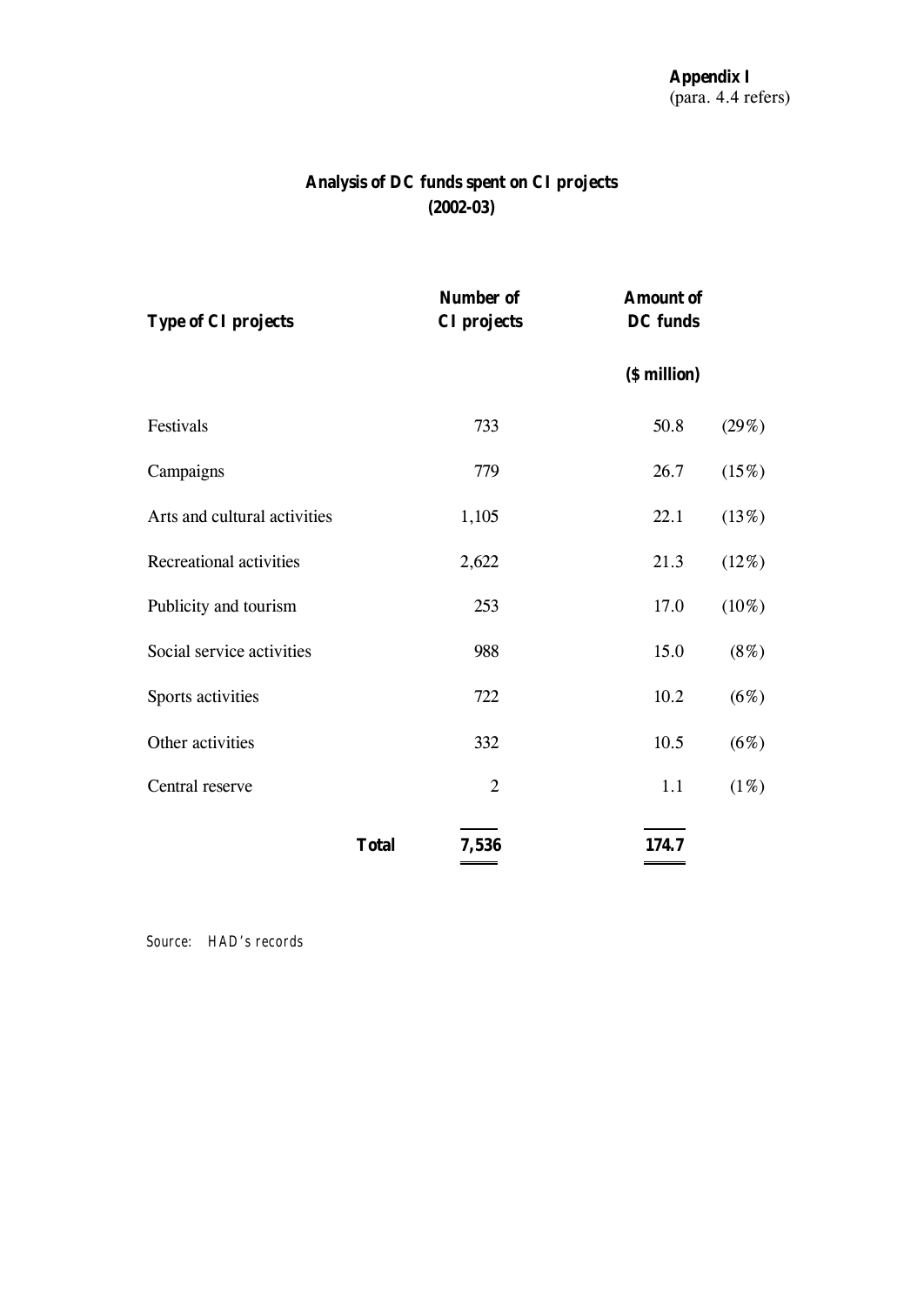

 **DC funds spent on CI projects and number of CI projects (2002-03)**

*Remarks: The HAD Headquarters also spent \$1.1 million on two CI projects for promoting local community economy and for the Community Education Program — New Year celebration.*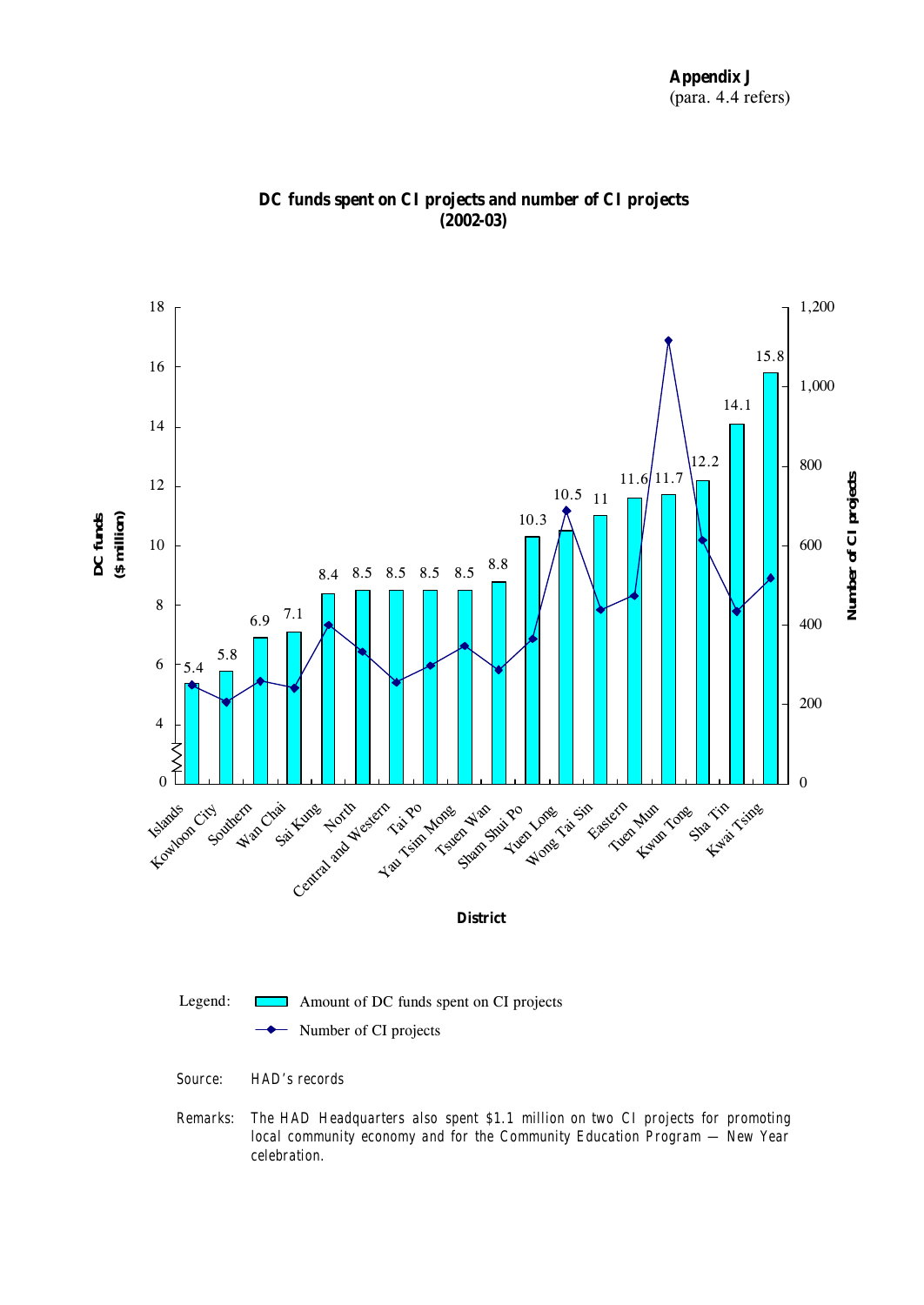# **Analysis of cases not in compliance with HAD Headquarters' or individual DOs' DCF Guidelines**

|            |                                      |                                                      | Number of cases –                                       |                                                                                                                                                   |                                              |                                                                    |                                                                                       |                                 |                                                                       |
|------------|--------------------------------------|------------------------------------------------------|---------------------------------------------------------|---------------------------------------------------------------------------------------------------------------------------------------------------|----------------------------------------------|--------------------------------------------------------------------|---------------------------------------------------------------------------------------|---------------------------------|-----------------------------------------------------------------------|
|            | <b>DO</b>                            | <b>Proper</b><br>documentation<br>system<br>in place | <b>Other</b><br>sources<br>of income<br>not<br>reported | <b>Reimbursements</b><br>for expenditure<br>incurred<br>before project<br>approval,<br>or submission<br>of claims<br>before project<br>completion | <b>Excessive</b><br>quantity of<br>souvenirs | <b>Expenditure</b><br>limits on<br>individual<br>items<br>exceeded | Late or no<br>notification<br>of changes<br>in particulars<br>of approved<br>projects | Late<br>submission<br>of claims | <b>Required</b><br>number of<br>quotations<br>not<br>complied<br>with |
| (A)        | Hong<br><b>Kong</b><br><b>Island</b> |                                                      |                                                         |                                                                                                                                                   |                                              |                                                                    |                                                                                       |                                 |                                                                       |
|            | Eastern                              | Yes                                                  | $\boldsymbol{2}$                                        | 3                                                                                                                                                 |                                              |                                                                    | $\mathbf{1}$                                                                          | 2                               |                                                                       |
|            | Southern                             | No                                                   | 5                                                       |                                                                                                                                                   |                                              | $\overline{7}$                                                     | $\mathbf{1}$                                                                          |                                 |                                                                       |
| <b>(B)</b> | Kowloon                              |                                                      |                                                         |                                                                                                                                                   |                                              |                                                                    |                                                                                       |                                 |                                                                       |
|            | Kwun<br>Tong                         | Yes                                                  |                                                         |                                                                                                                                                   | $\mathbf{1}$                                 | $\mathfrak{Z}$                                                     | $\overline{3}$                                                                        | 9                               | 2                                                                     |
|            | Wong<br>Tai Sin                      | N <sub>0</sub>                                       |                                                         |                                                                                                                                                   | $\mathbf{1}$                                 | $1\,$                                                              | 3                                                                                     | $\boldsymbol{2}$                |                                                                       |
|            | Yau<br>Tsim<br>Mong                  | Yes                                                  |                                                         | $\overline{2}$                                                                                                                                    | $\mathbf{1}$                                 | 5                                                                  | 6                                                                                     | $\mathbf{1}$                    | $\mathbf{1}$                                                          |
| (C)        | <b>NT</b>                            |                                                      |                                                         |                                                                                                                                                   |                                              |                                                                    |                                                                                       |                                 |                                                                       |
|            | Kwai<br>Tsing                        | Yes                                                  |                                                         |                                                                                                                                                   |                                              | $\overline{7}$                                                     |                                                                                       | 2                               |                                                                       |
|            | Sai Kung                             | $\rm No$                                             | $\overline{4}$                                          | $\sqrt{2}$                                                                                                                                        |                                              | $\sqrt{2}$                                                         | $1\,$                                                                                 | $\sqrt{2}$                      |                                                                       |
|            | Sha Tin                              | $\rm No$                                             |                                                         | $\mathbf{1}$                                                                                                                                      |                                              | $\mathfrak{S}$                                                     |                                                                                       | $\mathbf{1}$                    |                                                                       |
|            | Tuen<br>Mun                          | $\rm No$                                             |                                                         |                                                                                                                                                   |                                              | $\,1\,$                                                            | $1\,$                                                                                 | $\boldsymbol{7}$                | 5                                                                     |
|            |                                      | <b>Total</b>                                         | ${\bf 11}$                                              | $\pmb{8}$                                                                                                                                         | $\bf{3}$                                     | 31                                                                 | ${\bf 16}$                                                                            | 26                              | $\pmb{8}$                                                             |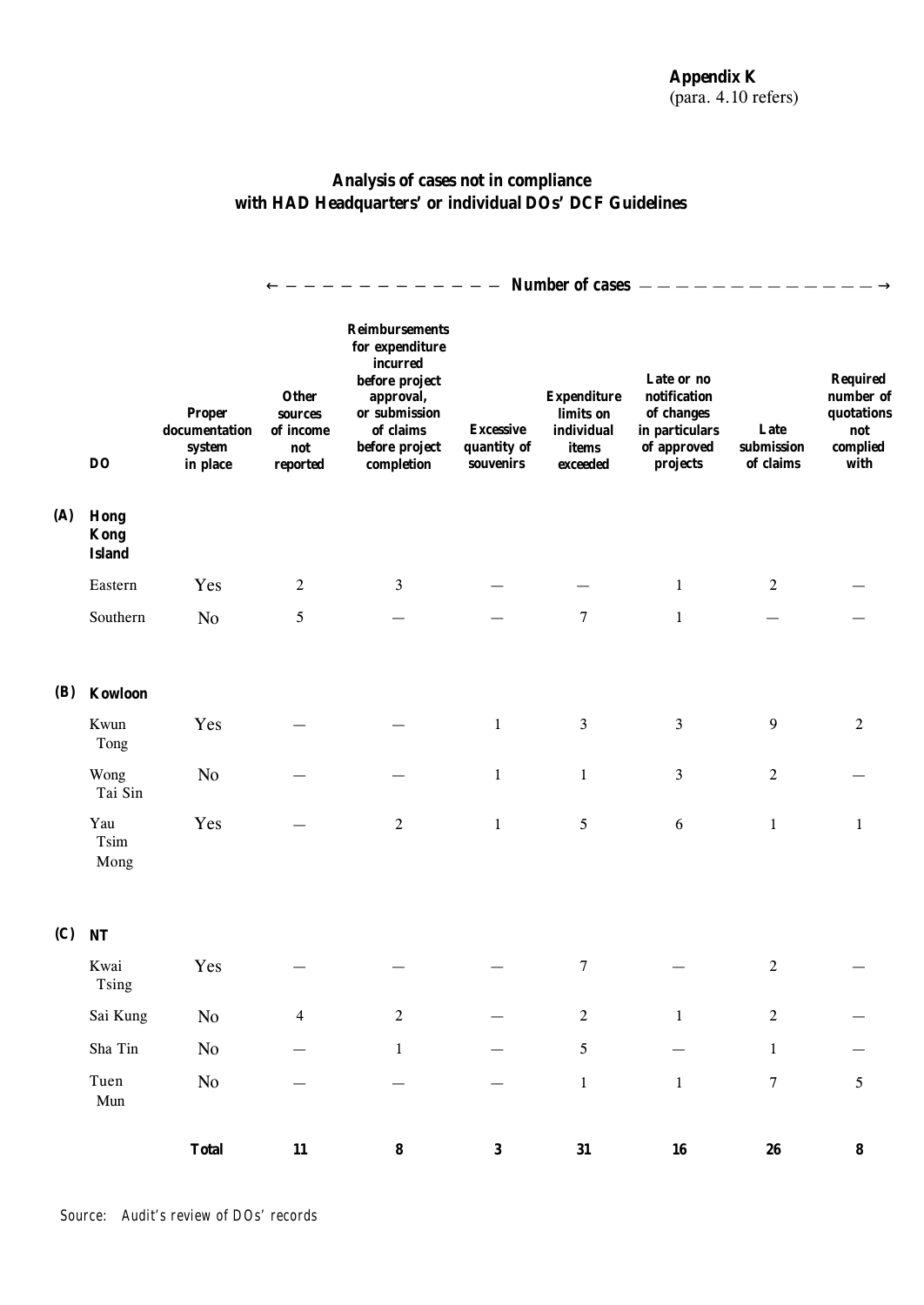**Appendix L** Page 1/2 (para. 6.18 refers)

# **Audit observations on the work of HAD's IAS**

# *Criteria* **Audit findings**

# **(A) Preparation of audit plans**

# **(B) Internal audit inspections on DOs**

| Mechanisms should be established for<br>continuous and independent checking of<br>DO <sub>S</sub> .                                                                                                                                                                                                                              | From January 1995 to August 2000, 26 audit<br>inspections on DOs were conducted by the<br>IAS. The number of audit inspections on<br>DOs in each year ranged from 2 to 7. The<br>average number of audit inspections on DOs<br>in each year was 4.<br>From September 2000 to May 2003, no audit<br>inspection on DOs was carried out (Note). |
|----------------------------------------------------------------------------------------------------------------------------------------------------------------------------------------------------------------------------------------------------------------------------------------------------------------------------------|----------------------------------------------------------------------------------------------------------------------------------------------------------------------------------------------------------------------------------------------------------------------------------------------------------------------------------------------|
| According to the IAM, when deciding on<br>the extent of internal audit work, the<br>internal auditor should consider<br>the<br>effects on his prime responsibility of<br>evaluating the internal control system and<br>hence balance resources for management<br>studies against those for internal audit's<br>traditional work. | From November 2001 to April 2003, the IAS<br>was wholly engaged in one management study<br>on the community centres/community halls<br>whereas DOs were not subject to internal<br>audit at all in 2001-02 and 2002-03.                                                                                                                      |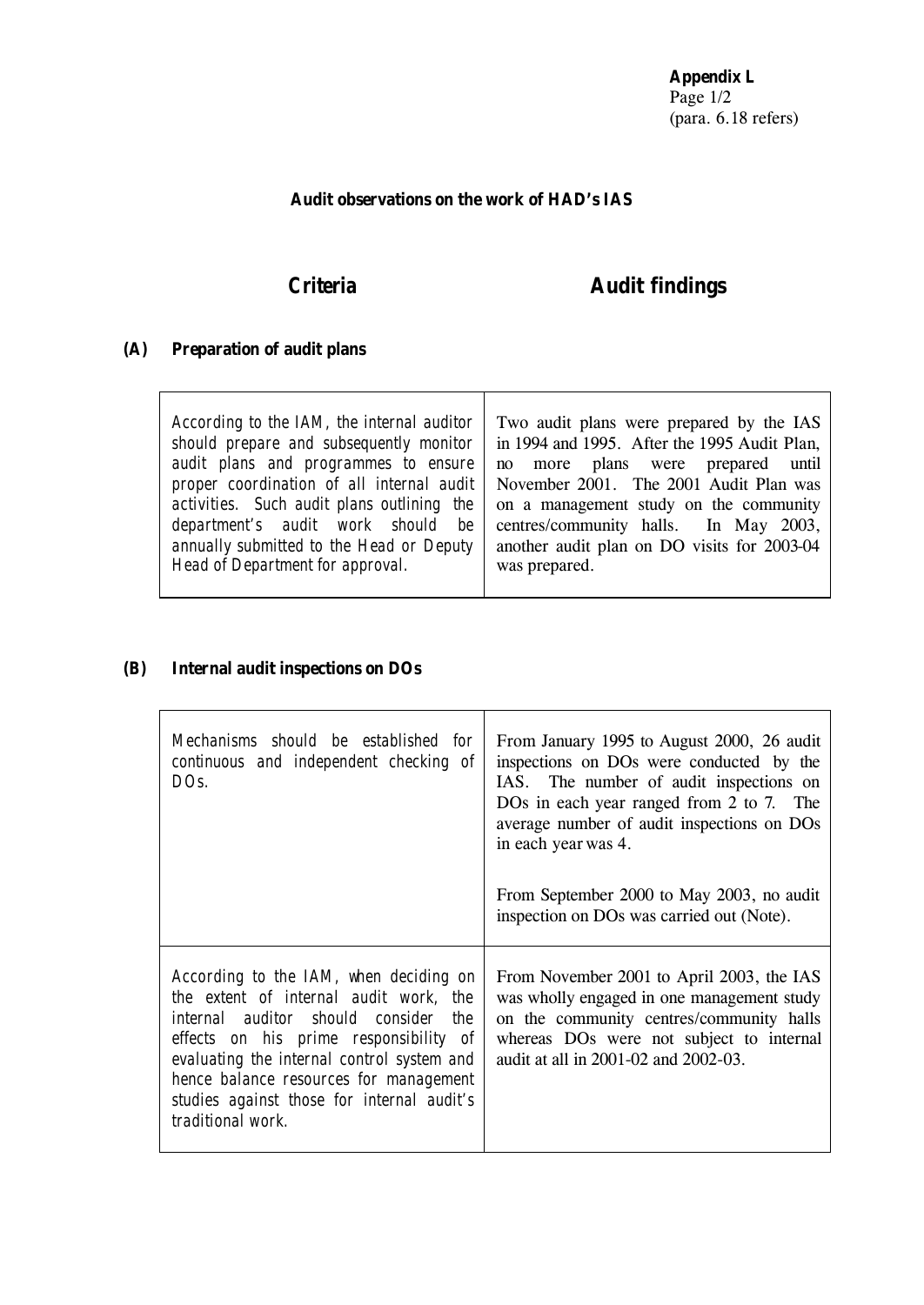# **(C) Reporting of IAS's audit findings**

| According to the IAM, the internal<br>auditor should report audit findings to<br>functional management, and monitor the<br>management's responses and follow-up<br>actions. Therefore, upon the completion of<br>each audit inspection, the<br>IAS<br>should issue an audit report to the DO<br>concerned for remedial action on the audit<br><i>observations.</i> | After the audit inspections, not all audit<br>reports were issued by the IAS to the DOs<br>concerned. During the period January 1995<br>to August 2000, of the total 26 audit<br>inspections, only 22 reports had been issued<br>to the DO <sub>s</sub> concerned. |
|--------------------------------------------------------------------------------------------------------------------------------------------------------------------------------------------------------------------------------------------------------------------------------------------------------------------------------------------------------------------|--------------------------------------------------------------------------------------------------------------------------------------------------------------------------------------------------------------------------------------------------------------------|
| According to the IAM, aidit findings and<br>recommendations should be regularly<br>reported to the Head or Deputy Head of<br>Department as appropriate.                                                                                                                                                                                                            | Not all audit reports were submitted to the<br>HAD's senior management. During the<br>period January 1995 to August 2000, of the<br>total 26 audit reports, only 16 were sent to<br>the Assistant Director of the Administration<br>Division.                      |

## **(D) Follow-up action by IAS on its recommendations**

|         | In 1998, the Treasury recommended that During the period January 1995 to                      |
|---------|-----------------------------------------------------------------------------------------------|
|         | post-audit reviews should be conducted by $\vert$ August 2000, of the 22 audit reports issued |
|         | the IAS to ensure that appropriate to DOs during the past years, for 11 cases,                |
|         | follow-up actions were promptly taken Audit could not find any responses from the             |
| by DOs. | DOs concerned. The IAS had not taken                                                          |
|         | follow-up action.                                                                             |
|         |                                                                                               |

- *Source: HAD's records and Treasury's IAM*
- *Note: In June 2003, the HAD explained that:*
	- *(a) from August 2000 to October 2001, the Senior Clerical Officer of the IAS was on loan to the Sham Shui Po DO for carrying out operational duties;*
	- *(b) from November 2001 to April 2003, the IAS was conducting a management study on the community centres/community halls;*
	- *(c) DOs had strengthened internal controls on DC funds by requiring those SEOs in charge of district management work in each DO to step up monitoring procedures on granting DC funds; and*
	- *(d) starting from mid-June 2003, the IAS had resumed DO visits.*